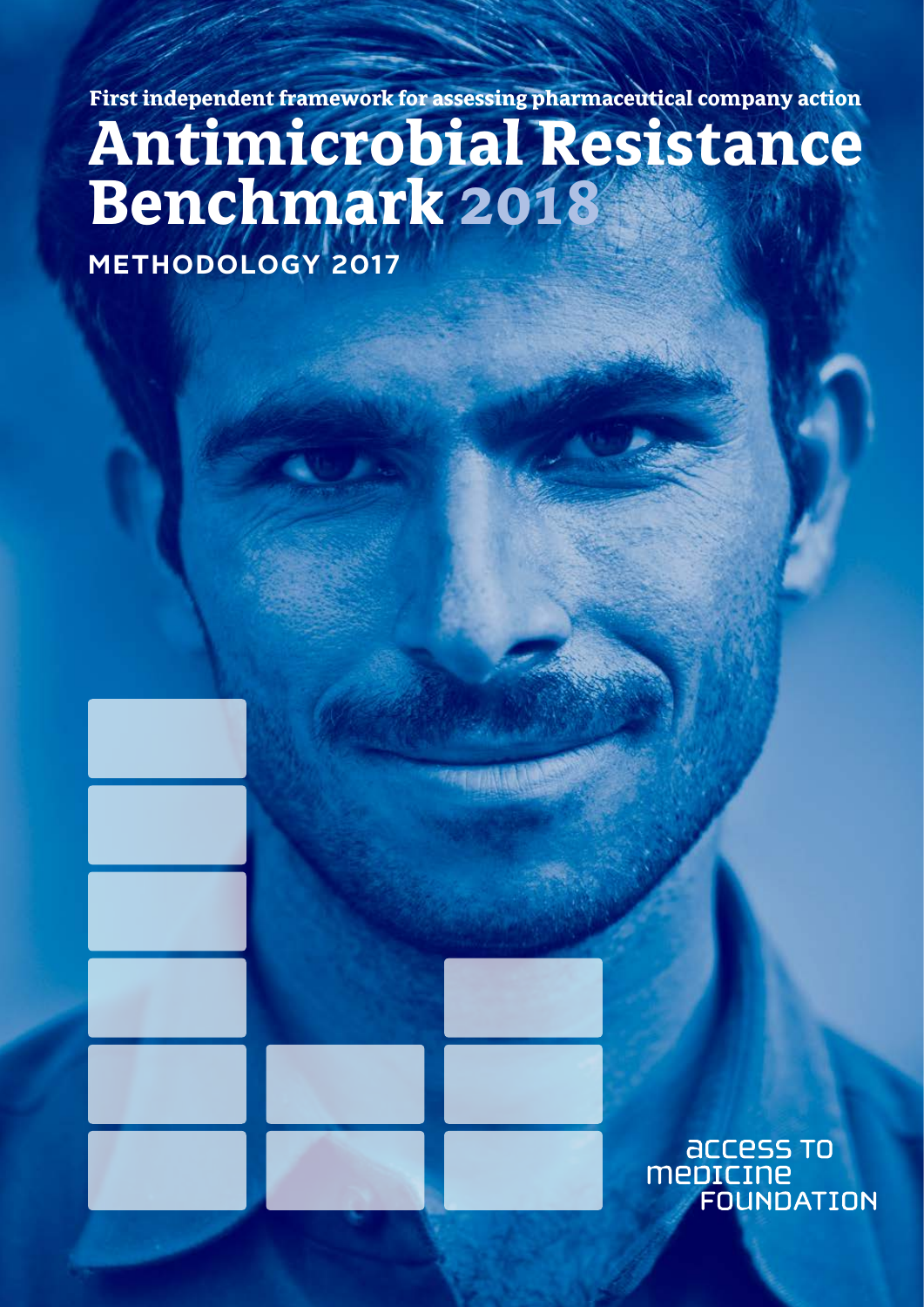# **FOUNDATION**

#### **ACCESS TO MEDICINE FOUNDATION**

The Access to Medicine Foundation is an independent non-profit organisation based in the Netherlands. It aims to advance access to medicine in low- and middle-income countries by stimulating and guiding the pharmaceutical industry to play a greater role in improving access to medicine.

# **ADDRESS**

Naritaweg 227 A NL-1043 CB Amsterdam The Netherlands

#### **CONTACT**

For more information about this publication, please contact Gowri Gopalakrishna, Research Programme Manager E gkrishna@accesstomedicinefoundation.org T +31 (0)20 21 53 535

W www.accesstomedicinefoundation.org

### **FUNDERS**

The Antimicrobial Resistance Benchmark research programme is made possible with financial support from UK AID and the Dutch Ministry of Health, Welfare and Sports.





Ministry of Health, Welfare and Sport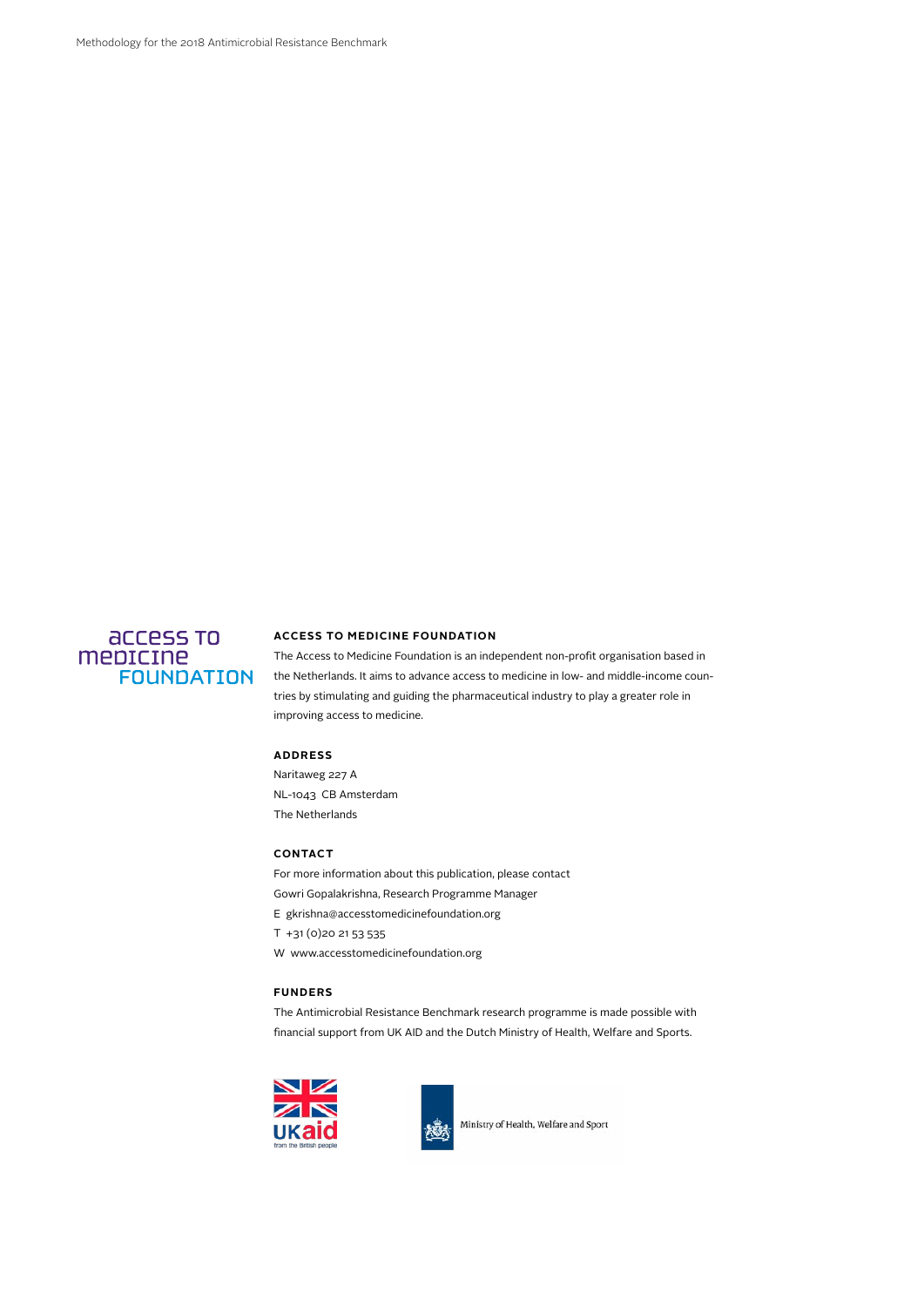# Antimicrobial Resistance Benchmark 2018

Methodology Report

# **ACCESS TO MEDICINE FOUNDATION**

August 2017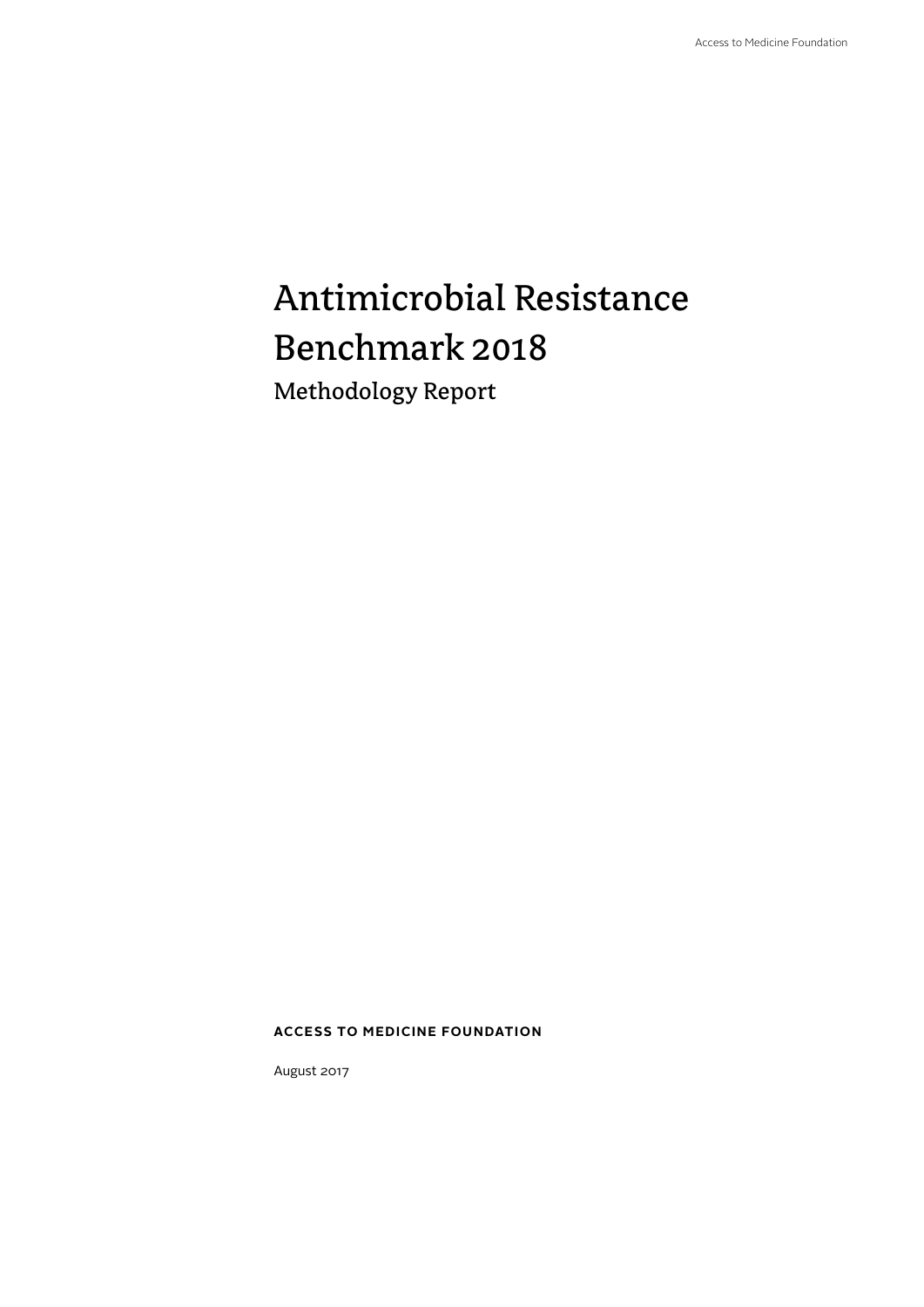### **ACKNOWLEDGEMENTS**

The Access to Medicine Foundation would like to thank all of the representatives of the many different stakeholders working to curb antimicrobial resistance who contributed their views to the development of this methodology.

#### **Expert Committee**

Hans Hogerzeil (Chair) Greg Frank Nina Grundmann Magdalena Kettis Jeremy Knox Joakim Larsson Marc Mendelson Katarina Nedog Evelina Tacconelli Evelyn Wesangula

### **Research team**

Gowri Gopalakrishna Josefien Knoeff Marijn Verhoef Tara Prasad

#### **Editorial team**

Anna Massey Emma Ross

This acknowledgement is not intended to imply that the individuals and institutions referred to above endorse the Antimicrobial Resistance Benchmark methodology, analyses or results. Decisions regarding inclusion of all feedback were ultimately made by the Access to Medicine Foundation.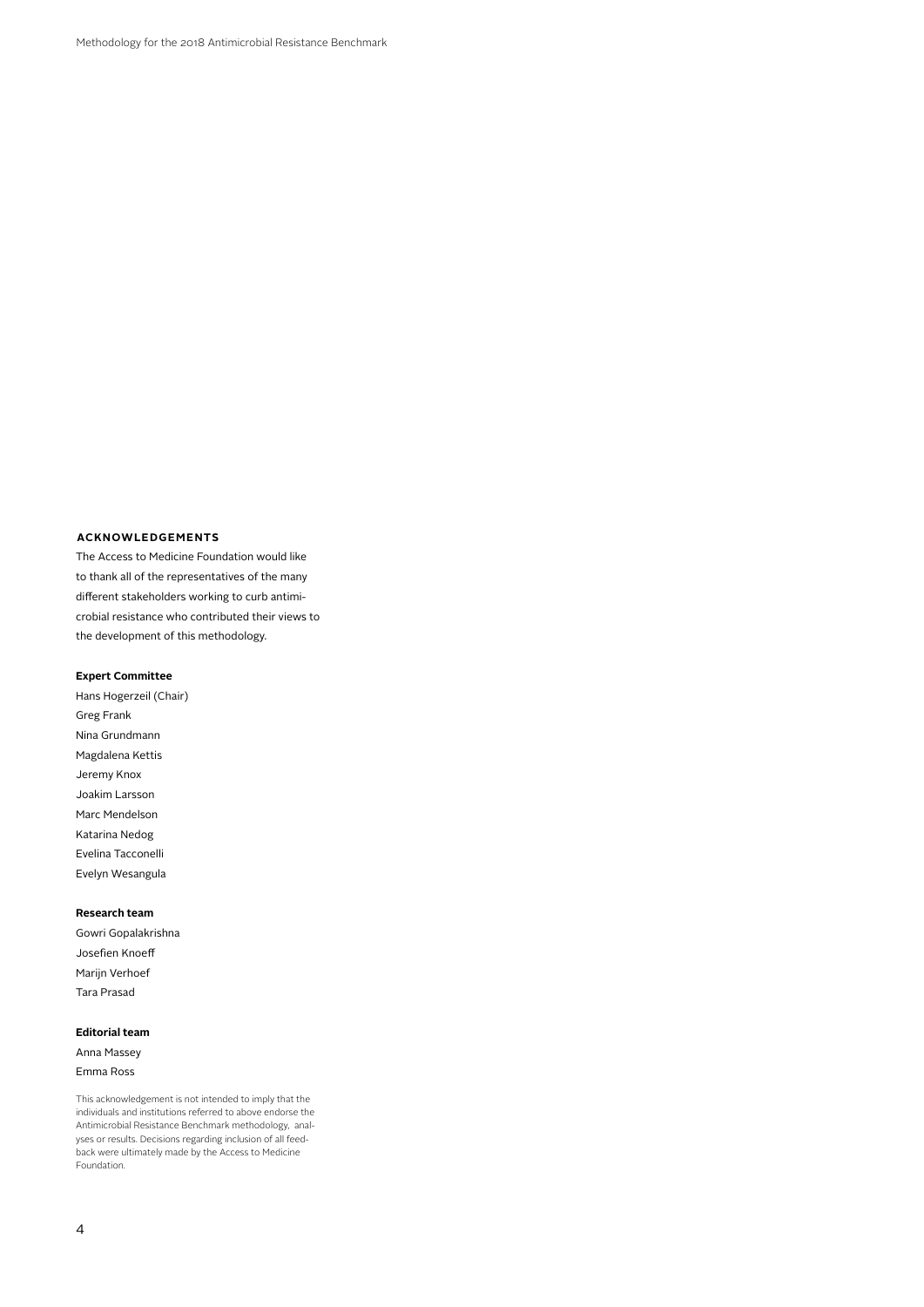# A framework for action on AMR



The global healthcare system depends on appropriate and timely access to antimicrobials. Without antibiotics, there is no direct treatment for infections, no safe surgery, no emergency medicine. The unchecked rise of Antimicrobial Resistance (AMR) puts this at risk for us all. While AMR results from natural selection, the ways we make, use and dispose of antimicrobials are undoubtedly accelerating its spread. To address AMR, a fine balance must be struck – between appropriate access to antimicrobials and efforts to curb overuse and misuse. Novel antimicrobials and vaccines are also urgently needed.

These past years have seen growing attention being paid to public health, paving the way toward a global strategy on AMR. AMR has topped agendas at G7 and G20 Summits, the UN General Assembly, the World Health Assembly and World Economic Forum. Governments and the pharmaceutical industry have come forward to address the AMR threat. A group of companies has published a roadmap for how they plan to play their part. This commitment, action and willingness to share and collaborate is unique from the pharmaceutical industry.

At the Access to Medicine Foundation, we have 10 years of experience in publicly mapping how pharmaceutical companies are responding to global health priorities. The idea of benchmarking company action to combat AMR came from discussions with the UK and Dutch governments. The proposal of a benchmark was also endorsed by the AMR Review Team. In this report, we publish the first independent analytical framework dedicated to assessing the industry's engagement in curbing AMR. It has been developed with close reference to the detailed research and initiatives underway on AMR, and in consultation with many experts and stakeholders working in the AMR field.

The Benchmark is intended to complement and maximise the impact of these important initiatives on AMR.

In the coming months, we will apply this framework to a cross-section of the pharmaceutical industry, in order to report publicly on individual companies' actions along with their collaborative efforts. We will examine the evidence, compare different approaches, recognise good practice, and shine a light on where more action or coordination is vital. Our aim is to incentivise and guide positive change, spur deeper company engagement and challenge the barriers to progress.

Now is the time to tackle AMR. When antimicrobial resistance becomes widespread, it compromises the very foundation of healthcare. No single stakeholder can bring AMR under control. Global solidarity and collaboration between governments, industry, NGOs and others is critical. This Benchmark methodology can be seen as a framework for action for companies seeking to join the global coalition of forces curbing AMR.

Jayares K. Yes

Jayasree K. Iyer Executive Director Access to Medicine Foundation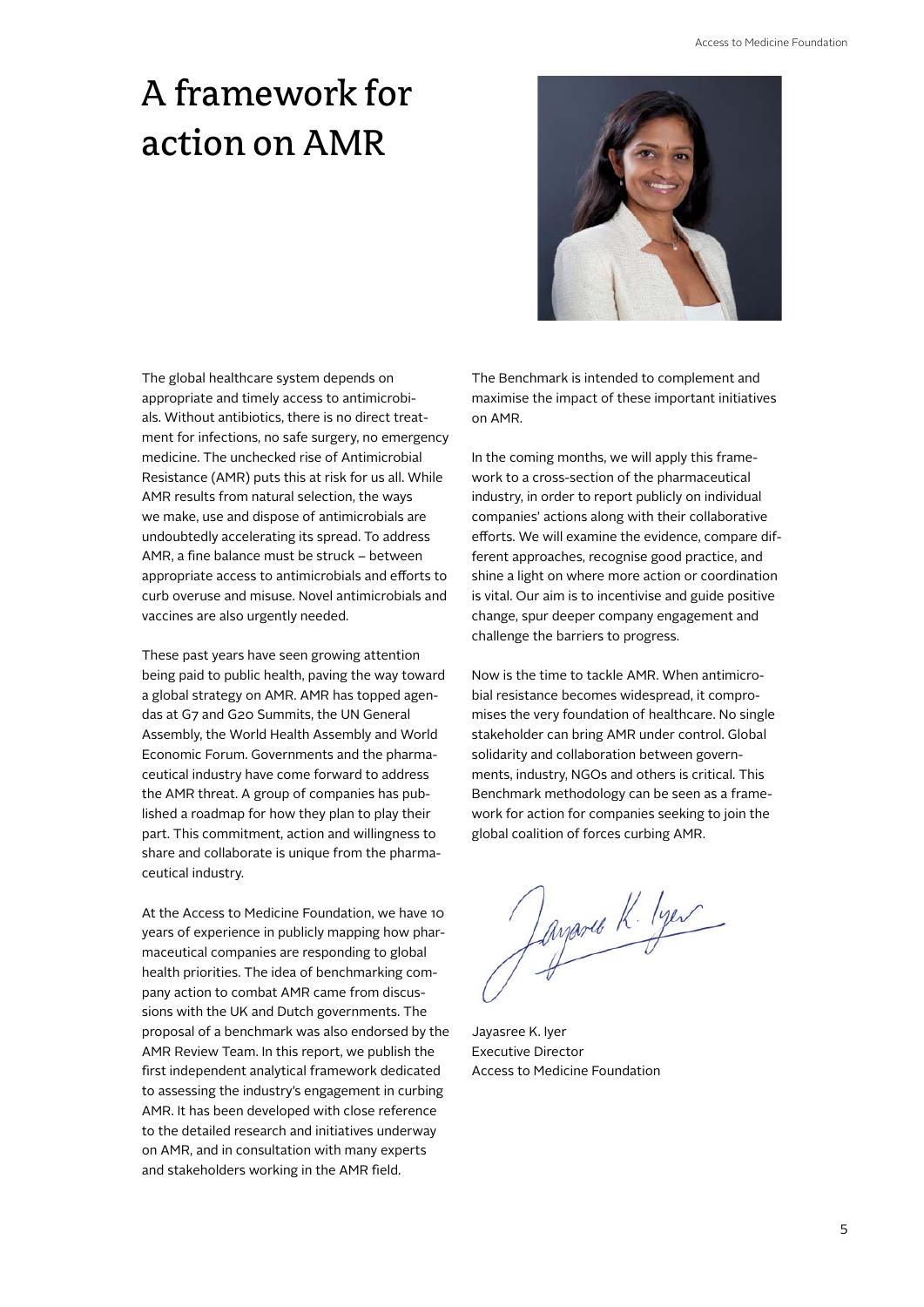Methodology for the 2018 Antimicrobial Resistance Benchmark

# Table of contents

| <b>Executive Summary</b>                                 | 7  |
|----------------------------------------------------------|----|
| <b>INTRODUCTION</b>                                      |    |
| The rise of AMR and the role of the                      | 10 |
| pharmaceutical industry                                  |    |
| Pathogens and resistance                                 | 12 |
| A benchmark to guide deeper pharmaceutical industry      | 13 |
| engagement in AMR                                        |    |
| <b>BUILDING THE METHODOLOGY</b>                          |    |
| How experts' views were distilled into                   | 14 |
| a new benchmarking tool                                  |    |
| Stakeholder dialogue                                     | 14 |
| Stakeholders by group                                    | 15 |
| Key discussions and decisions                            | 15 |
| Key discussions per Research Area                        | 16 |
| <b>WHAT WE MEASURE</b>                                   |    |
| <b>What the Benchmark measures</b>                       | 18 |
| Company scope                                            | 18 |
| Disease scope                                            | 20 |
| Product scope                                            | 20 |
| Geographic scope                                         | 20 |
| <b>HOW WE MEASURE</b>                                    |    |
| Overview of the analytical framework                     | 22 |
| <b>RESEARCH AREAS</b>                                    |    |
| Research & Development<br>А                              | 24 |
| Indicators in Research & Development                     | 25 |
| Manufacturing & Production<br>в                          | 26 |
| Indicators in Manufacturing & Production                 | 27 |
| Appropriate Access & Stewardship<br>c                    | 28 |
| Indicators in Appropriate Access & Stewardship           | 29 |
| <b>APPENDICES</b>                                        |    |
| I. Priority Pathogens included for analysis in R&D       | 32 |
| II. Countries in scope for indicators A.4, C.1, C.2, C.3 | 33 |
| III. Products in scope for indicators C.2, C.3           | 34 |
| Definitions                                              | 40 |
| Abbreviations                                            | 40 |
| References                                               | 41 |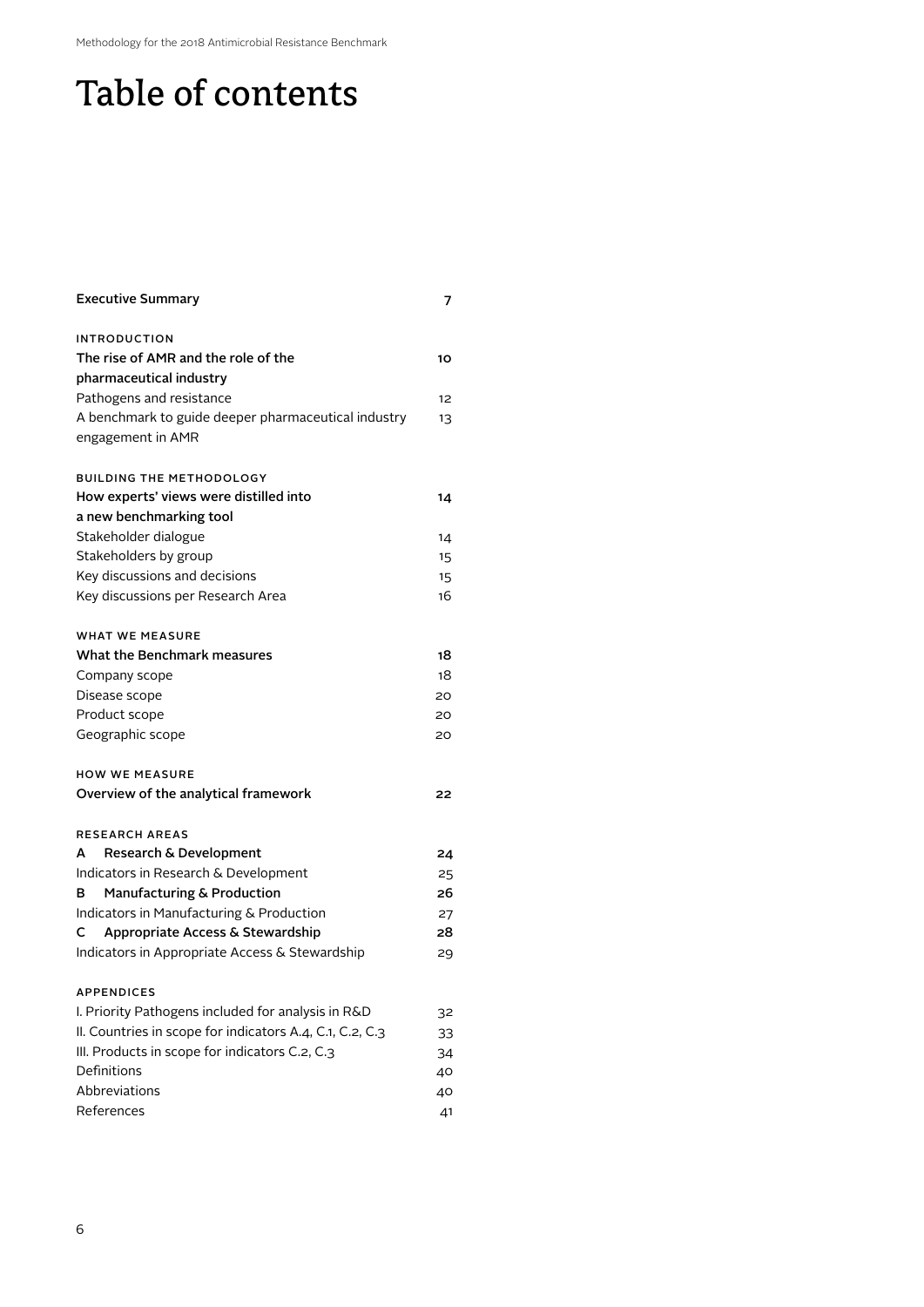# Executive Summary

Antimicrobial resistance (AMR) is a widely recognised and growing problem. Without effective antimicrobials, infections become more difficult to treat, while medical and surgical procedures can become high-risk interventions, leading to prolonged sickness, disability and death. AMR already causes more than 700,000 deaths each year worldwide. The push to limit AMR requires a consolidated, concerted effort by multiple stakeholders, including governments, public health authorities, international health organisations, academic institutions and pharmaceutical companies.

Although AMR is a natural phenomenon, its development is accelerated by the misuse and overuse of antimicrobials. More rational use of antimicrobials is a cornerstone of strategies aimed at ensuring existing drugs remain useful for longer by decelerating the pace at which pathogens develop resistance. Successful stewardship involves a 'One Health' approach – an integrated approach addressing how antimicrobials are used in humans and in animals, as well as the antimicrobial load in the environment.

At the same time, millions of people do not have access to the antibiotics and other antimicrobials they need, despite having curable infections. Many of the global initiatives to address AMR aim to balance the need for better stewardship with the need to enhance access where necessary. The need for new strategies and programmes to appropriately increase access to antimicrobials remains particularly acute in low- and middle-income countries, where weaknesses in healthcare delivery systems are often present. Such weaknesses can limit access to antimicrobials while also promoting their inappropriate overuse. These two issues are closely interlinked and must be addressed in tandem.

In addition to stewardship and access, many global strategies for addressing AMR focus on pharmaceutical innovation and the pipeline of antimicrobial products, to counter resistance to existing medicines.

# The role of the pharmaceutical industry

As AMR grows, there is a pressing need for novel products to be developed to treat life-threatening infections. Yet there is little incentive for pharmaceutical companies to invest in anti-

microbial R&D, not least because of the major technical challenges involved in discovering and developing new antimicrobial classes. There is also little promise of a swift return on investment. New antibiotics are particularly highly sought after, yet must be used conservatively to limit the risk of resistance emerging. This makes high-volume, high-return markets less likely to develop. Nevertheless, a core group of companies remain committed and have dedicated antimicrobial R&D divisions. To stimulate pharmaceutical company investment in R&D for new antimicrobials, the global AMR community has established a range of both "push" and "pull" incentives; these either lower the cost of developing a new antimicrobial medicine or reward its successful development.

Numerous pharmaceutical companies have publicly committed to tackling AMR, with many signing the "Declaration by the Pharmaceutical, Biotechnology and Diagnostics Industries on Combating Antimicrobial Resistance" (The Davos Declaration), which was made in 2016. This was followed by the publication by a core group of manufacturers of an "Industry Roadmap for Progress on Combating Antimicrobial Resistance" (Industry Roadmap). Both documents signal that several pharmaceutical and biotechnology companies are poised to play their part in addressing AMR.

# The Antimicrobial Resistance Benchmark

There is growing recognition of the need for consensus on the responsibilities of each stakeholder engaged in addressing AMR, as well as the need for new, independent tools for tracking progress. The Access to Medicine Foundation has responded to this need, drawing on its expertise in developing industry metrics related to public health. The Foundation has developed the Antimicrobial Resistance Benchmark, the first independent and public tool for measuring how pharmaceutical companies are responding to AMR.

The goal of the Benchmark is to incentivise pharmaceutical companies to implement effective actions for tackling the problem of AMR. It will map the responses of a cross-section of the pharmaceutical industry to AMR, benchmarked against the consensus view on where they can and should be making progress. It will show where action is being taken in R&D, access and stewardship, as well as where deeper engagement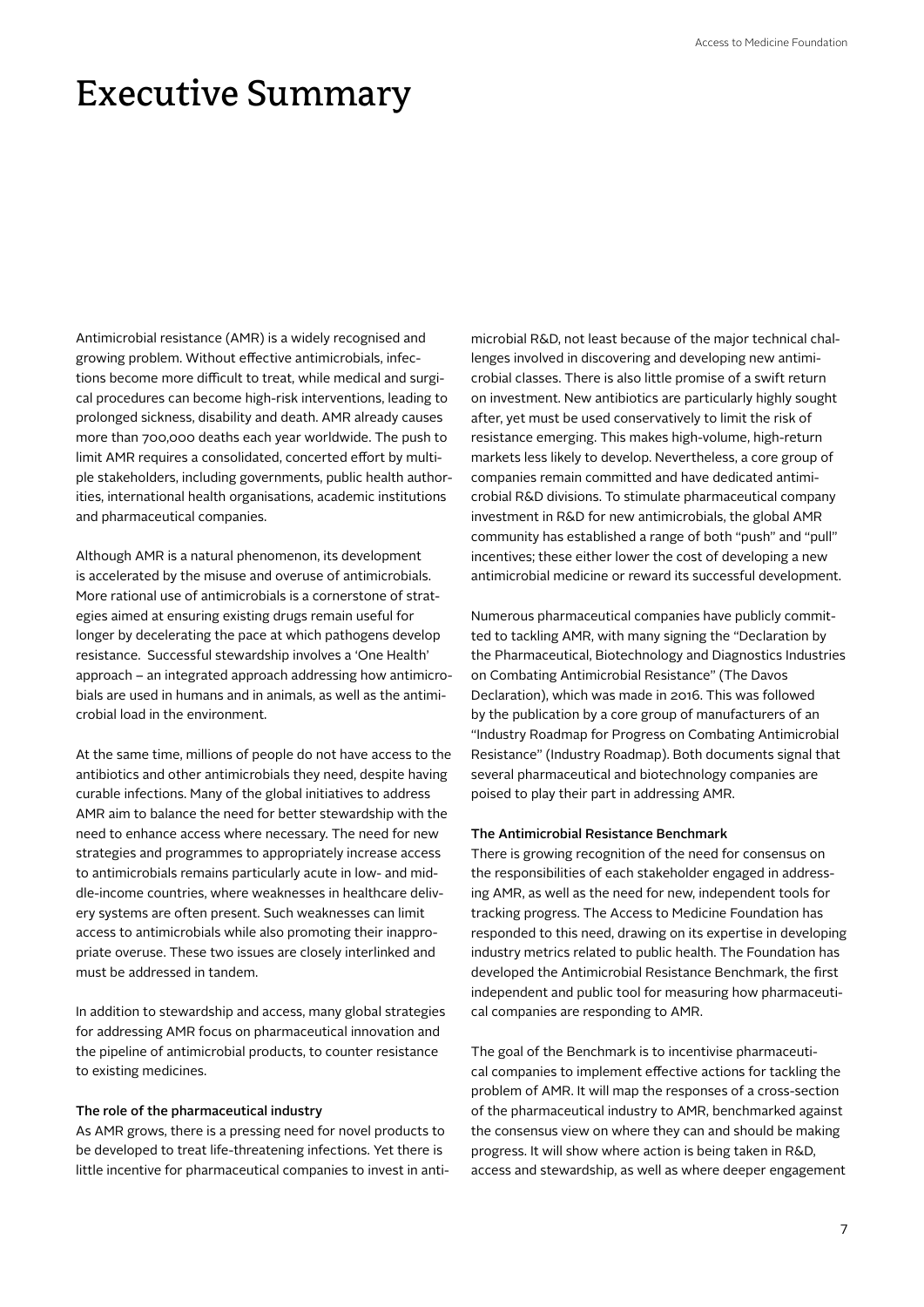by the industry needs further incentivisation. The Benchmark will be a tool for companies, governments, investors, NGOs and others seeking to deepen industry engagement in efforts to curb AMR. Its analyses will identify innovative approaches and best practices, and highlight where progress is being made and where companies and other stakeholders can take action together, while pointing toward where new ideas are needed.

#### How the Benchmark was developed

To develop the Benchmark's methodology, the Foundation's research team sought input and gathered feedback from reports and a variety of stakeholders, such as governments, non-governmental organisations (NGOs), pharmaceutical companies and industry associations, investors, academia, public-private partnerships and relevant international organisations. The aim was to identify where stakeholders agree that pharmaceutical companies can and should be taking action to curb AMR (see Figure 1). These opportunities for

action have been distilled into the Benchmark's analytical framework. Methodology development began with the drafting of a concept methodology after a review of reports and publications analysing the scope, scale and potential solutions to AMR. The review included policy reports by the AMR Review Team, Center for Disease Dynamics, Economics & Policy (CDDEP), Chatham House, DRIVE-AB, German Global Union for Antibiotics Research and Development (GUARD), Pew Charitable Trust, ReAct and WHO. The Foundation team also reviewed companies' public commitments to addressing AMR, as stated in the Davos Declaration and the subsequent Industry Roadmap. The review was guided by the principle that the Antimicrobial Resistance Benchmark complements existing processes for tackling AMR and builds on where consensus already exists between companies and stakeholders.

The review was followed by targeted engagement with key stakeholders working on AMR, who were invited to challenge the concept methodology. Their views were then balanced to

### Figure 1. How pharmaceutical companies can curb AMR

The Antimicrobial Resistance Benchmark maps pharmaceutical companies' actions against priorities for limiting AMR. A company's opportunities to act are linked to its R&D pipeline and portfolio.

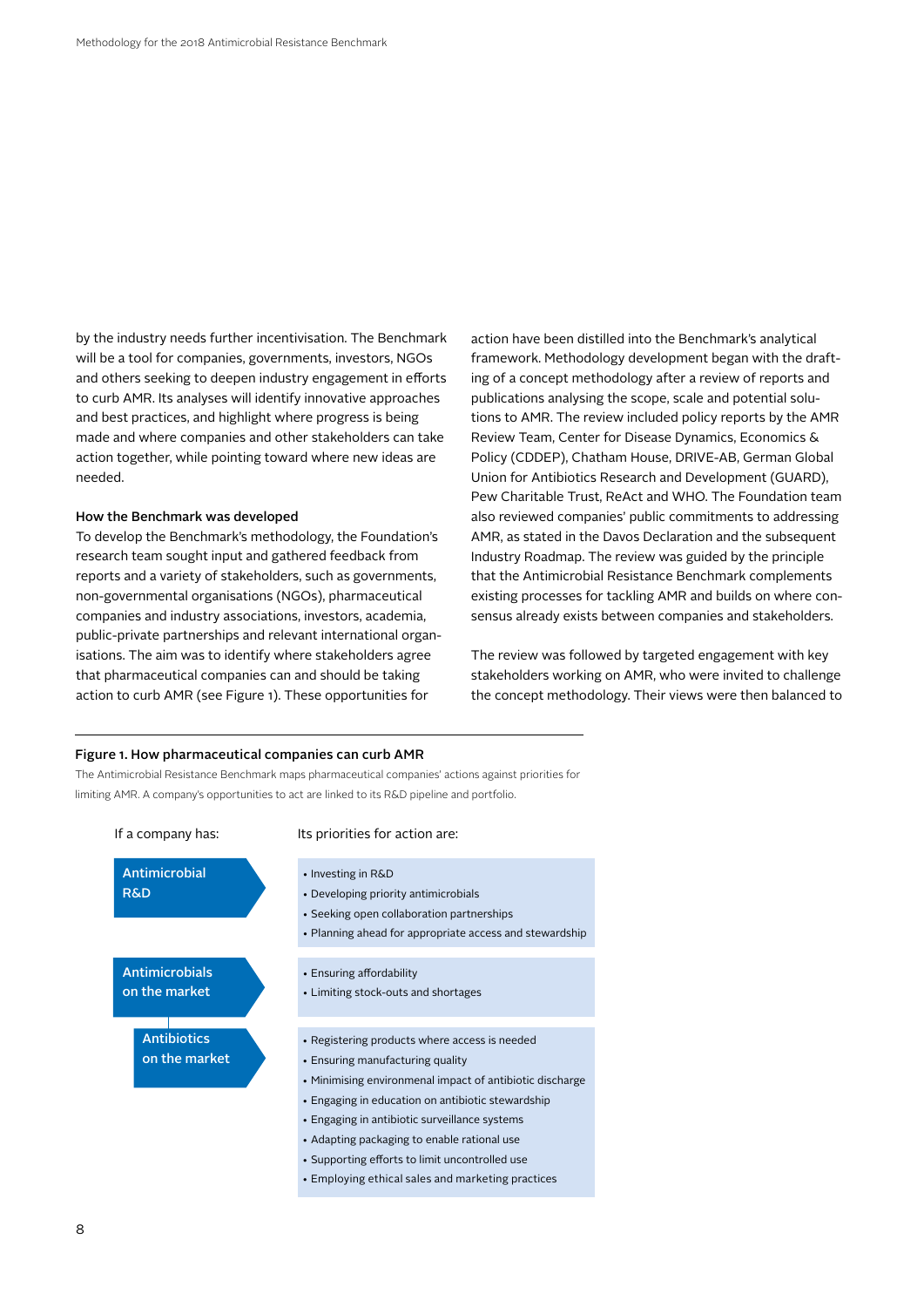identify the areas in which pharmaceutical companies can be expected to take action. Industry views on the concept methodology were gathered in parallel. Strategic guidance was provided by an Expert Committee of specialists in AMR. The resulting methodology distributes the performance indicators across three areas where companies can be expected to contribute to the effort against AMR, described below as the Benchmark's Research Areas.

# What the Benchmark covers

The Benchmark will evaluate pharmaceutical companies with antimicrobial products and the ability and a commitment to address AMR. A total of 30 companies are in scope – across multinational research-based pharmaceutical companies, generic medicine manufacturers and clinical-stage biopharmaceutical companies with antimicrobial pipelines. The opportunities for a company to act on AMR depends on its antimicrobial pipeline and portfolio. The Antimicrobial Resistance Benchmark will evaluate companies in three Research areas. Whether a company is measured in a specific Research Area depends on its antimicrobial portfolio and R&D.

#### Table 1. Analysis scopes for the AMR Benchmark

| Company scope    | 30 companies                                                                       |
|------------------|------------------------------------------------------------------------------------|
|                  | • 8 large research-based pharmaceutical<br>companies                               |
|                  | • 10 generic medicine manufacturers                                                |
|                  | • 12 clinical-stage biopharmaceutical companies                                    |
|                  |                                                                                    |
| Disease scope    | Infectious diseases/pathogens                                                      |
|                  | • Bacteria, viruses, protozoa, fungi, helminths                                    |
|                  |                                                                                    |
| Product scope    | Antimicrobial medicines and vaccines                                               |
|                  | • Medicines and vaccines in development                                            |
|                  | • Antimicrobial medicines on WHO Model List of<br><b>Essential Medicines 2017</b>  |
|                  | • Antibiotics                                                                      |
|                  |                                                                                    |
| Geographic scope | Global, with access indicators focusing on 106 low-<br>and middle-income countries |

The Benchmark's analysis will be presented around the following three Research Areas:

A. Research & Development: This will assess company efforts to develop new medicines and vaccines for infectious diseases. It will map their R&D pipelines, highlighting where efforts are being concentrated and whether gaps remain. It will also identify the proportion of company revenue invested in antimicrobial R&D and recognise efforts to target pathogens whose distribution and drug resistance makes them a priority target for R&D. This Research Area will also examine whether companies seek collaborative R&D partnerships to target priority pathogens, and whether they put plans in place during development for ensuring successful candidate products are made available rapidly, appropriately and affordably in low- and middle-income countries.

B. Manufacturing & Production: This includes an examination of how companies maintain the quality of their antibiotics, the degree to which they make provisions in their manufacturing and environmental risk-management strategies for minimising the impact of antibiotic discharge, and how transparent they are about these strategies, the results of audits and the levels of antibiotic discharge.

C. Appropriate Access & Stewardship: This area will assess company engagement in educating healthcare professionals on antibiotic stewardship, use of innovative models to reduce uncontrolled antibiotic purchases, practices related to ethical marketing, the degree to which companies adapt their brochures and packaging to facilitate appropriate use of antibiotics, and their contributions to AMR surveillance. This Research Area also covers access to antimicrobial medicines in 106 low- and middle-income countries. Indicators evaluating access plans include company efforts to register their antibiotics in low- and middle-income countries, the evidence basis for company pricing strategies, and mechanisms for preventing stock-outs and improving demand forecasting for their highest-volume antimicrobial medicines. The aim is to understand how companies approach these two challenges of appropriate access and stewardship, and whether they integrate their approaches.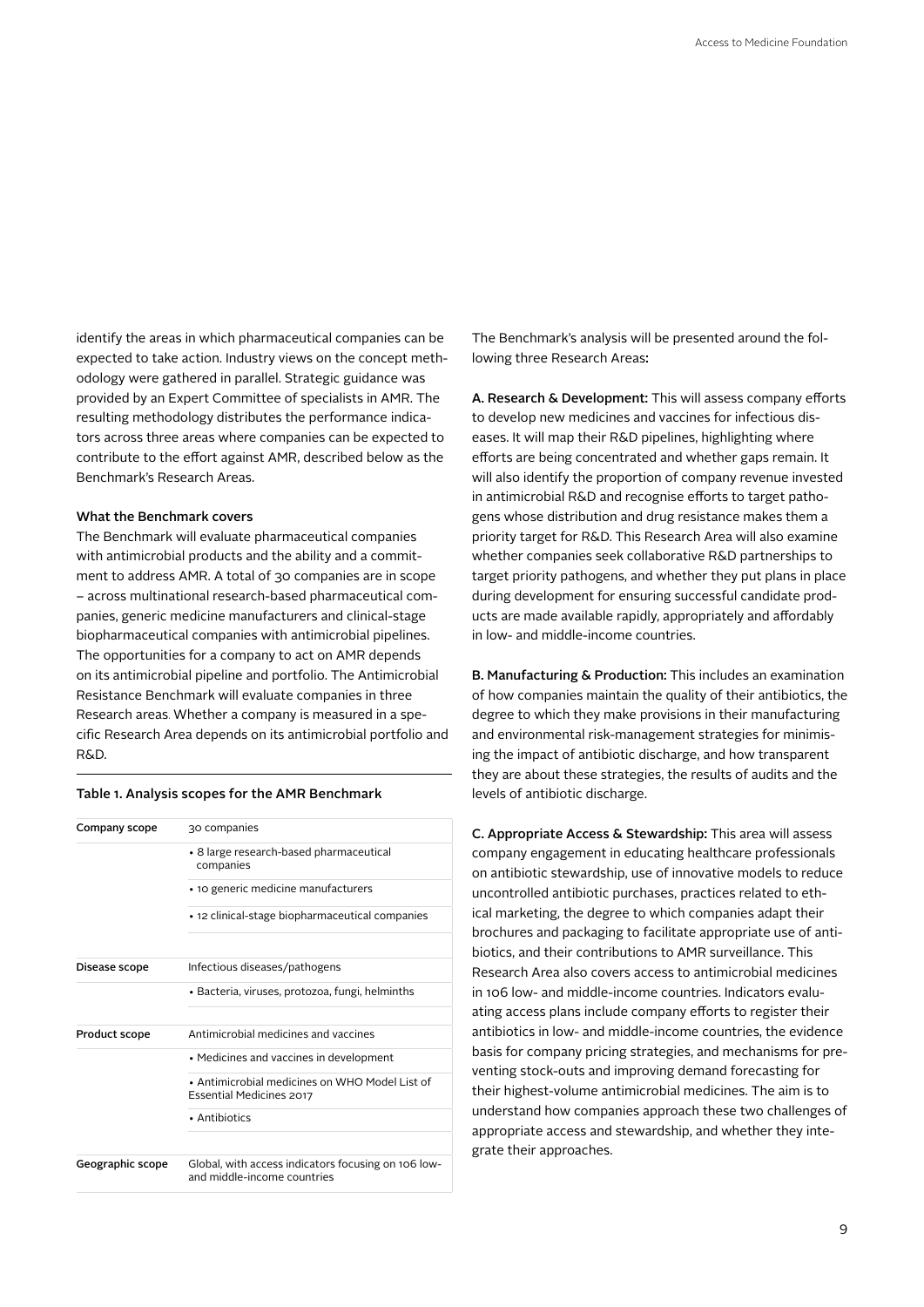# **INTRODUCTION**

# The rise of AMR and the role of the pharmaceutical industry

Antimicrobial resistance (AMR) is a widely recognised and growing problem that causes over 700,000 deaths each year worldwide.1 At the same time, millions of people cannot access the antimicrobial medicines they need, despite having curable infections.2 These situations must be addressed in tandem. Steps to increase access must include measures to prevent resistance; steps to curb resistance must include measures to enable appropriate access. Progress depends on coordinated, disciplined efforts from many different players, not least in government, but also across the healthcare and farming industries and the development and global health communities.

#### AMR threatens all countries

In recent decades, AMR has become widespread, irrespective of countries' level of income. In Europe, it has been estimated that 25,000 people die every year from antibiotic-resistant bacteria<sup>3</sup> (see Figure 2). A recent report by the US Centers for Disease Control and Prevention (CDC) conservatively estimated that at least 2 million illnesses and 23,000 deaths a year in the USA could be attributed to antibiotic resistance.4 Such estimates are useful for giving an indication of the scale of the problem, yet it is difficult to determine whether resist-

# Figure 2. Antibiotic resistance and increased risk of death

The figure compares death rates (mortality) in patients with resistant and sensitive strains of selected bacteria. Some pathogens are shown more than once, representing available data sets.



ance is the cause of death or it is a correlate of long antibiotic treatment, hospitalisation and underlying sickness.

The true extent of the burden of resistant pathogens is even less well characterised for low- and middle-income countries. In part, this is due to an absence of local disease surveillance systems, which are critical for monitoring and preventing the rise and spread of diseases. The ability of different stakeholders to understand and respond to the challenges raised by AMR is affected by significant data limitations. For instance, information about antibiotic use, resistance levels and transmission patterns is still scarce in many countries. Nevertheless, we know that mortality rates due to bacterial infections such as untreated pneumonia and sepsis continue to be a public health problem in low- and middle-income countries, due to poor and/or limited access to relevant medicines, especially in children.<sup>5</sup> Many community-based infectious diseases, such as tuberculosis, remain more common in low- and middle-income countries than in wealthier countries.

#### How does the problem vary globally?

AMR affects human health when infections become difficult to treat or life-threatening, and the appropriate antimicrobial mediciness do not exist, are unavailable, are of poor quality, or come at a prohibitively high cost to individuals and society. The exact impact of AMR on individuals and communities depends on an interplay of factors, including the distribution of pathogens, the prevalence of resistance to each, and the availability of economic and healthcare delivery resources.

Weaknesses in healthcare delivery systems can limit appropriate access to existing antimicrobial medicines while also promoting their overuse. These issues are closely interlinked and can contribute to resistance; attempts to increase access can lead to overuse, which leads in turn to greater resistance. This then increases the need for second- and third-line products that are more expensive, and thus harder to access. The need for new strategies and programmes to appropriately increase access to antimicrobial medicines remains particularly acute in low- and middle-income countries.<sup>2</sup>

In the hospital setting, particularly in high-income countries, the public health focus and most clinical intervention is shift-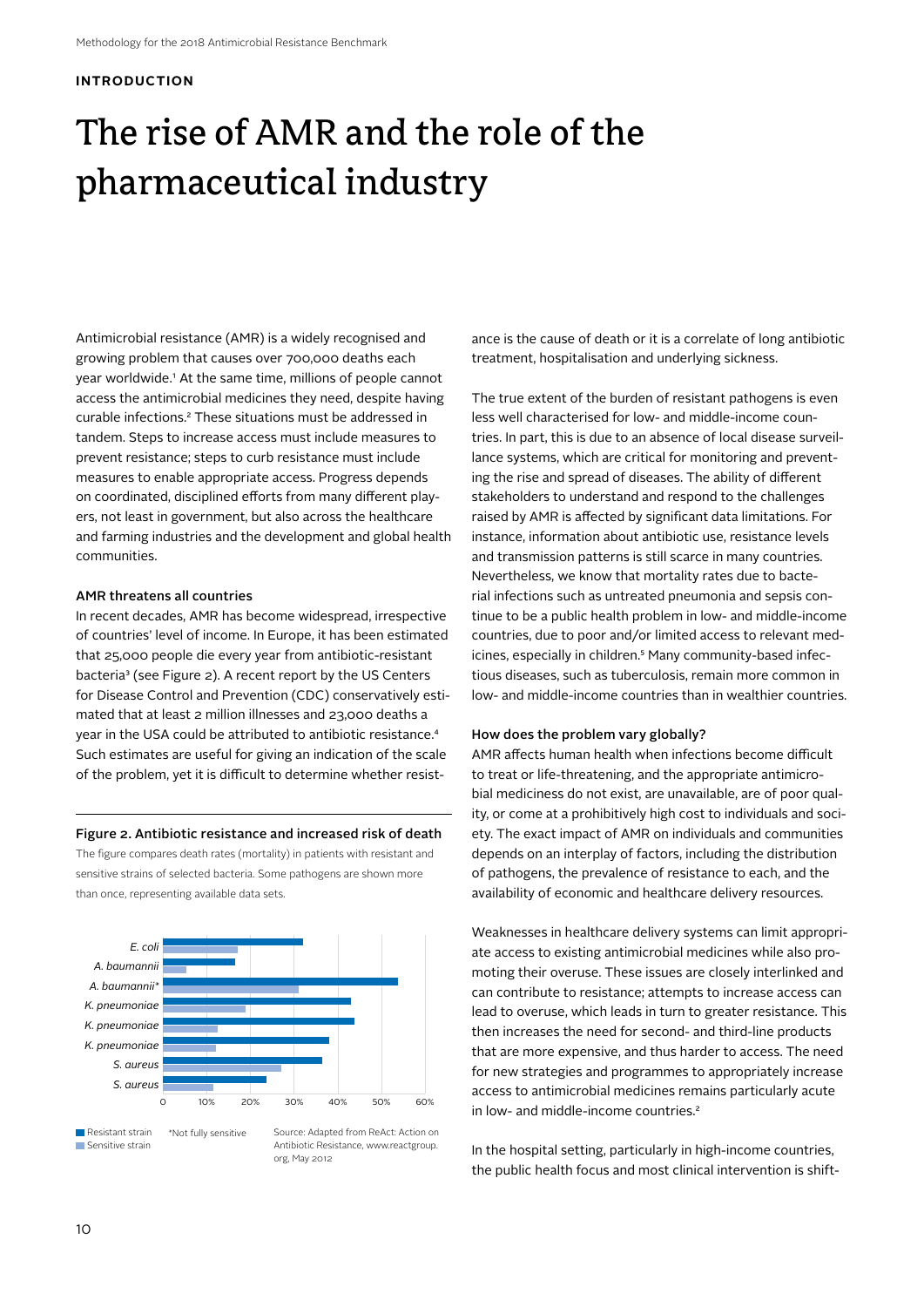

The need to increase appropriate access to antimicrobials is particularly acute in many low- and middle-income countries.

ing to the increasing burden of chronic diseases including cancers, relative to infectious diseases. Where this shift has taken place, the infections that persist now tend to occur in sicker patients and in challenging settings such as hospital intensive care units. The resistant pathogens that have emerged here are not as common as the underlying conditions and invasive procedures that set the stage for their presence. Yet, the consequences of such infections for those with otherwise treatable conditions are life-threatening. Unless addressed early, the chance exists for a dramatic increase in high-risk infections.

# Growing demand

Infectious disease products may broadly be broken down into three categories: vaccines, diagnostics and antimicrobial medicines. The global market for such products reached USD 108.4 billion in 2015, and is forecast to reach USD 183.2 billion in 2021.6 The antibiotic market is expected to grow from USD 27.1 billion in 2015 to USD 35.6 billion in 2022, in step with growing demand for generic antibiotics from emerging markets.7 Human consumption of antibiotics is mainly growing in low- and middle-income countries, where they are often accessed over the counter rather than by prescription. Growing demand coupled with poor surveillance and stewardship is likely to drive the emergence of resistant strains.

The majority of antibiotics are generic; only a small number remains on patent.<sup>8</sup> In general, new antibiotics, antimicrobial medicines and vaccines are developed by either large

research-based pharmaceutical companies or smaller biopharmaceutical companies. However, some larger researchbased pharmaceutical companies have generic medicine divisions, while some generic medicine manufacturers also invest in R&D.

## Need for new products, low market promise

As AMR grows, there is a pressing need for novel products to be developed to treat life-threatening infections. Yet there is little incentive for pharmaceutical companies to invest in antimicrobial research & development (R&D), not least because of the major technical challenges involved in discovering and developing new antimicrobial classes. There is little promise of a swift return on investment, as well as questions around pricing and affordability. New antibiotics in particular are highly sought after, yet must be used conservatively to limit the risk of resistance emerging. This makes high-volume, high-return markets less likely to develop. Since 2000, several pharmaceutical companies have left the antibiotics market, stopping production and engagement in R&D. The number of antibiotics in development also fell sharply.9 Nevertheless, a core group of companies remain committed and have dedicated antimicrobial R&D divisions. A growing number of smaller biopharmaceutical companies demonstrate a strong focus on antimicrobial R&D.

To incentivise pharmaceutical companies to invest in R&D for new antimicrobial medicines and vaccines, the global AMR community has established "push" incentives that reduce the costs of necessary inputs for developers. For instance, the European Commission partners with the European Federation of Pharmaceutical Industries and Associations (EFPIA) in the Innovative Medicines Initiative (IMI); World Health Organization (WHO) and the Drugs for Neglected Diseases initiative (DNDi) have created the Global Antibiotic Research and Development Partnership (GARDP), which is supported by the Federal Ministry of Health of Germany, the Netherlands' Ministry of Health, Welfare and Sports, the South African Medical Research Council, and UKAID; the US government's Biomedical Advanced Research and Development Authority (BARDA) and the Wellcome Trust provide funding to CARB-X.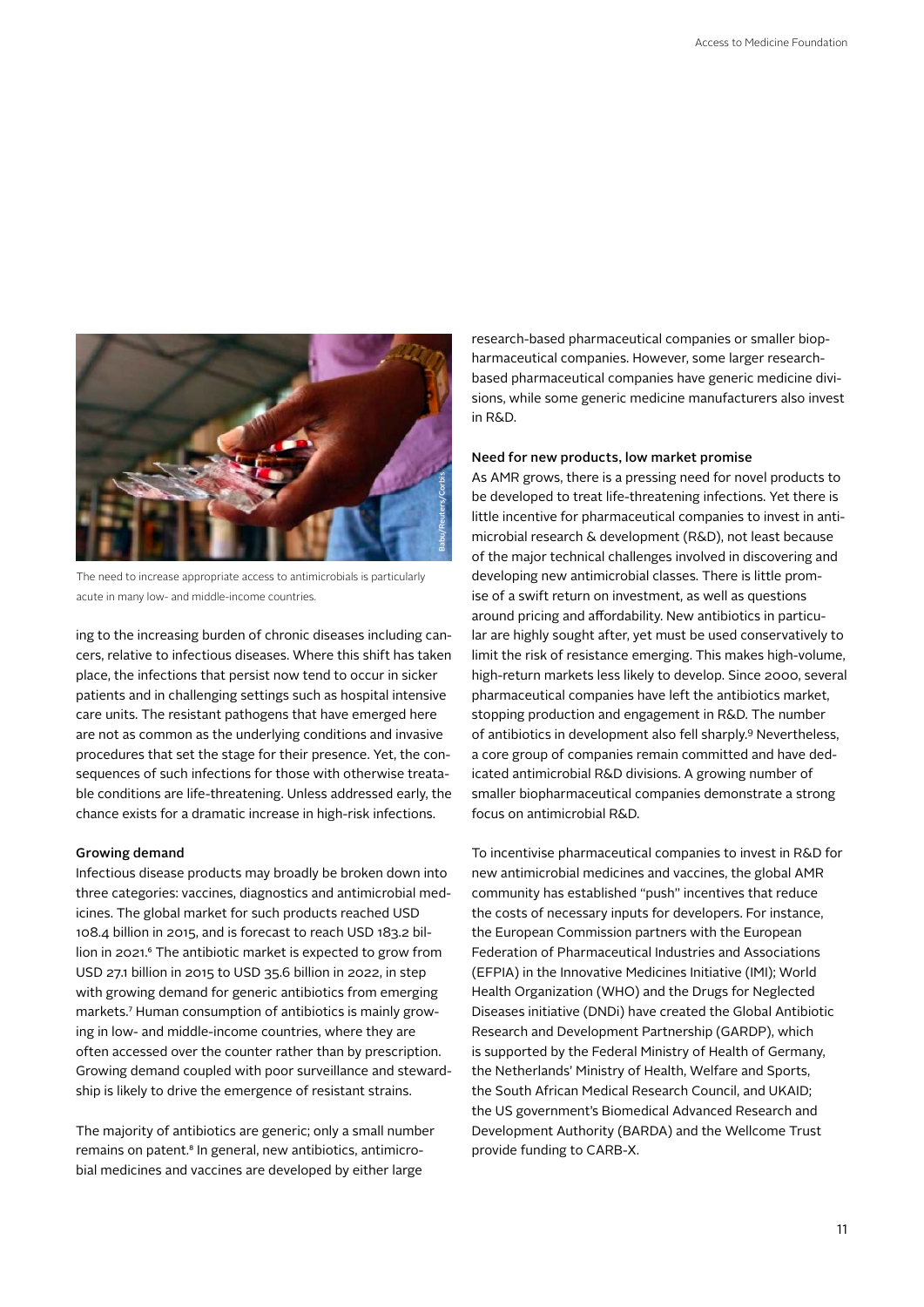"Pull" incentives are also being developed. They involve the promise of a reward for the development of new antimicrobials targeting priority pathogens. For instance, the United States' Generating Antibiotic Incentives Now (GAIN) Act grants an additional five years of market exclusivity for companies developing antibiotics that target a selected group of qualifying pathogens. Numerous initiatives, such as DRIVE-AB and the German Global Union for Antibiotics Research and Development (GUARD), have produced policy recommendations on how to best to structure pull incentives. Novel as well as existing antimicrobial medicines need to be affordably

priced and prudently used. The challenge is to ensure affordable, sufficient and appropriate access, while advancing antimicrobial stewardship, within a viable business model.<sup>10</sup>

# Multiplayer solution

In 2016, UN Member States committed to addressing the growing problem of antimicrobial resistance in the 2030 Agenda for Sustainable Development. Indeed, AMR is expected to affect the potential achievement of Sustainable Development Goal 3 (Good Health & Wellbeing), among others. That AMR has risen up the global agenda is due at

# **PATHOGENS AND RESISTANCE**

Four main groups of pathogenic microorganisms are relevant to current efforts to curb AMR: bacteria (such as those causing pneumonia and meningitis), viruses (such as HIV), fungi (such as *Candida*) and parasites (such as *Plasmodium falciparum*, which causes malaria). There is large variation among these groups in how resistance emerges and is transferred.

Certain pathogens are already resistant to most antimicrobials on the market. Resistance emerges due to a variety of reasons such as the inappropriate use of medicines, low-quality medicines, incorrect prescriptions and issues with infection prevention and control.

New and adapted medicines targeting different pathogens must take into account their modes of resistance. Resistance mechanisms can comprise, for example, structural changes in or around a medicine's target molecule; reduced permeability of the cell membrane to the medicine; and the production of enzymes that inactivate the medicine.



Most infections with Methicillin-resistant *Staphylococcus aureus* (MRSA, above) occurr in a hospital setting.



The HIV virus (above) has been identified by WHO as a priority for strategies to address AMR.



Some strains of the *Candida aurus* fungus (above) are resistant to all three major classes of antifungal drugs.



There is a limited number of drugs available to treat or prevent malaria caused by certain strains of the parasite *Plasmodium falciparum* (above)*.*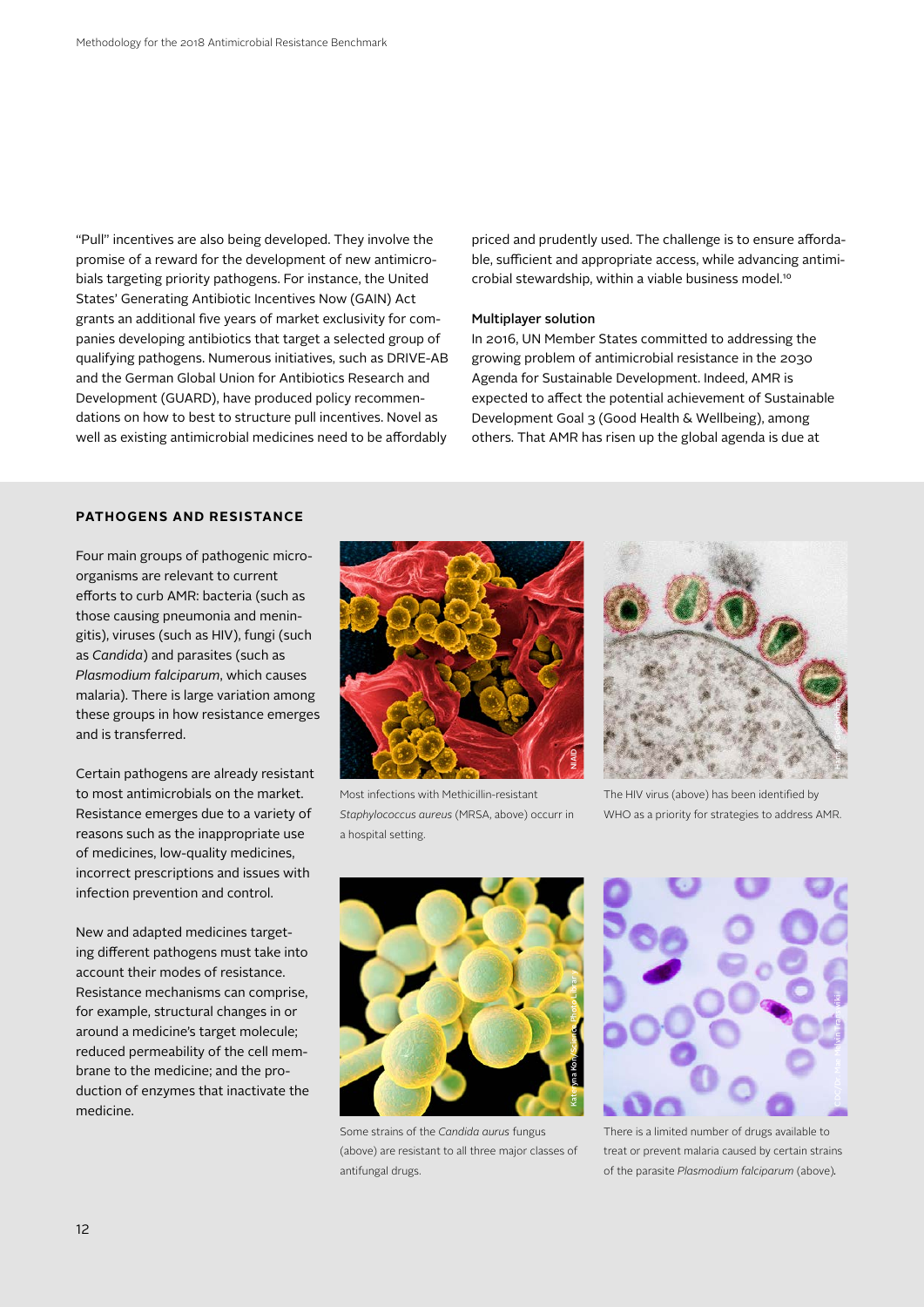least in part to the actions of a range of advocacy and policy-oriented organisations and initiatives, such as the Alliance for the Prudent Use of Antibiotics (APUA), Doctors without Borders (MSF), the Global Antibiotic Resistance Partnership (GARP), ReAct and the World Alliance Against Antibiotic Resistance (WAAR).

Limiting AMR requires a consolidated, concerted effort by multiple stakeholders, including governments, pharmaceutical companies, public health authorities, international health organisations, and academic institutions to name a few. AMR is a public health issue that impacts not only human health, but the animal and agricultural industries as well. Successfully addressing AMR requires a "One Health" approach that stimulates increased access and affordability, stewardship that limits overuse, innovative R&D in next generation medicines and a higher level of environmental care in the management of antibiotic manufacturing and discharge. Action by governments is also essential. Numerous pharmaceutical companies

have publicly committed to addressing AMR, with many signing the "Declaration by the Pharmaceutical, Biotechnology and Diagnostics Industries on Combating Antimicrobial Resistance" in 2016,<sup>11</sup> followed by the publication of the "Industry Roadmap for Progress on Combating Antimicrobial Resistance".12 This is a clear sign that several pharmaceutical and biotechnology companies are poised to play their part in addressing AMR.

There is growing recognition that we need consensus on the responsibilities for each stakeholder, as well as new, independent tools for publicly tracking progress.1 The Access to Medicine Foundation has responded to this need, drawing on its expertise in developing industry metrics related to public health. The Foundation has developed the Antimicrobial Resistance Benchmark, the first independent and public tool for measuring how pharmaceutical companies are responding to AMR.

# **A BENCHMARK TO GUIDE DEEPER PHARMACEUTICAL INDUSTRY ENGAGEMENT IN AMR**

The goal of the Antimicrobial Resistance Benchmark is to guide and incentivise pharmaceutical companies to adopt and implement effective actions for tackling the problem of AMR. It will map the responses of a cross-section of the pharmaceutical industry to AMR, benchmarked against the consensus view on where they can and should be making progress. It will show where action is being taken, in R&D, access and stewardship, as well as where deeper engagement by the industry needs further incentivisation. It will also shine a light on where more data is needed and where data collection should be prioritised.

To develop the Benchmark's methodology, the Foundation has applied its proven process for building consensus on the role of pharmaceutical companies in tackling global health priorities. The Foundation's research team sought input and gathered feedback from a variety of stakeholders, such as governments, non-governmental organisations, pharmaceutical companies and industry associations, investors, academia, public-private partnerships and relevant international organisations. The aim of this process was two-fold: to build consensus on the pharmaceutical industry's role in limiting AMR; and to ensure the Antimicrobial Resistance Benchmark is a useful tool for pharmaceutical companies and others seeking

to curb AMR. The methodology has been finalised in consultation with experts on AMR.

The Benchmark has been developed to give companies, governments, investors, NGOs and others a tool for deepening industry engagement in efforts to curb AMR. The Benchmark metrics and analyses will highlight where good practice and progress can be expanded, and where companies and other stakeholders can take action together, while pointing toward where new ideas are needed.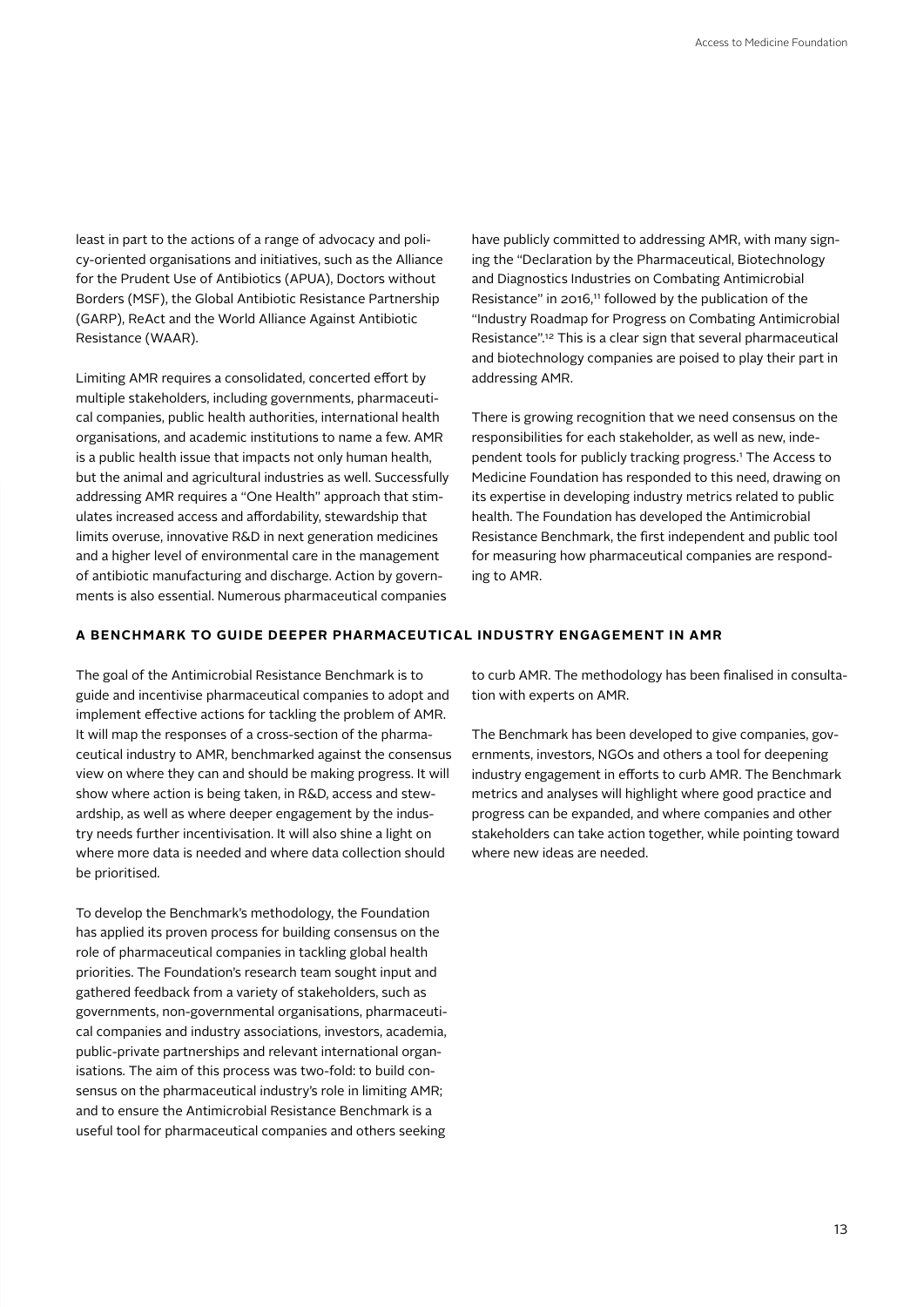# **BUILDING THE METHODOLOGY**

# How experts' views were distilled into a new benchmarking tool

The Antimicrobial Resistance Benchmark is an analytical framework for mapping how the pharmaceutical industry is responding to the rise of AMR. To develop it, the Foundation applied its proven process for building consensus on the role of pharmaceutical companies in tackling global health priorities. The Benchmark Methodology distills views of experts and stakeholders in the AMR field, industry, NGOs, governments and investors.

Methodology development began with a review of reports and publications analysing the scope, scale and potential solutions to AMR. This was followed by targeted engagement with key stakeholders working in antimicrobials. Strategic guidance was provided by an Expert Committee of specialists in AMR.

# Toward a first concept methodology

The initial review assessed the current degree of consensus on the role and responsibilities for pharmaceutical and biotechnology companies in limiting AMR. The process included a literature review of academic papers, as well as policy reports from relevant organisations and initiatives, including the AMR Review Team, CDDEP, Chatham House, DRIVE-AB, GUARD, Pew Charitable Trust, ReAct and WHO. The Foundation team also analysed companies' public commitments to addressing AMR, as stated in the Davos Declaration on Antibiotic Resistance and the Industry Roadmap for Progress on Combating Antimicrobial Resistance.11,12 The review was guided by the principle that the Antimicrobial Resistance Benchmark complements existing processes for tackling AMR and builds on where consensus already exists between companies and stakeholders.

The Foundation mapped its conclusions from the review against company data submitted for the Access to Medicine Index (also published by the Access to Medicine Foundation). This gave a preliminary indication of the perceived role for companies and of data that can feasibly be collected from companies and other sources. Based on these indications, the Foundation team developed the first concept for an Antimicrobial Resistance Benchmark of pharmaceutical companies. This formed the starting point for targeted stakeholder consultations.

# **STAKEHOLDER DIALOGUE**

The Foundation invited representatives of key stakeholder groups working on AMR to challenge different aspects of the concept methodology. Aspects of the methodology were discussed with a range of international organisations, departments of multiple governments, NGOs, leading research centres and groups, and other initiatives addressing AMR. The scope of discussions ranged widely, from the Benchmark's objectives and analytical framework, to individual indicators and the feasibility of data collection. Industry views on the concept methodology were gathered in parallel. The Foundation spoke with companies individually, as well as with industry organisations and alliances, such as the International Federation of Pharmaceutical Manufacturers and Associations (IFPMA), Biotechnology Innovation Organization (BIO), Medicines for Europe and the AMR Industry Alliance.

### Role of the Expert Committee

Strategic guidance was provided by the Expert Committee (EC) for the Antimicrobial Resistance Benchmark, an independent body of experts, from top-level academic centres, donor governments, local governments in low- and middle-income countries, investors and companies. The EC met in June 2017 to review proposals for the scope, structure and analytical approach of the Benchmark. Their recommendations helped identify ways forward where disagreement or uncertainty existed regarding areas of research.

# The Expert Committee members:

Evelina Tacconelli University of Tübingen Evelyn Wesangula Ministry of Health, Kenya

Hans Hogerzeil (Chair) University of Groningen Greg Frank Biotechnology Innovation Organization Nina Grundmann IFPMA Magdalena Kettis Nordea Jeremy Knox Formerly The Review on Antimicrobial Resistance Joakim Larsson University of Gothenburg Marc Mendelson University of Cape Town Katarina Nedog Medicines for Europe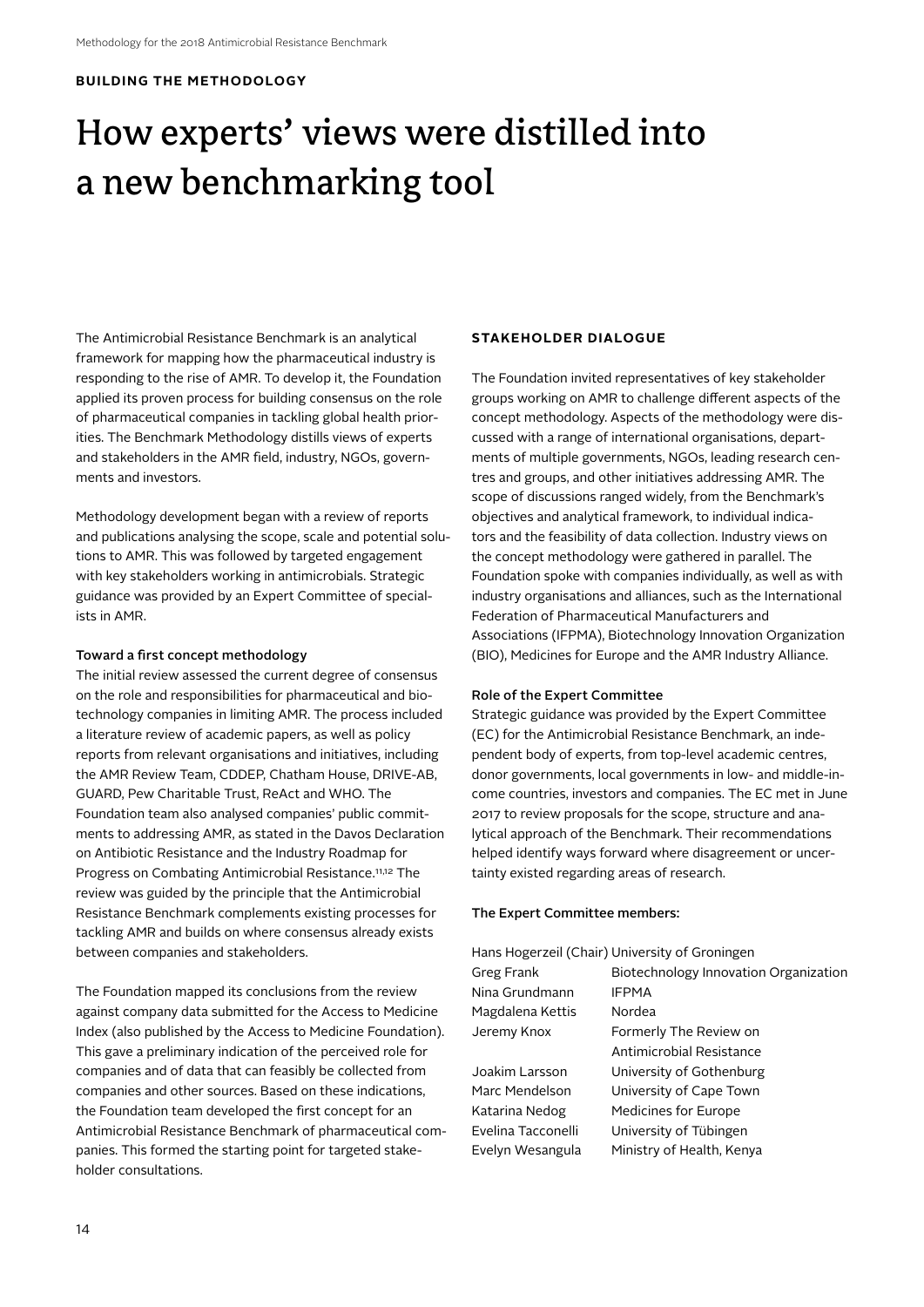# **STAKEHOLDERS BY GROUP**

Discussions were held with representatives of a wide range of organisations, including:

Government ministries of: The Netherlands, Germany, Japan, Kenya, UK, US.

International organisations: European Union, Organisation for Economic Co-operation and Development, World Health Organization.

Research and academic groups: Center for Disease Dynamics, Economics & Policy, Chatham House, Pew Charitable Trusts, the Review on Antimicrobial Resistance, Robert Koch Institute, University of KwaZulu-Natal.

Industry: International Federation of Pharmaceutical Manufacturers and Associations, Biotechnology Innovation Organization, Medicines for Europe and the AMR Industry Alliance, individual companies.

Investors: Aviva, Nordea, Schroders, the Farm Animal Investment Risk and Return Initiative.

NGOs: The Alliance for the Prudent Use of Antibiotics, the Alliance to Save our Antibiotics, As You Sow, Médecins Sans Frontières.

Others: The Combating Antibiotic Resistant Bacteria Biopharmaceutical Accelerator (CARB-X), the DRIVE-AB project, the Global Antibiotic Research & Development Partnership, the Global Antibiotic Resistance Partnership, the UN Foundation, the Wellcome Trust, the World Economic Forum.

*Stakeholders did not align on all topics. Where differences were apparent, the Foundation balanced the views presented to identify the most appropriate way forward.*

# **KEY DISCUSSIONS AND DECISIONS**

The Foundation has engaged in targeted discussions with AMR experts on how pharmaceutical and biotechnology companies should address AMR. Below is a summary of the key topics discussed and decisions reached.

# Company scope: stakeholders focus on antibiotic resistance

Among AMR stakeholder groups, there is a discernible focus on antibiotic resistance, rather than resistance to other antimicrobials. The Foundation has decided to reflect this focus in the selection of companies for the first Antimicrobial Resistance Benchmark: global antibiotic sales is one of the key criteria for bringing large research-based pharmaceutical companies and generic medicine manufacturers into scope.

# Broad agreement on main areas of company responsibility

The Foundation's discussions quickly identified general alignment on critical areas of pharmaceutical industry responsibility:

- R&D for new antimicrobial medicines, with a focus on priority R&D gaps identified by WHO and/or the CDC;
- Responsible manufacturing and production process, focused on antibiotic discharge; and
- Approaches to antibiotic stewardship and, in low- and middle-income countries, accessibility and affordability of on-market antimicrobial medicines.

# These areas have been translated into the Benchmark's three Research Areas:

#### RESEARCH & DEVELOPMENT

- B MANUFACTURING & PRODUCTION
- C APPROPRIATE ACCESS & STEWARDSHIP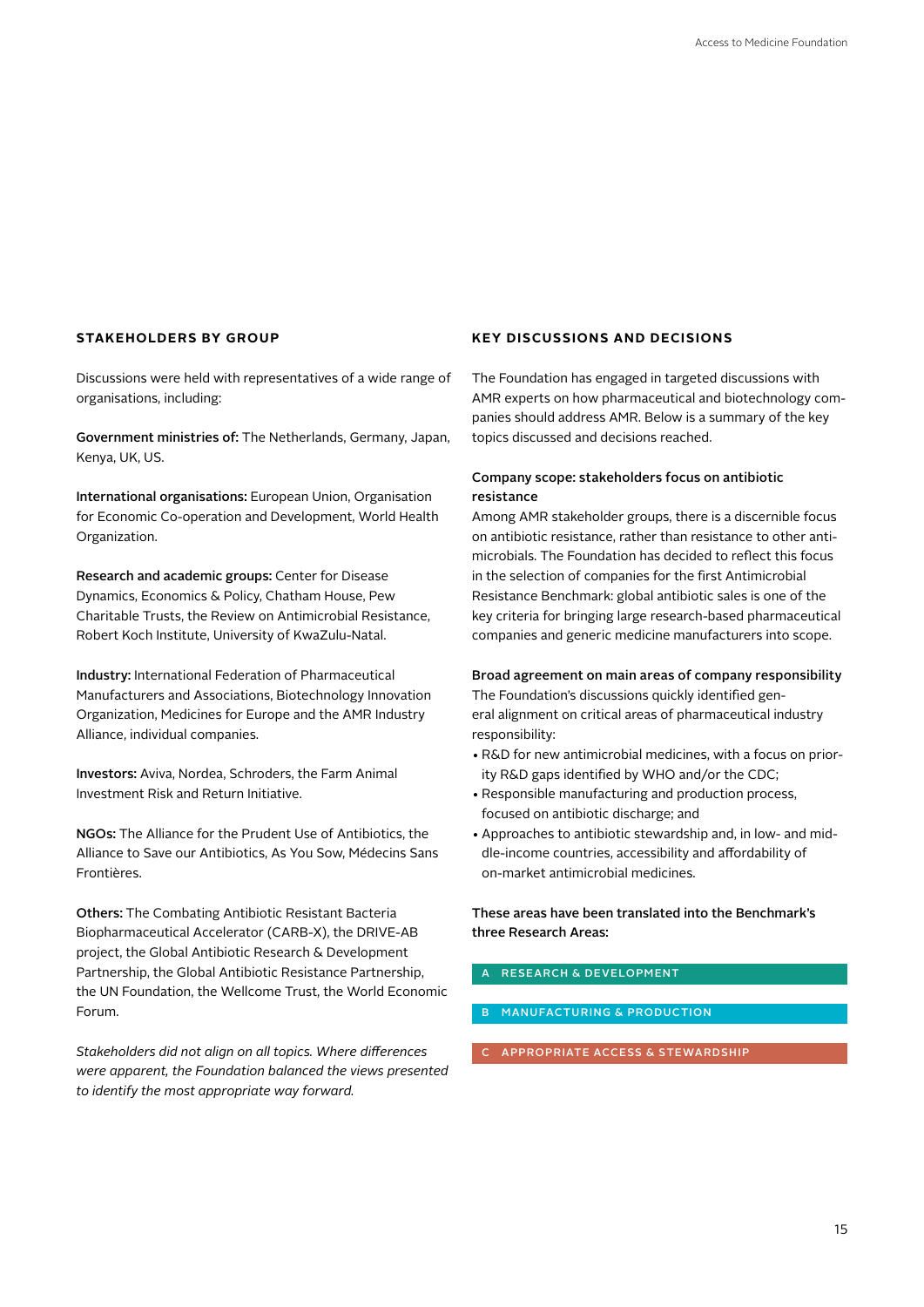# **BUILDING THE METHODOLOGY**

## **KEY DISCUSSIONS PER RESEARCH AREA**

### A RESEARCH & DEVELOPMENT

## Priority pathogens for antimicrobial R&D by companies

There was strong alignment on the need to encourage R&D for anti-infectives. Experts were also generally interested in mapping whether companies target pathogens deemed a priority for R&D by WHO and the CDC. Such R&D will be captured and rewarded by the Benchmark. There was strong alignment within stakeholder discussions that emerging pathogens, such as the Zika, Ebola and MERS viruses, should not be included in this methodology as AMR priority pathogens, at this point in time.

#### Early planning needed for access and stewardship

Stakeholders agreed that companies should start planning during late-stage development for new products to be swiftly accessible. At the same time, stakeholders saw it as essential that companies take steps to ensure future anti-infectives are used with stewardship in mind. The Benchmark will assess and reward stewardship plans and/or access provisions that are put in place during development for products that target priority pathogens.

# B MANUFACTURING & PRODUCTION

Wastewater management technicalities and transparancy There was agreement that companies must minimise the impact of manufacturing processes on antibiotic resistance. However, the role of manufacturers was viewed by some to be limited given companies' reliance on third-party suppliers for antibiotic production. Stakeholders expect companies to monitor levels of antibiotics in manufacturing wastewaters. Some also called for transparency here; others doubted the value of such transparency given a lack of a clear scientific targets. Pharmaceutical companies have committed to establishing and standardising science-driven targets for discharge concentrations for antibiotics.11 The Benchmark will capture company strategies and processes relating to wastwater, and will use data collected to further the discussion on the role of manufacturers on environmental impact of antibioitic production.

### C APPROPRIATE ACCESS & STEWARDSHIP

#### Company responsibilities around stewardship

The industry's role in antibiotic stewardship generated conflicting views among stakeholders. Some felt that stewardship activities, such as the surveillance of resistance and educational initiatives, should be the sole responsibility of governments and public health authorities; it was felt that this would avoid conflicts of interest for industry. Others argued that, as long as conflicts of interest are identified and systematically managed, companies can and should contribute to the stewardship of their products, particularly considering their deep understanding of their products. The Benchmark includes indicators that will capture how companies engage in these activities and identify current best practice.

# Alignment to address appropriate access and responsible stewardship in tandem

Regarding access, stakeholder discussions centered mostly on the need for improved access in low- and middle-income countries. There continues to be high mortality and morbidity due to infections such as pneumonia and sepsis in such countries. At the same time, improving access needs to be cautiously managed to prevent inappropriate use. The Foundation concluded that companies' access-related activity must be assessed and measured alongside stewardship-related actions.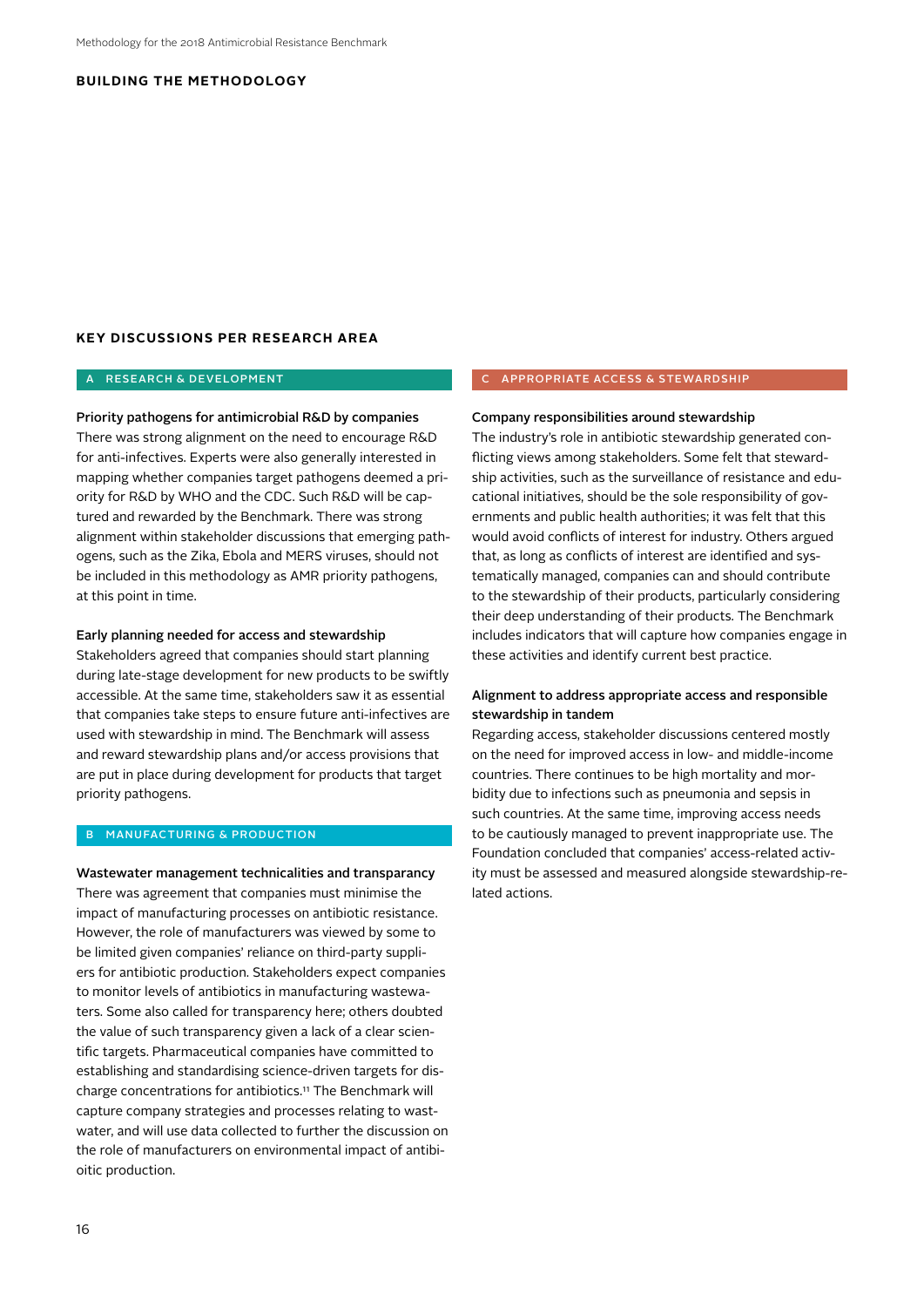The Antimicrobial Resistance Benchmark assesses company behaviour regarding specific diseases and product types and in a specific geographic scope, depending on the Research Area in question. The following pages set out the rationale for these analytical scopes and how they have been defined.

# Table 1. Analysis scopes for the AMR Benchmark

| Company scope    | 30 companies                                                                       |
|------------------|------------------------------------------------------------------------------------|
|                  | • 8 large research-based pharmaceutical<br>companies                               |
|                  | • 10 generic medicine manufacturers                                                |
|                  | • 12 clinical-stage biopharmaceutical companies                                    |
|                  |                                                                                    |
| Disease scope    | Infectious diseases/pathogens                                                      |
|                  | · Bacteria, viruses, protozoa, fungi, helminths                                    |
|                  |                                                                                    |
| Product scope    | Antimicrobial medicines and vaccines                                               |
|                  | • Medicines and vaccines in development                                            |
|                  | . Antimicrobial medicines on WHO Model List of<br><b>Essential Medicines 2017</b>  |
|                  | • Antibiotics                                                                      |
|                  |                                                                                    |
| Geographic scope | Global, with access indicators focusing on 106 low-<br>and middle-income countries |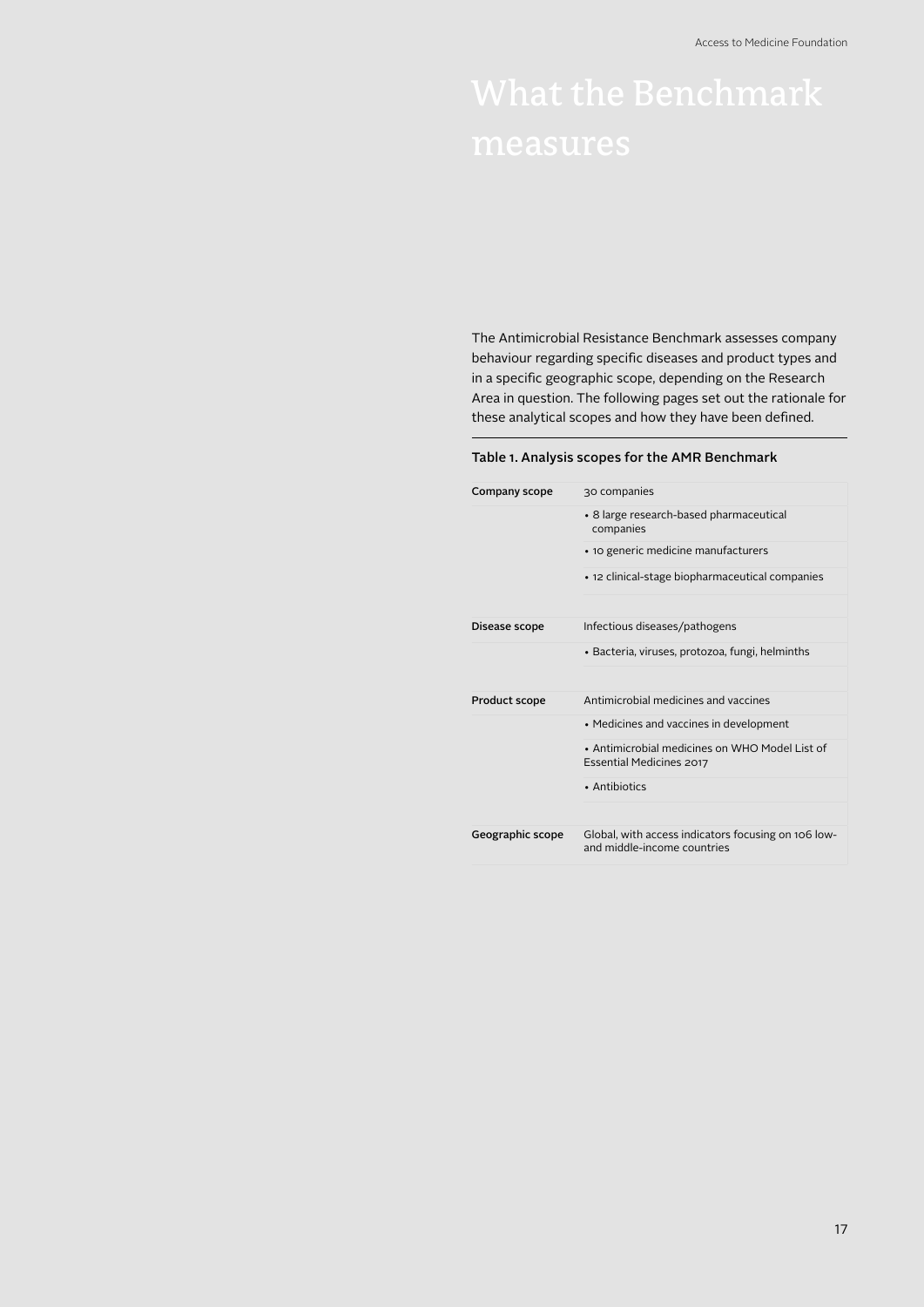# **WHAT WE MEASURE**

# Scopes of analysis

The Antimicrobial Resistance Benchmark assesses pharmaceutical company behaviour regarding specific diseases and product types and in a specific geographic scope, depending on the Research Area in question. The following pages set out the rationale for these analytical scopes and how they have been defined.

# **COMPANY SCOPE**

The Benchmark covers pharmaceutical companies with antimicrobial products and/or R&D projects and the ability and a commitment to address AMR. Thirty companies are in scope, selected based on a combination of factors, including R&D focus and experience, antibiotic market share and public commitment to AMR.

The landscape of pharmaceutical companies with antimicrobials for human health can be divided into three broad and overlapping groups: large research-based pharmaceutical companies; generic medicine manufacturers; and clinical-stage biopharmaceutical companies. There are key differences in the expertise and capacities of each type, notably in the size and nature of their product portfolios and their R&D focus and expertise. As a result, each group can address AMR in different ways.

With this in mind, the Foundation uses these broad categorisations to structure its analytical framework. The thirty companies in scope have been grouped according to their key defining characteristic (see Figure 3). The Foundation acknowledges that several companies in scope could be placed in more than one group. Where possible and appropriate, in the Benchmark report, such nuances will be used to inform the analysis of company performance. Each company will be evaluated in those areas where it has relevant products and/or activities.

# Criteria for inclusion

The companies in scope have been selected based on a combination of factors. Companies with an antibiotics focus have been prioritised in this first iteration of the Benchmark. Bacteria represent the greatest number of resistant pathogens, the widest geographic scope of resistance, and the bulk of the interventions at the government, manufacturer, provider and patient levels. The final selection of companies was based on several size and opportunity criteria, including: (1) relevance of marketed portfolio, (2) relevance of antimicrobial pipeline, and (3) commitment to

addressing AMR. A small number of companies were selected following clear stakeholder recommendations and on their readiness to engage with the data-collection process.

Large research-based pharmaceutical companies were selected based on their antibiotic business volume and revenue, their antimicrobial pipelines and portfolios and/or public commitments to tackling AMR (i.e., they had signed, per 29 April 2016, the Davos Declaration and Industry Roadmap on AMR).11,12,13 Generic medicine manufacturers were selected if they ranked within the global top 10 by antibiotics volume and/or if they are signatories to the Industry Roadmap on AMR.12,14 Clinical-stage biopharmaceutical companies were identified as having at least one drug in clinical development targeting a priority pathogen as overviewed by The Pew Charitable Trusts' report<sup>15</sup> on antibiotics registered at clinicaltrials.org. All of the companies selected from this list for inclusion have signed the Davos Declaration, except one (Summit Therapeutics). Industry associations representing these and other companies have signed the Davos Declaration.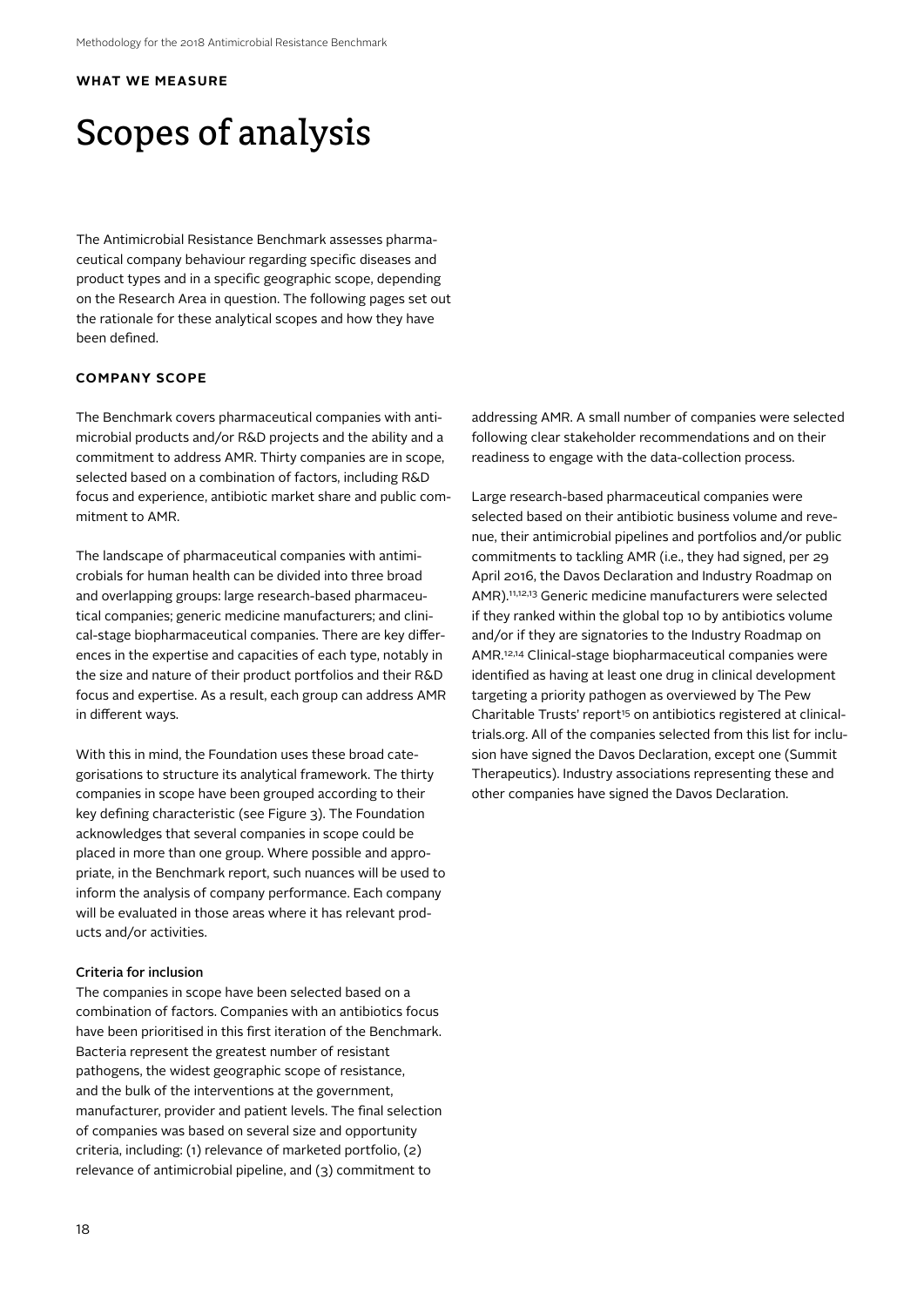Signatory to the

# Table 2. 2018 Antimicrobial Resistance Benchmark – companies in scope

# **LARGE RESEARCH-BASED PHARMACEUTICAL COMPANIES Signatory of the Signatory to the**

|                      | Country    | Ticker      | Stock exchange        | Revenue<br>(bn USD) <sup>1</sup> | Global antibi-<br>otic sales Kgs <sup>2</sup> | Davos<br>Decl. <sup>3</sup> | Industry<br>Roadmap <sup>4</sup> |
|----------------------|------------|-------------|-----------------------|----------------------------------|-----------------------------------------------|-----------------------------|----------------------------------|
| GlaxoSmithKline plc  | <b>GBR</b> | <b>GSK</b>  | London                | 34.4                             | 28,810.0                                      |                             |                                  |
| Johnson & Johnson    | <b>USA</b> | <b>JNJ</b>  | New York              | 71.9                             | 2.053.6                                       |                             |                                  |
| Merck & Co., Inc.    | <b>USA</b> | <b>MRK</b>  | New York              | 39.8                             | 12,273.1                                      |                             |                                  |
| Novartis AG          | <b>CHE</b> | <b>NIVN</b> | Six Swiss Exchange    | 47.6                             | 3.000.0                                       |                             |                                  |
| Pfizer Inc.          | <b>USA</b> | PFZE        | New York              | 52.8                             | 9.028.9                                       |                             |                                  |
| Roche Holding AG     | <b>CHE</b> | RO: ROG     | Six Swiss Exchange    | 49.6                             | 349.5                                         |                             |                                  |
| Sanofi               | <b>FRA</b> | <b>SAN</b>  | <b>EURONEXT Paris</b> | 35.6                             |                                               |                             |                                  |
| Shionogi & Co., Ltd. | <b>JPN</b> | 4507        | Tokvo                 | 3.0                              | $\overline{\phantom{0}}$                      |                             |                                  |

| <b>GENERIC MEDICINE MANUFACTURERS</b> |            | Global anti-<br>biotic sales | Signatory to the    |                            |                                     |                             |                                  |
|---------------------------------------|------------|------------------------------|---------------------|----------------------------|-------------------------------------|-----------------------------|----------------------------------|
|                                       | Country    | Ticker                       | Stock exchange      | Revenue<br>$(bn \, USD)^1$ | International<br>Units <sup>5</sup> | Davos<br>Decl. <sup>3</sup> | Industry<br>Roadmap <sup>4</sup> |
| Aspen Pharmacare Holdings Limited     | ZAF        | <b>APN</b>                   | Johannesburg        | 2.4                        | 3.2                                 |                             |                                  |
| Aurobindo Pharma Ltd.*                | <b>IND</b> | ARBP                         | <b>NSE</b>          | 2.3                        | $\overline{\phantom{0}}$            |                             |                                  |
| Cipla Inc.                            | <b>IND</b> | <b>CIPLA</b>                 | <b>NSE</b>          | 2.3                        |                                     |                             |                                  |
| Dr. Reddy's Laboratories Ltd.         | <b>IND</b> | DRRD / RDY                   | NSE / New York      | 2.2                        | 2.1                                 |                             |                                  |
| Fresenius Kabi AG                     | <b>DEU</b> | <b>FRE</b>                   | Frankfurt           | 6.3                        | 8.3                                 |                             |                                  |
| Lupin Limited                         | <b>IND</b> | <b>LPC</b>                   | <b>NSE</b>          | 2.6                        | 2.7                                 |                             |                                  |
| Macleods Pharmaceuticals Ltd.*        | <b>IND</b> |                              |                     |                            |                                     |                             |                                  |
| Mylan NV                              | <b>USA</b> | <b>MYL</b>                   | <b>NASDAQ</b>       | <b>11.0</b>                | 11.5                                |                             |                                  |
| Sun Pharmaceutical Industries Ltd.    | <b>IND</b> | <b>SUNP</b>                  | <b>NSE</b>          | 4.7                        | 5.5                                 |                             |                                  |
| Teva Pharmaceutical Industries Ltd.   | <b>ISR</b> | <b>TEVA</b>                  | New York / Tel Aviv | 21.9                       | 13.3                                |                             |                                  |

### **BIOPHARMACEUTICAL COMPANIES WITH PRIORITY R&D PROJECTS**

|                                 | Country        | Ticker                   | Stock exchange  | Revenue<br>(mn USD) <sup>1</sup> | Priority R&D<br>projects | Davos<br>Decl.3 | Industry<br>Roadmap <sup>4</sup> |
|---------------------------------|----------------|--------------------------|-----------------|----------------------------------|--------------------------|-----------------|----------------------------------|
| Achaogen Inc.                   | <b>USA</b>     | AKAO                     | <b>NASDAQ</b>   | 41.8                             |                          |                 |                                  |
| Cempra Inc.                     | <b>USA</b>     | <b>CEMP</b>              | <b>NASDAQ</b>   | 18.0                             | 2                        |                 |                                  |
| Entasis Therapeutics Inc.       | <b>USA</b>     | -                        | -               |                                  | 2                        |                 |                                  |
| Melinta Therapeutics Inc.       | <b>USA</b>     |                          |                 |                                  |                          |                 |                                  |
| MGB Biopharma                   | <b>GBR</b>     |                          |                 |                                  |                          |                 |                                  |
| Motif Bio plc                   | GBR / USA MTFB |                          | London / NASDAQ | O.O                              |                          |                 |                                  |
| Nabriva Therapeutics plc        | <b>IRL</b>     | <b>NBRV</b>              | <b>NASDAQ</b>   | 6.5                              |                          |                 |                                  |
| Polyphor Ltd.                   | <b>CHE</b>     | $\overline{\phantom{0}}$ | -               |                                  |                          |                 |                                  |
| Summit Therapeutics*            | GBR            | <b>SMMT</b>              | London / NASDAQ | 3.0                              |                          |                 |                                  |
| Tetraphase Pharmaceuticals Inc. | <b>USA</b>     | <b>TTPH</b>              | <b>NASDAQ</b>   | 5.1                              | 3                        |                 |                                  |
| The Medicines Company           | <b>USA</b>     | <b>MDCO</b>              | <b>NASDAQ</b>   | 167.8                            |                          |                 |                                  |
| Wockhardt Ltd.                  | <b>IND</b>     | <b>WPL</b>               | <b>NSE</b>      | 619.0                            | 4                        |                 |                                  |

\*Company included on basis of stakeholder recommendations and willingness to participate.

1 Revenue = fiscal year 2016/17 (Exchange rates from www.x-rates.com, the exchange rate of the last day of the fiscal year was used)

2 Mordor Intelligence. (2016). Global Antibiotics Market Leaders – Top 10 by value, volume and company profiles.

3 Declaration by the Pharmaceutical, Biotechnology and Diagnostics Industries on Combating Antimicrobial Resistance. Signatories as at April 29, 2016.

4 Industry Roadmap for Progress on Combating Antimicrobial Resistance. September 2016.

5 Mordor intelligence (2016). Top 10 Generic Antibiotic Manufacturers by Volume – Custom Study.

6 The PEW Charitable Trusts. (March, 2016). Antibiotics Currently in Clinical Development.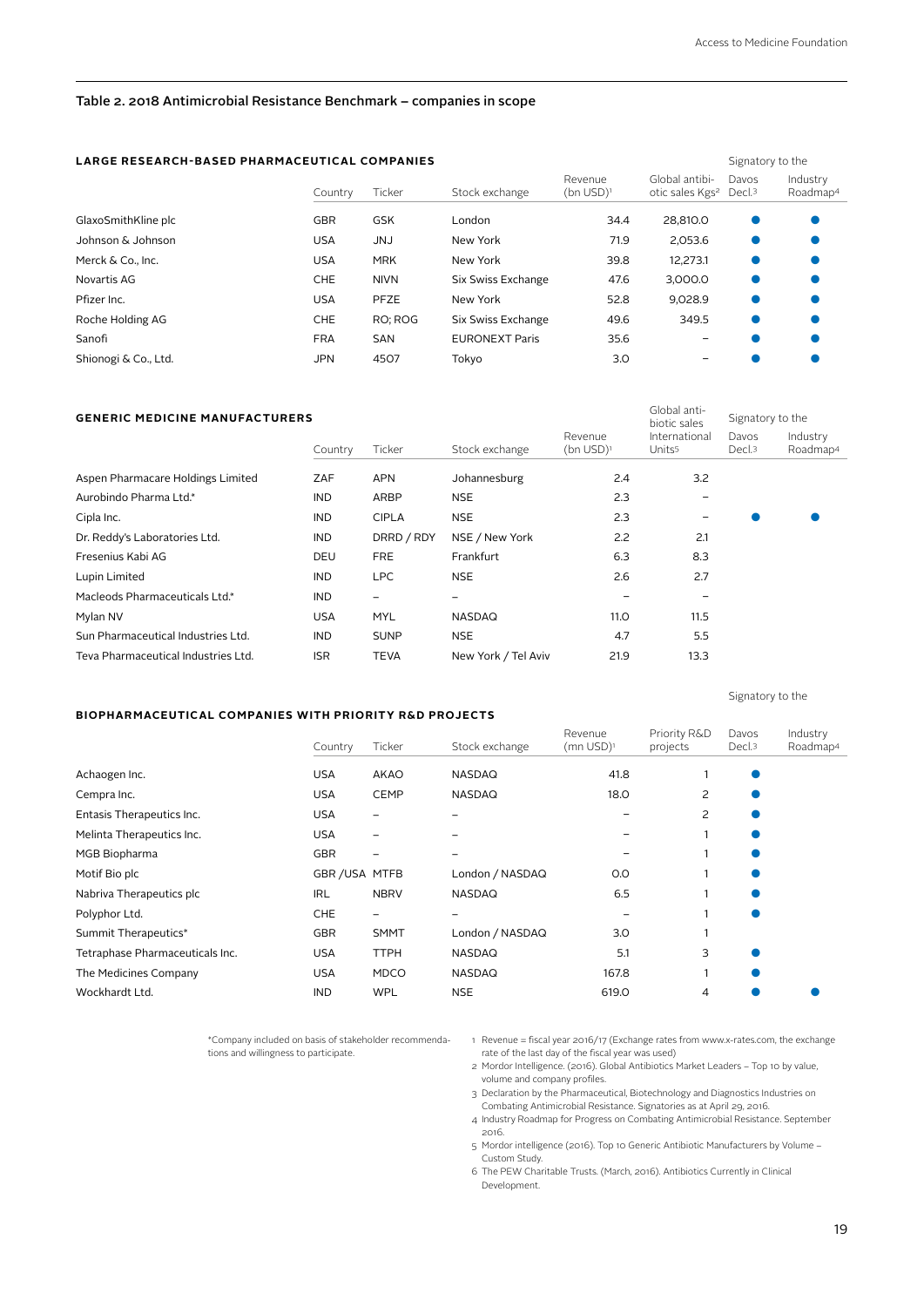# **DISEASE SCOPE**

The disease scope is deliberately broad. This is to ensure the Benchmark can capture the full range of companies' AMRrelated policies and practices. All infectious diseases are in scope for analysis. Certain pathogens have been deemed by stakeholders to be a priority for efforts to curb AMR, particularly for R&D. Priority pathogens identified by the Benchmark are listed in Appendix I. These are drug-resistant pathogens as defined by WHO's R&D Priority List and by CDC's Biggest Threat List.

The Benchmark applies a wide definition of infectious disease: as occurring when microbial pathogens invade a host and harm tissues, and can be transmitted to other individuals. It encapsulates diseases caused by the four main groups of infectious microorganisms relevant to AMR: bacteria, viruses, fungi, and protozoa.

# **PRODUCT SCOPE**

The product scope covers antimicrobial medicines on the market and in development, and vaccines in development. Vaccines are undoubtedly critical for limiting AMR. See the 2017 Access to Vaccines Index for an assessment of vaccine companies' practices for improving vaccination coverage. Each of the Benchmark's three Research Areas has a tailored product scope:

Research & Development: antimicrobial medicines and vaccines in discovery, preclinical and clinical phases 1-3, or approved in 2016–17.

Manufacturing & Production: marketed antibiotics; the potential impact of companies' manufacturing processes on AMR mainly relate to antibiotic discharge into the environment and parameters that promote antibacterial resistance.

# Access & Stewardship:

- For Access indicators (C.1 C.3): antibiotics for indicator C.1; antimicrobial medicines on the WHO Model List of Essential Medicines 2017 (EML), Chapter 6, for indicators C2, C.3 (see Appendix III). These medicines are deemed essential to the basic functioning of any health system. Access to these medicines, particularly in low- and middle-income countries, is a continued priority that must be considered alongside efforts to curb AMR.
- For Stewardship indicators (C.4 C.8): marketed antibiotics. Stewardship practices to prevent overuse can limit the emergence and spread of resistance.

AMR Benchmark Research Areas

#### Table 3. How products will be assessed per Research Area

The table shows which products are relevant to each Research Area. Whether a particular product group is rele through stakeholder consultation.

| levant has been determined                                                     | Research &<br>Development | Manufacturing<br>& Production | Appropriate<br>Access & Stewardship |             |  |
|--------------------------------------------------------------------------------|---------------------------|-------------------------------|-------------------------------------|-------------|--|
| <b>Products</b>                                                                |                           |                               | Access                              | Stewardship |  |
| Innovative and adaptive antimicrobial<br>medicines and vaccines in development |                           |                               |                                     |             |  |
| Antimicrobial medicines on WHO Model<br>List of Essential Medicines 2017       |                           |                               |                                     |             |  |
| Antibiotics                                                                    |                           |                               |                                     |             |  |

#### **GEOGRAPHIC SCOPE**

The geographic scope is global. Access indicators have an exclusive focus on low- and middle-income countries. Antimicrobial resistance is emerging across the globe. The need for new antimicrobials and sustainable antibiotic production are global priorities. The rational use of antibiotics in particular is needed wherever antibiotics are available.

Access metrics focus on low- and middle-income countries The challenges of sufficient access and affordability are significantly higher in poorer countries. A group of indicators (A.4, C.1, C.2 , C.3) measure how companies either plan for or already address access to prioritised antimicrobial medicines in 106 low- and middle-income countries.16 This group of countries is defined based on: (1) countries' level of income (gross national income [GNI] per capita); (2) their levels of development; and (3) the scope and scale of inequality in each country (see Appendix II). These assessments are based on data from the World Bank, the United Nations Development Programme (UNDP), and the United Nations Economic and Social Council (ECOSOC).17,18,19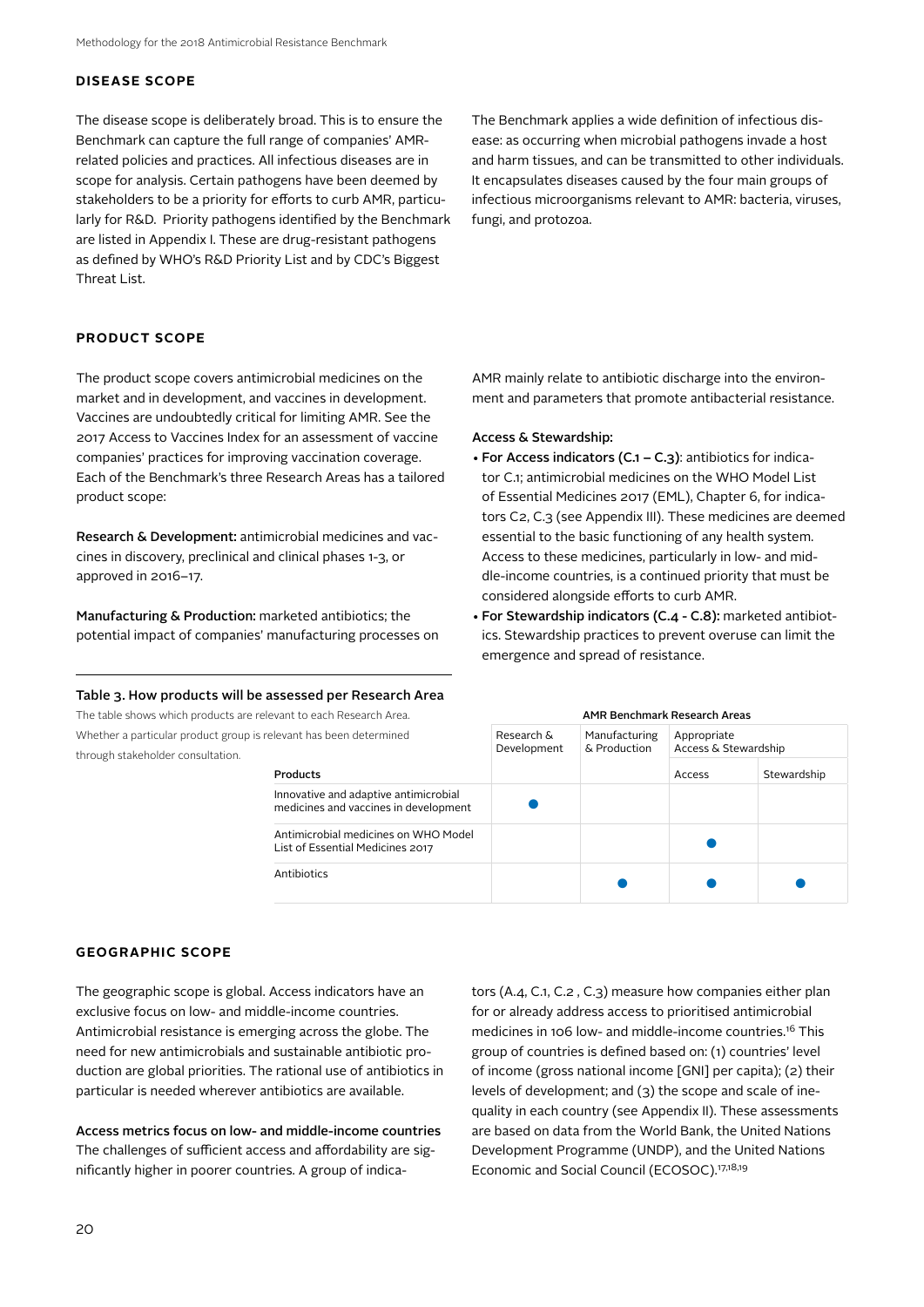The Antimicrobial Resistance Benchmark will map how 30 pharmaceutical, generic and biopharmaceutical companies are responding to the rise of AMR. It will assess their policies and practices for addressing antimicrobial resistance and for improving appropriate access to antimicrobial medicines and vaccines for people living in low- and middle-income countries. The Benchmark will compare companies' approaches, where relevant and appropriate, with reference to their antimicrobial pipelines and portfolios.

The analytical framework is structured along three Research Areas:

- A Research & Development
- B Manufacturing & Production
- C Appropriate Access & Stewardship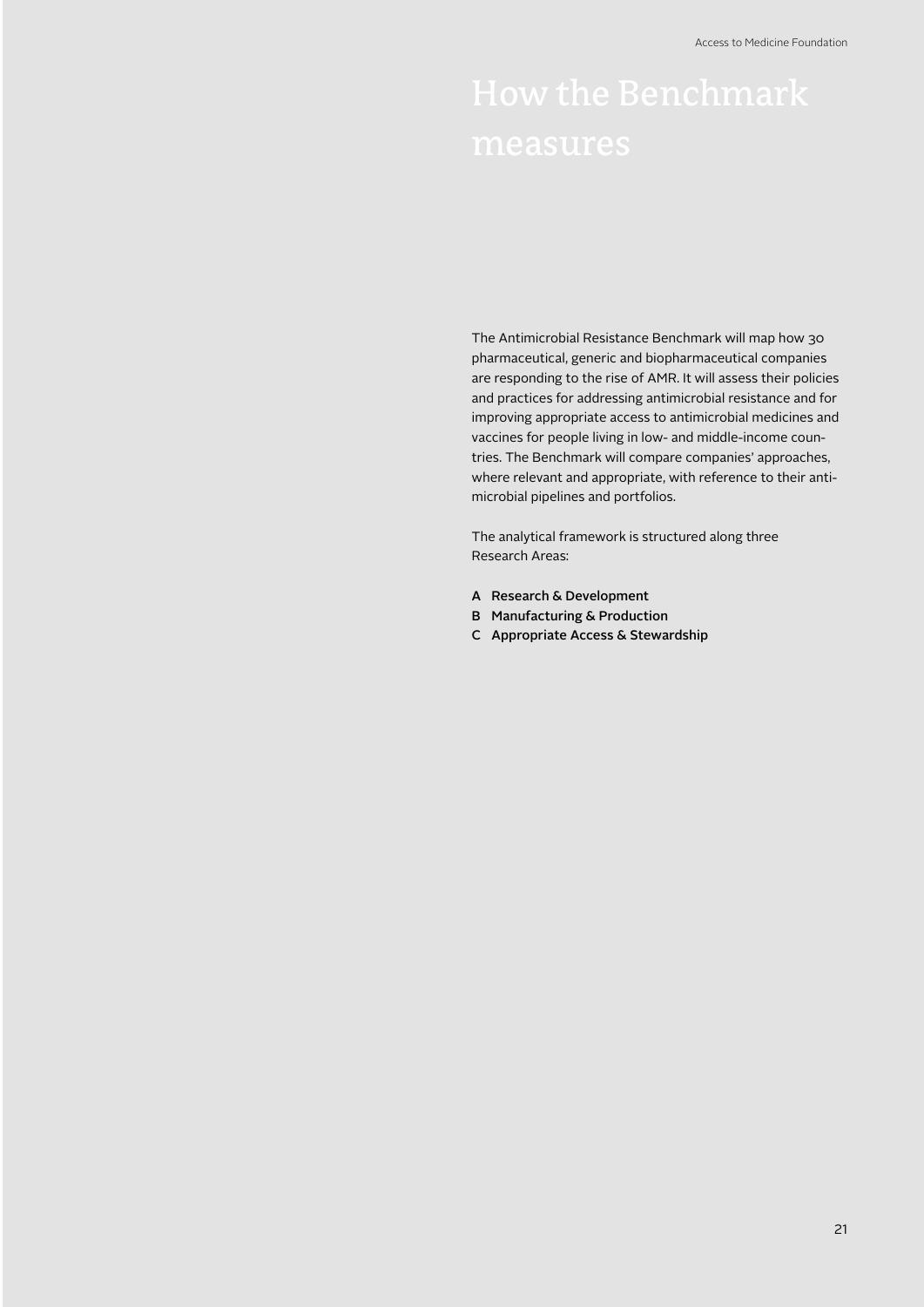# **HOW WE MEASURE**

# Overview of the analytical framework

The Antimicrobial Resistance Benchmark analyses company actions using an analytical framework of three Research Areas and 15 metrics. Whether a company is assessed in a Research Area depends on its pipeine and portfolio. Each Research Area has a specific product and geographic scope.

- Companies engaged in antimicrobial R&D
- All countries globally
- Antimicrobial medicines and vaccines in development

# **ANALYSIS SCOPES A RESEARCH & DEVELOPMENT**

# **WHAT THIS AREA COVERS**

The Benchmark will capture companies' R&D activities targetting infectious diseases. It will map R&D and reward efforts to target pathogens whose distribution and drug resistance makes them a priority target for R&D. It will also recognise companies that plan for the stewardship and accessibility of new products that target priority pathogens, following market entry.

- Companies with antibiotics on the market
- All countries globally
- **Antibiotics**

# **ANALYSIS SCOPES B MANUFACTURING & PRODUCTION**

## **WHAT THIS AREA COVERS**

The Benchmark will compare company strategies for limiting the impact of antibiotic manufacturing on resistance. It will assess how companies take antibiotic discharge into account in their manufacturing and environmental risk-management strategies. It will also ask how companies maintain the quality of their antibiotics.

• Companies with antimicrobial medicines on the market

# Access indicators

- 106 low- and middle-income countries
- Antimicrobial medicines on the WHO Model List of Essential Medicines 2017; Antibiotics

#### Stewardship indicators

- All countries globally
- **Antibiotics**

# **ANALYSIS SCOPES C APPROPRIATE ACCESS & STEWARDSHIP**

### **WHAT THIS AREA COVERS**

The Benchmark will assess companies' access strategies for antimicrobial medicines in low- and middle-income countries, alongside their global stewardship strategies for antibiotics. The aim is to understand how companies approach these twin challenges, including whether and how each company integrates these approaches.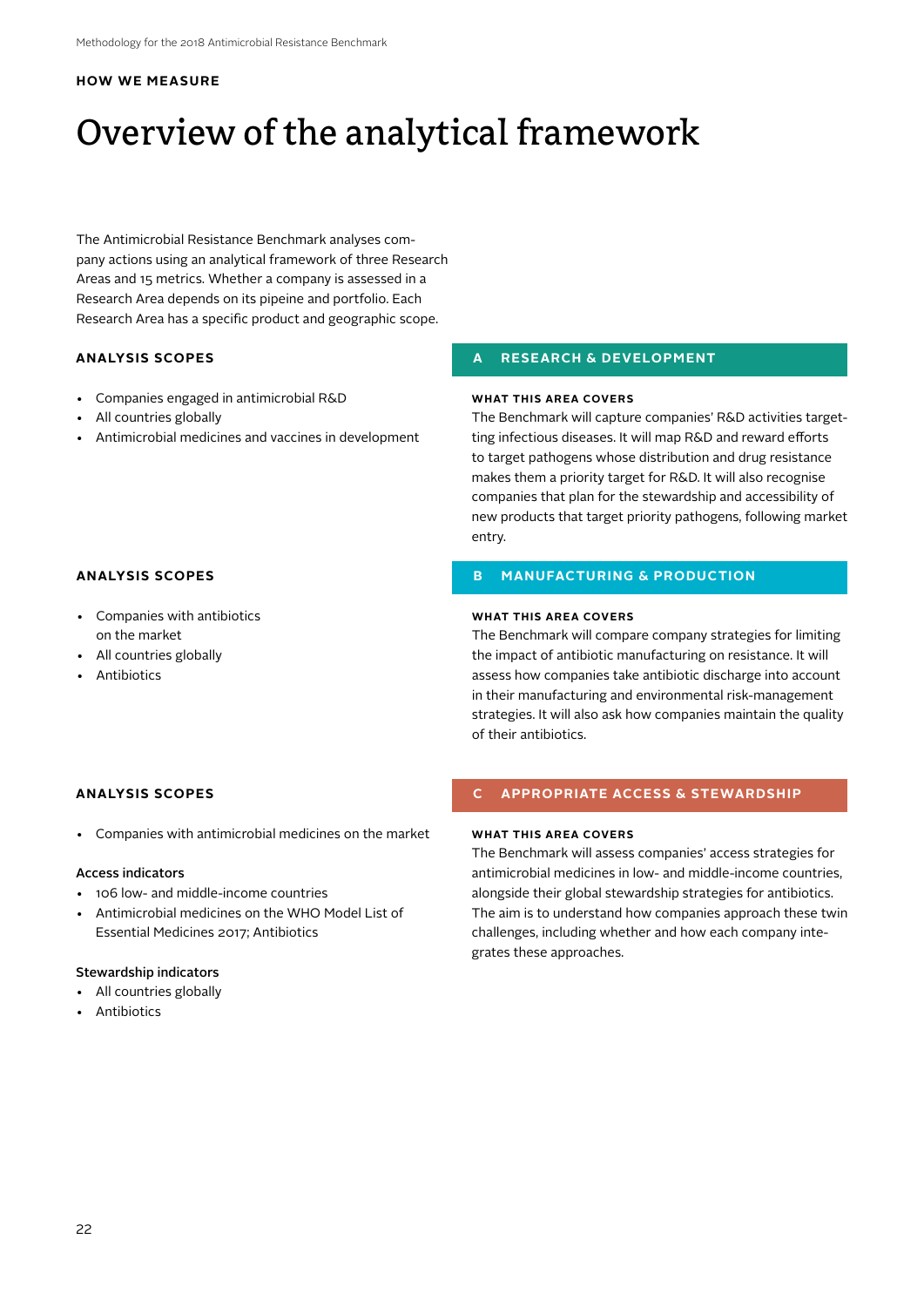# **A RESEARCH & DEVELOPMENT INDICATORS**

| A.1 | <b>R&amp;D</b> investments | Financial R&D investments dedicated to the development of antimicrobial medicines and vaccines. The               |
|-----|----------------------------|-------------------------------------------------------------------------------------------------------------------|
|     |                            | denominator is a company's (i.e. research-based or generic) total revenue of its pharmaceutical and vaccine       |
|     |                            | products. For clinical-stage biopharmaceutical companies this, is an absolute measurement.                        |
| A.2 | R&D projects               | Size of pipeline and public health value of investigational antimicrobials and vaccines under development.        |
|     |                            | Public health value is evaluated based on criteria such as targeting a priority pathogen and/or new mode of       |
|     |                            | action.                                                                                                           |
| A.3 | R&D collaborations         | The company engages in open collaborations to overcome the scientific challenges of creating new                  |
|     |                            | antimicrobial medicines and vaccines targeting priority pathogens.                                                |
| A.4 | Facilitating access and    | The proportion of late-stage antimicrobial R&D projects targeting priority pathogens for which the                |
|     | stewardship                | company provides evidence of having: 1) access-to-medicine provisions for the countries in scope; and             |
|     |                            | 2) global stewardship provisions in place. Late-stage R&D includes projects in phase II and III of clinical       |
|     |                            | development (developed in-house or through collaborative R&D). Access-to-medicine provisions refer to             |
|     |                            | plans for ensuring the future appropriate availability and affordability of novel products in countries in scope. |

# **B MANUFACTURING & PRODUCTION INDICATORS**

| B.1 | Environmental risk          | The company has an environmental risk management strategy to minimise environmental impact of                      |
|-----|-----------------------------|--------------------------------------------------------------------------------------------------------------------|
|     | management strategy         | manufacturing discharge of antibiotics that: 1) applies to its own facilities, to third-party manufacturers        |
|     |                             | of antibiotic API and drug products and to waste treatment plants; $2$ ) includes auditing; and $3$ ) includes     |
|     |                             | discharge limits.                                                                                                  |
| B.2 | Disclosure on environmental | The company publicly discloses: 1) its environmental risk management strategy to minimise environmental            |
|     | risk management             | impact of manufacturing discharge of antibiotics; 2) results of audits on this strategy of the company's man-      |
|     |                             | ufacturing sites; 3) results of audits on this strategy of third parties' manufacturing sites of antibiotic Active |
|     |                             | Pharmaceutical Ingredient (API) and drug products and of wastewater treatment plants; $\Delta$ ) the identities    |
|     |                             | of their third parties manufacturing antibiotic API and drug products, and antibiotic waste treatment plants;      |
|     |                             | and $\frac{1}{2}$ ) the levels of antibiotic discharge.                                                            |
| B.3 | Manufacturing high-quality  | The company has mechanisms in place to ensure that its own and third-party production facilities                   |
|     | antibiotics                 | manufacturing antibiotic drug products maintain high quality of antibiotic production consistent with              |
|     |                             | international standards developed and accepted by recognised national and international authorities.               |

# **C APPROPRIATE ACCESS & STEWARDSHIP INDICATORS**

| C.1 | Registration of antibiotics    | The company files to register its newest antibiotics in the highest number of countries in scope.             |
|-----|--------------------------------|---------------------------------------------------------------------------------------------------------------|
| C.2 | Pricing of antimicrobials      | The company implements an appropriate access strategy that includes affordability considerations of its       |
|     |                                | highest volume antibiotics and non-antibiotic antimicrobial medicines for countries in scope.                 |
| C.3 | Ensuring sustainable delivery  | The company has mechanisms in place to improve supply chain efficiency aimed at preventing stock-             |
|     |                                | outs and improving demand forecasting of its highest volume antibiotics and non-antibiotic antimicrobial      |
|     |                                | medicines, so as to ensure sustainable delivery to countries in scope.                                        |
| C.4 | Supporting educational         | The company engages and/or supports educational activities that are non-product specific to educate           |
|     | stewardship activities         | healthcare professionals (HCP) on antibiotic stewardship.                                                     |
| C.5 | Ethical promotional activities | The company adopts ethical marketing practices that advance appropriate use of antibiotics in its             |
|     |                                | promotional activities and has mechanisms in place to incentivise ethical marketing practices by its in-house |
|     |                                | and/or third-party sales representatives.                                                                     |
| C.6 | Brochure and packaging         | The company implements brochure and packaging adaptation to facilitate appropriate use of antibiotics by      |
|     |                                | patients, beyond local regulatory requirements, for its highest volume antibiotics. The company considers     |
|     |                                | needs - literacy, language, cultural, demographic and environmental considerations - when adapting            |
|     |                                | brochure and packaging.                                                                                       |
| C.7 | <b>AMR</b> surveillance        | The company has/supports/contributes to local and/or global antibiotic resistance surveillance systems        |
| C.8 | Reducing uncontrolled use      | The company has innovative models and mechanisms in place with relevant stakeholders to reduce                |
|     |                                | uncontrolled antibiotic purchase, such as over-the-counter (OTC) and non-prescription sales.                  |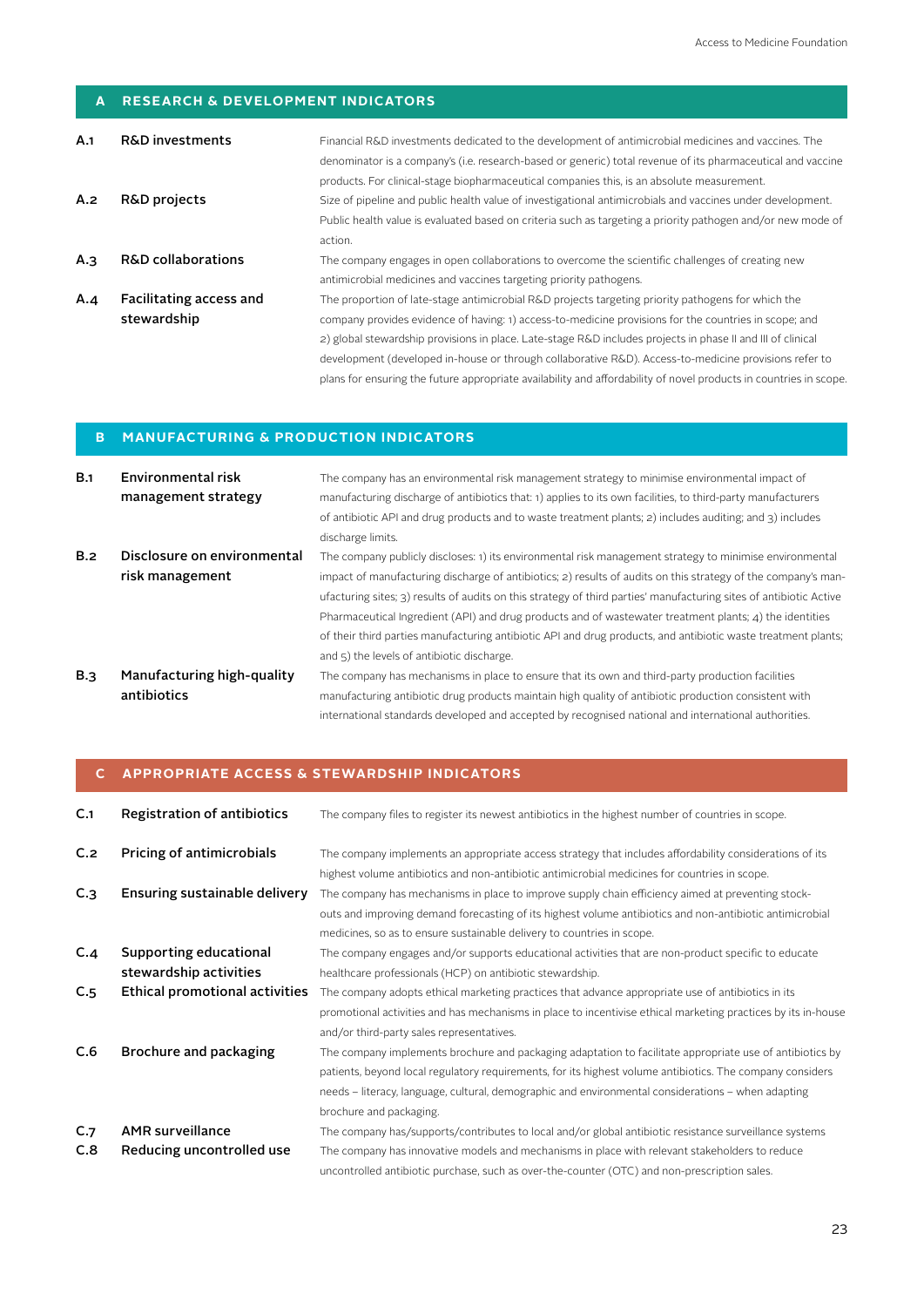# **RESEARCH AREAS**

# A Research & Development

New and improved medicines and vaccines are critical to curb AMR, particularly new antibiotics that target resistant pathogens. Antibiotics mitigate against the effects of pathogen exposure during invasive procedures, underpinning modern medicine. Vaccines are also crucial; by preventing disease, they limit the risk that antimicrobial medicines are used irrationally, and in turn slow the emergence of resistance.

The Antimicrobial Resistance Benchmark will capture companies' R&D activities to develop new medicines and vaccines for infectious diseases. It will map companies' R&D pipelines, highlighting where efforts are being concentrated and whether gaps remain. This map will highlight R&D efforts to target "priority pathogens" - pathogens whose distribution and drug resistance makes them a priority target for R&D (see Appendix I). For projects targeting these pathogens, the Benchmark will capture companies' plans for ensuring new products can swiftly be made available and accessible following market entry. Only companies engaged in antimicrobial R&D will be assessed in this Research Area.

# WHICH ACTIVITIES WILL BE ANALYSED IN R&D?

#### R&D investments

The Benchmark will capture the overall financial resources dedicated to antimicrobial R&D. The Benchmark assesses companies with considerably different financial resources available to invest in R&D. To recognise these differences, the Benchmark will primarily capture the proportion of revenue invested in antimicrobial R&D (rather than total investments). For biopharmaceutical companies in scope, absolute investments will be compared, as these companies are unlikely to have antimicrobials on the market. Generic medicine manufacturers can have an impact with incremental innovations, for example, improving the dosing regimen.

# R&D projects

The Benchmark will map the size and distribution of compounds in development, including those targeting priority pathogens, within antimicrobial R&D. It will look at the size of companies' pipelines, and at the public health value of the investigational antimicrobial medicines and vaccines under development. A project's public health value will be evaluated based on a range of criteria, such as whether it targets a priority pathogen identified by WHO or CDC (see Appendix I) and/or has a new mode of action.

# R&D collaborations

The Benchmark examines whether companies work in partnerships toward the development of new drugs that target priority pathogens. There is a widespread consensus that

such partnerships (most often called Product Development Partnerships or PDPs) can accelerate drug development and to ensure accessibility is approached systematically and more fairly. PDPs pool multi-stakeholder expertise, promote the open and collaborative sharing of intellectual property, and ensure resources can be rapidly deployed.

# Access and stewardship plans during late stage development

The Benchmark assesses whether companies create and disclose strategies for ensuring new products targeting priorioty pathogens can swiftly be made accessible upon market entry, and for facilitating their appropriate use. After a new medicine or vaccine has demonstrated its safety and efficacy in clinical trials, it must be registered with local authorities prior to marketing. The cost in terms of both money and time involved in this process means most medicines reach high-income markets first and reaches other markets only if sufficient revenue is generated to justify the additional expense. There are mechanisms, such as licensing and price commitments, that can enhance access to newer medicines and vaccines in a large number of low- and middle-income countries. For antimicrobial medicines, such mechanisms must be accompanied by plans to ensure novel products are used appropriately.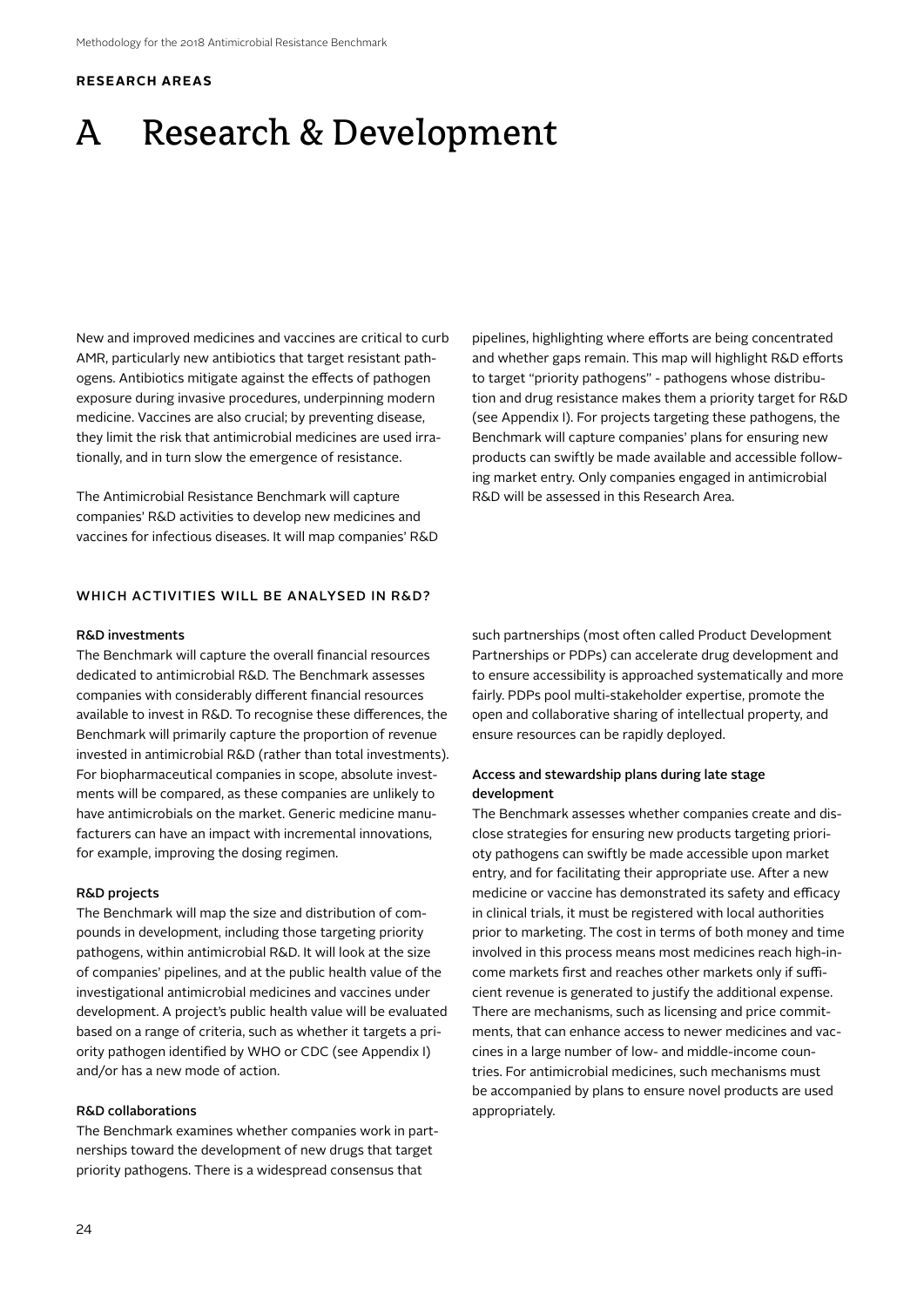# A.1 R&D investments

Financial R&D investments dedicated to the development of antimicrobial medicines and vaccines. The denominator is a company's (i.e. research-based or generic) total revenue of its pharmaceutical and vaccine products. For clinical-stage biopharmaceutical companies this is an absolute measurement.

## A.2 R&D projects

Size of pipeline and public health value of its investigational antimicrobials and vaccines under development. Public health value is evaluated based on criteria such as targeting a priority pathogen and/or new mode of action.

# A.3 R&D collaborations

The company engages in open collaborations to overcome the scientific challenges of creating new antimicrobial medicines and vaccines targeting priority pathogens.

#### A.4 Facilitating access and stewardship

The proportion of late-stage antimicrobial R&D projects targeting priority pathogens for which the company provides evidence of having 1) access-to-medicine provisions for the countries in scope and 2) global stewardship provisions in place. Late-stage R&D includes projects in phase II and III of clinical development (developed in-house or through collaborative R&D). Access-to-medicine provisions refer to plans for ensuring the future appropriate availability and affordability of novel products in countries in scope.

To characterise the overall financial resources dedicated to antimicrobial R&D.

To characterise the size and distribution of compounds in development by externally identified priorities.

To evaluate the types of collaborative partnerships and the extent to which they are utilized to facilitate and streamline the R&D process.

To describe efforts currently being made to ensure that successful antimicrobial and vaccine candidates targeting priority pathogens are available rapidly and affordably and are used appropriately where needed.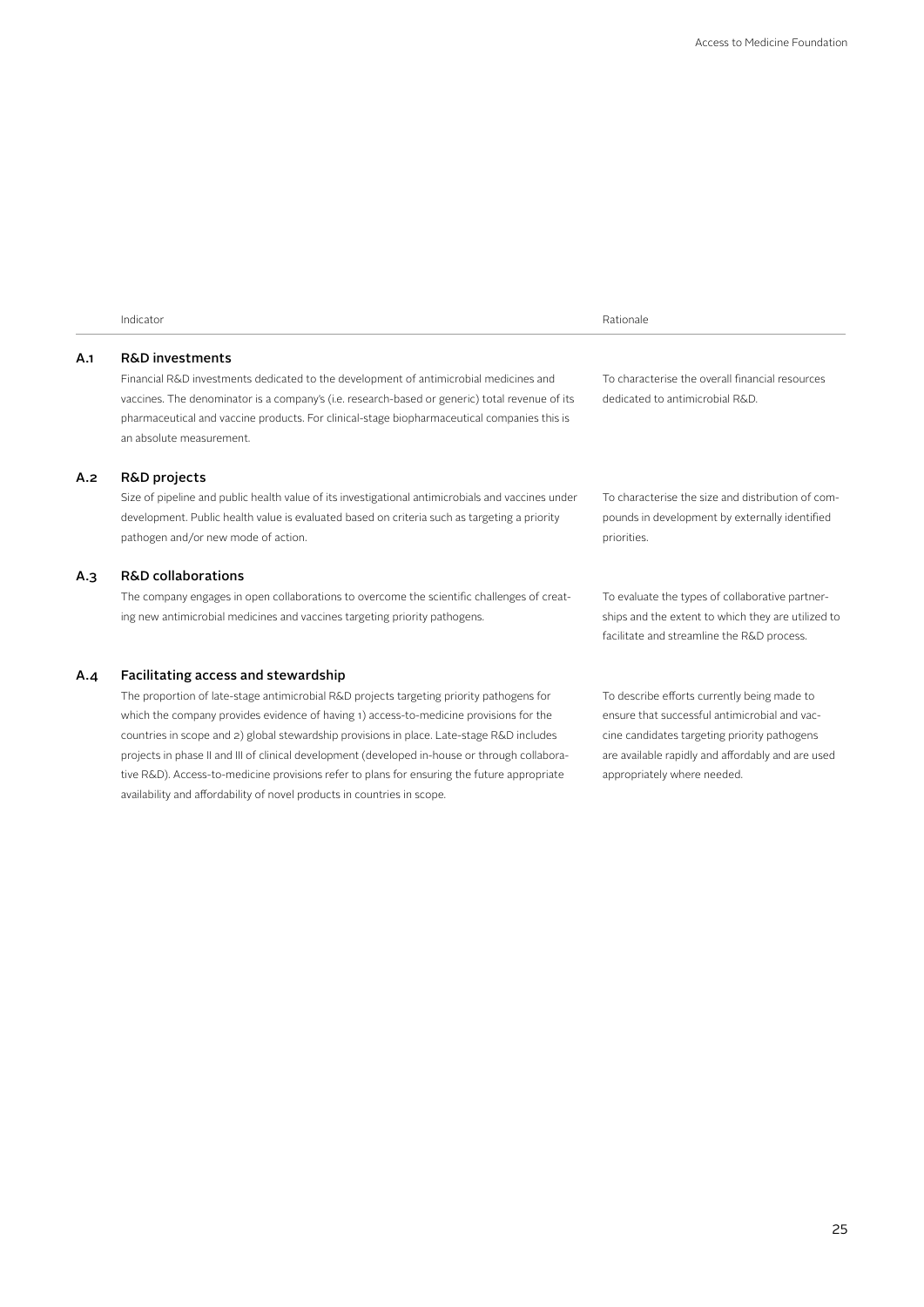# **RESEARCH AREAS**

# B Manufacturing & Production

Pharmaceutical manufacturing and production processes can contribute to antimicrobial resistance through two key routes: by releasing waste that includes antibiotics into the environment; and by manufacturing antibiotics with sub-therapeutic levels of the active antibiotic ingredient.

The Antimicrobial Resistance Benchmark will capture companies' strategies for upholding manufacturing standards in these two areas, thus limiting the impact on antimicrobial resistance. Because both of these routes relate to antibiotic manufacturing, only companies with antibiotics on the market will be assessed in this Research Area.

# WHICH ACTIVITIES WILL BE ANALYSED IN MANUFACTURING & PRODUCTION?

# Environmental risk-management strategy

During manufacturing, antibiotics can be washed into the environment as wastewaters are released, which risks promoting the development of antibiotic-resistant bacteria. The Benchmark will assess how companies take antibiotic discharge into account in their environmental risk management strategies, and how these are applied to third-party suppliers.

### Disclosure on environmental risk management

The impact of environmental discharge on antibiotic resistance in humans is currently not well understood. For those working to better understand the mechanisms involved, greater insight into antibiotic levels in the environment is needed. The Benchmark will assess companies' transparency regarding risk-management strategies, audit results and discharge levels, and regarding first-tier suppliers that manage manufacturing and waste-treatment plants.

### Manufacturing high-quality antibiotics

Sub-therapeutic doses can accelerate the development of antibiotic-resistance in bacteria. The most important action a company can take to help limit this is to manufacture high-quality antibiotics with the correct therapeutic dosages. The Benchmark will assess the mechanisms companies have put in place to maintain high-quality antibiotic production at its own and at third-party production facilities.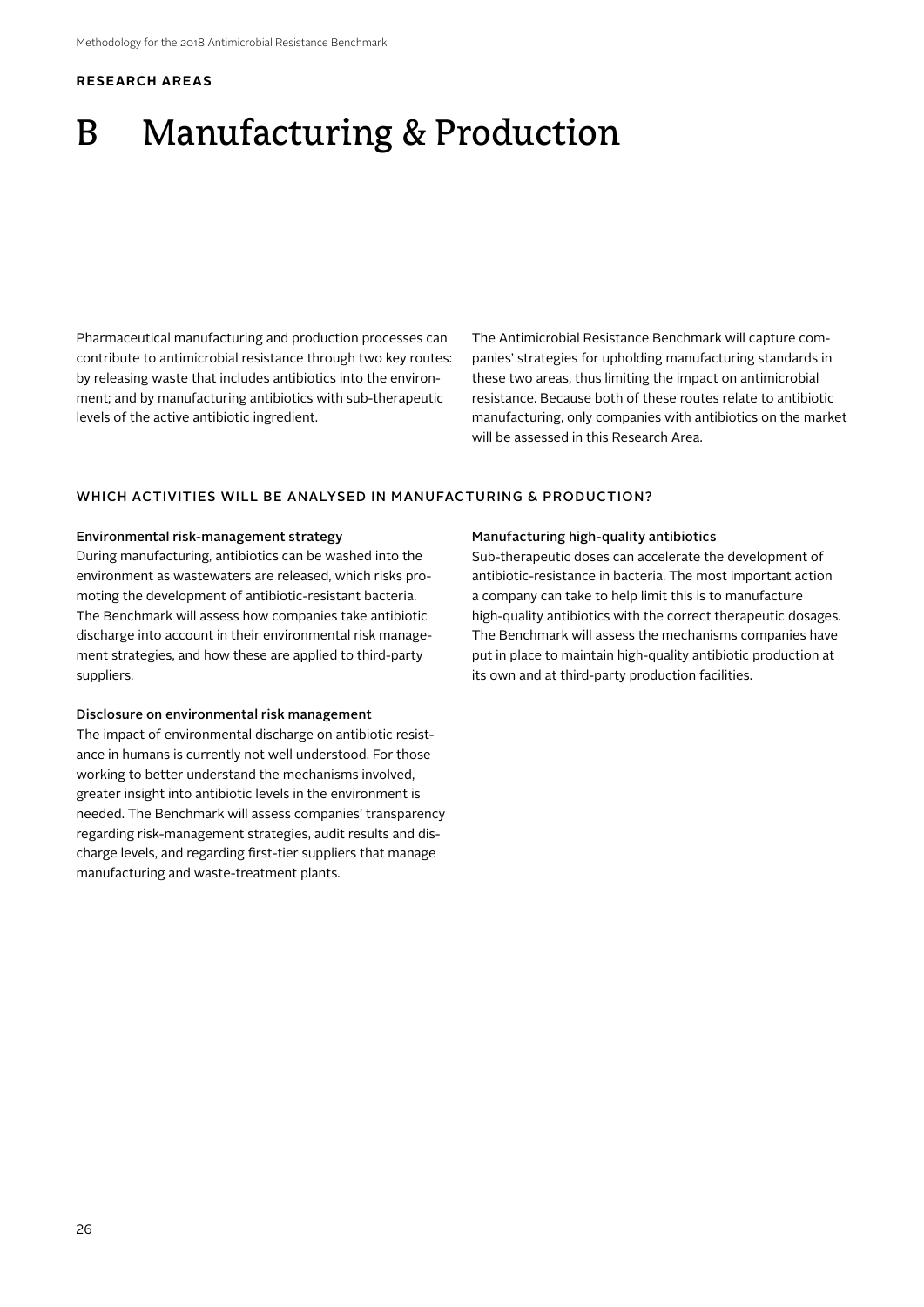#### Indicator Rationale

# B.1 Environmental risk management strategy

The company has an environmental risk management strategy to minimise environmental impact of manufacturing discharge of antibiotics that: 1) applies to its own facilities, to thirdparty manufacturers of antibiotic API and drug products and to waste treatment plants; 2) includes auditing; and 3) includes discharge limits.

# B.2 Disclosure on environmental risk management

The company publicly discloses: 1) its environmental risk management strategy to minimise environmental impact of manufacturing discharge of antibiotics; 2) results of audits on this strategy of the company's manufacturing sites; 3) results of audits on this strategy of third parties' manufacturing sites of antibiotic API and drug products and of wastewater treatment plants; 4) the identities of their third parties manufacturing antibiotic API and drug products, and antibiotic waste treatment plants; and 5) the levels of antibiotic discharge.

# B.3 Manufacturing high-quality antibiotics

The company has mechanisms in place to ensure that its own and third-party production facilities manufacturing antibiotic drug products maintain high quality of antibiotic production consistent with international standards developed and accepted by recognized national and international authorities.

To assess the incorporation of auditing and discharge limits in an environmental risk strategy within each phase of manufacturing and production, to minimise impact of antibiotic production on antibiotic resistance.

To assess public availability of information to allow independent third parties to analyse and compare processes and performance.

To assess areas at risk for producing medicines below therapeutic dose levels and/or of sub-optimal quality which can be a source of resistance.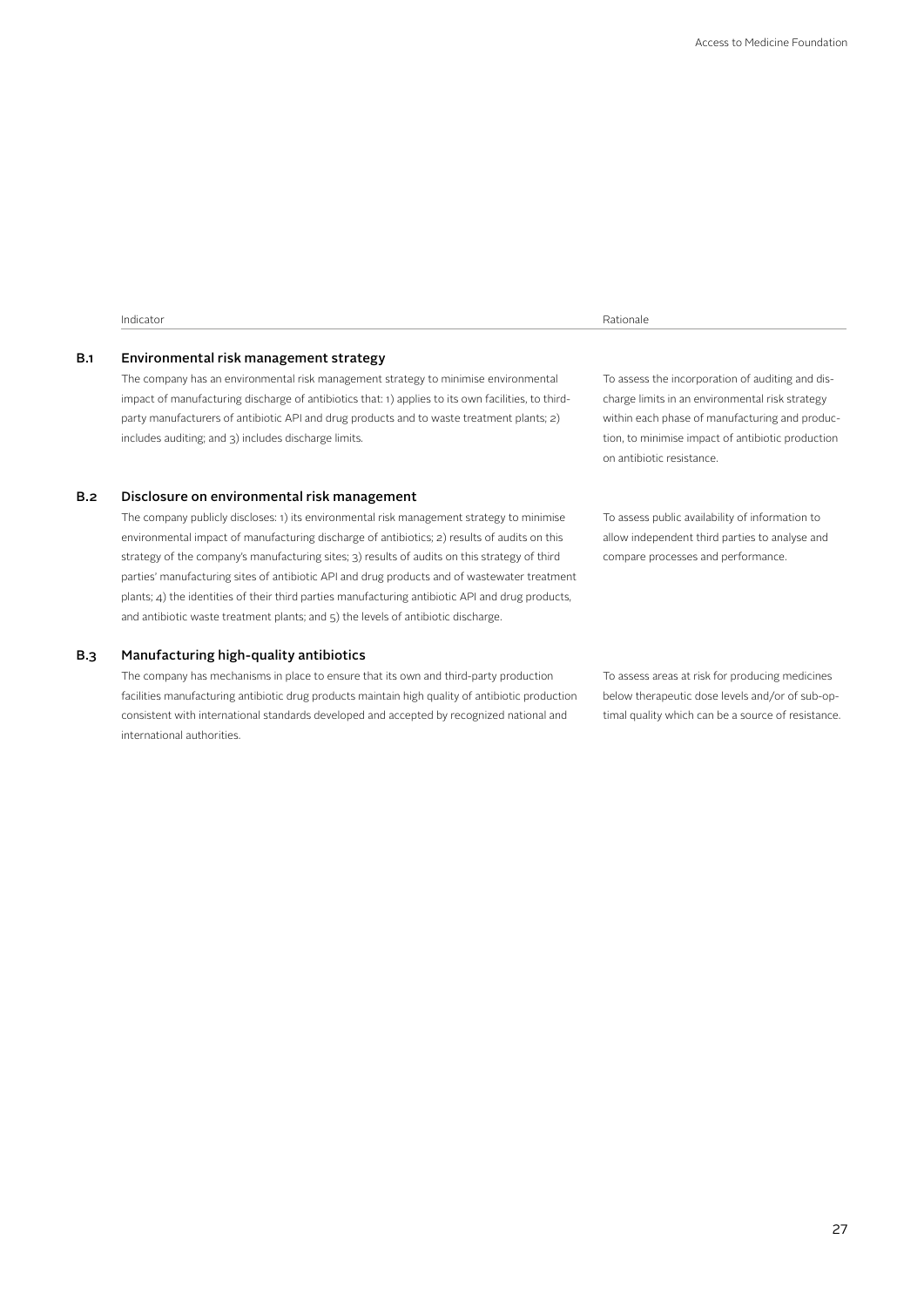# **RESEARCH AREAS**

# C Appropriate Access & Stewardship

Mortality rates due to bacterial infections are a public health problem in low- and middle-income countries due to poor and/or limited access to antibiotics. Plus, the effectiveness of these medicines is declining as increased use in other regions drives up rates of resistance. The twin challenges of ensuring good stewardship and improving access must be tackled in tandem. As the developers and manufacturers of antibiotics, pharmaceutical companies have the ability to positively influence both access and stewardship practices.

The Antimicrobial Resistance Benchmark will assess companies' access strategies regarding antimicrobial medicines in low- and middle-income countries, alongside their global stewardship of antibiotics. Companies will be assessed across a number of aspects ranging from education, to surveillance, to ethical and responsible marketing practices. Their practices must be seen in the broader context of antibiotic stewardship, which requires nuanced and multi-stakeholder collaborations between antibiotic manufacturers, governments, international health organisations and the animal and agricultural sectors. Access indicators examine company practices in 106 lowand middle-income countries; Stewardship indicators examine practices specifically related to antibiotics, with a global scope.

# WHICH ACTIVITIES WILL BE ANALYSED IN APPROPRIATE ACCESS & STEWARDSHIP?

### ▶ ACCESS

### Registration of antibiotics

Registration is the first step to enabling access. As such, the Benchmark will assess the efforts companies undertake to register their antibiotics in low-and middle-income countries.

#### Pricing of antimicrobials

Issues surrounding affordability influence access to almost all pharmaceutical products, including antimicrobial medicines, in many low- and middle-income countries. On affordability, the Benchmark will assess the evidence basis for companies' pricing strategies for these countries.

### Ensuring sustainable delivery

Stock-outs of antimicrobial medicines can have a profound impact on access in low- and middle-income countries. The Benchmark will examine companies' mechanisms for preventing stock-outs and improving demand forecasting for their highest-volume antimicrobial medicines.

### ▶ STEWARDSHIP

### Supporting educational stewardship activities

Awareness of AMR and how to prevent it is the first step in changing prescribing behaviour. Companies have expertise in this area and an opportunity to contribute. The Benchmark asks whether companies are educating healthcare professionals on antibiotic stewardship.

#### Ethical promotional activities

Companies have a clear responsibility to market their antibiotics ethically, not only with regard to the health of the patient but also to limit the risk of resistance. The Benchmark assesses whether companies are adopting and incentivising ethical marketing practices by their own and by third-party sales representatives.

#### Brochure and packaging

The information provided with antibiotics can improve the likelihood of their being used appropriately. The Benchmark captures whether companies adapt their brochures and packaging to facilitate the appropriate use of its antibiotics.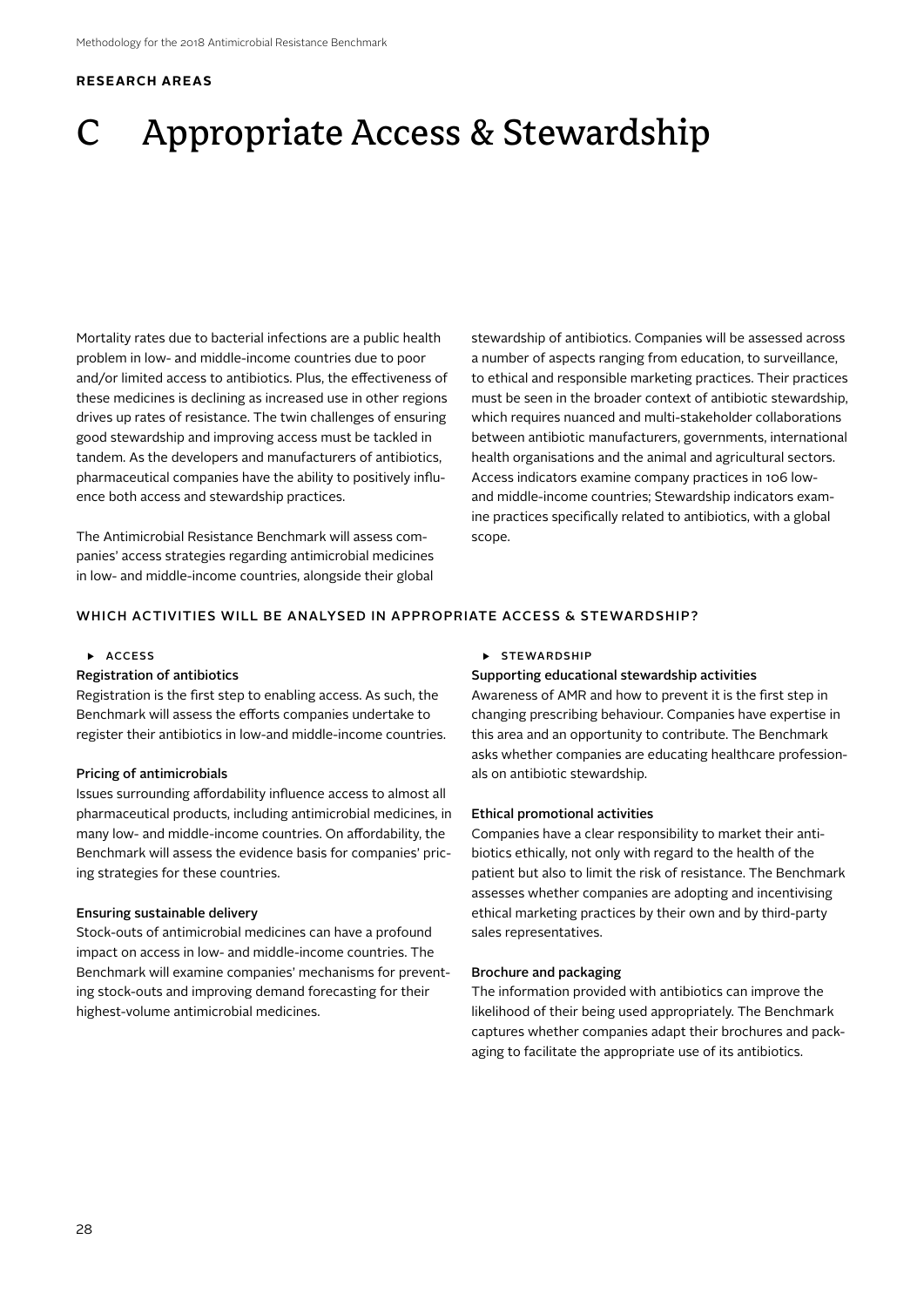# AMR surveillance

Surveillance systems are critical for monitoring, controlling and preventing the rise and spread of diseases and resistance. The Benchmark tracks companies' contributions to local and global systems for tracking antibiotic resistance.

# Reducing uncontrolled use

Non-prescription sales of antibiotics represent a risk for increasing AMR. The Benchmark asks whether companies have innovative models and mechanisms in place to reduce uncontrolled antibiotic purchases.

|     | Indicator                                                                                                                                                                                                                                                                                                                                                     | Rationale                                                                                                                                                                                                                                          |
|-----|---------------------------------------------------------------------------------------------------------------------------------------------------------------------------------------------------------------------------------------------------------------------------------------------------------------------------------------------------------------|----------------------------------------------------------------------------------------------------------------------------------------------------------------------------------------------------------------------------------------------------|
| C.1 | <b>Registration of antibiotics</b><br>The company files to register its newest antibiotics in the highest number of coun-<br>tries in scope.                                                                                                                                                                                                                  | To evaluate the geographic scope of registration filings of<br>new antibiotics, particularly in the countries with the high-                                                                                                                       |
|     |                                                                                                                                                                                                                                                                                                                                                               | est perceived need for greater access.                                                                                                                                                                                                             |
| C.2 | Pricing of antimicrobials                                                                                                                                                                                                                                                                                                                                     |                                                                                                                                                                                                                                                    |
|     | The company implements an appropriate access strategy that includes affordabil-<br>ity considerations of its highest volume antibiotics and non-antibiotic antimicrobial<br>medicines for countries in scope.                                                                                                                                                 | To assess efforts to consider various affordability factors<br>when developing and implementing pricing strategies for<br>antimicrobial medicines.                                                                                                 |
| С.3 | <b>Ensuring continuous supply</b>                                                                                                                                                                                                                                                                                                                             |                                                                                                                                                                                                                                                    |
|     | The company has mechanisms in place to improve supply chain efficiency aimed at<br>preventing stock-outs and improving demand forecasting of its highest volume anti-<br>biotics and non-antibiotic antimicrobial medicines so as to ensure sustainable deliv-<br>ery to countries in scope.                                                                  | To evaluate measures taken by companies in their supply<br>and manufacturing processes that may reduce the time<br>between identification of a local shortage and re-stocking.                                                                     |
| C.4 | Supporting educational stewardship activities                                                                                                                                                                                                                                                                                                                 |                                                                                                                                                                                                                                                    |
|     | The company engages and/or supports educational activities that are non-product<br>specific to educate healthcare professionals (HCP) on antibiotic stewardship.                                                                                                                                                                                              | To assess the types of educational activities a company<br>engages in and/or supports that are non-promotional in<br>nature and which contribute to improving knowledge and<br>awareness around stewardship of antibiotics.                        |
| C.5 | Ethical promotional activities                                                                                                                                                                                                                                                                                                                                |                                                                                                                                                                                                                                                    |
|     | The company adopts ethical marketing practices that advance appropriate use of<br>antibiotics in its promotional activities and has mechanisms in place to incentivise<br>ethical marketing practices by its in-house and/or third-party sales representatives.                                                                                               | To evaluate the extent to which antibiotic promotion<br>materials reflect emerging resistance issues to enhance<br>awareness around appropriate use, and the extent to<br>which ethical marketing practices may support antibiotic<br>stewardship. |
| C.6 | Brochure and packaging                                                                                                                                                                                                                                                                                                                                        |                                                                                                                                                                                                                                                    |
|     | The company implements brochure and packaging adaptation to facilitate appro-<br>priate use of antibiotics by patients, beyond local regulatory requirements, for its<br>highest volume antibiotics. The company considers needs - literacy, language, cul-<br>tural, demographic and environmental considerations – when adapting brochure<br>and packaging. | To assess efforts to take a needs-based approach in<br>adapting brochures and packaging to facilitate appropriate<br>use of antibiotics.                                                                                                           |
| C.7 | <b>AMR</b> surveillance                                                                                                                                                                                                                                                                                                                                       |                                                                                                                                                                                                                                                    |
|     | The company has/supports/contributes to local and/or global antibiotic resistance<br>surveillance systems.                                                                                                                                                                                                                                                    | To review what companies are doing and can do to sup-<br>port collection and public use of surveillance data, particu-<br>larly where public health infrastructure and resources may<br>be lacking.                                                |
| C.8 | Reducing uncontrolled use                                                                                                                                                                                                                                                                                                                                     |                                                                                                                                                                                                                                                    |
|     | The company has innovative models and mechanisms in place with relevant stake-                                                                                                                                                                                                                                                                                | To assess efforts being made, either individually or in col-                                                                                                                                                                                       |

holders to reduce uncontrolled antibiotic purchase, such as over-the-counter (OTC) and non-prescription sales.

29

laboration with other stakeholders, to minimise non-pre-

scription sales of antibiotics.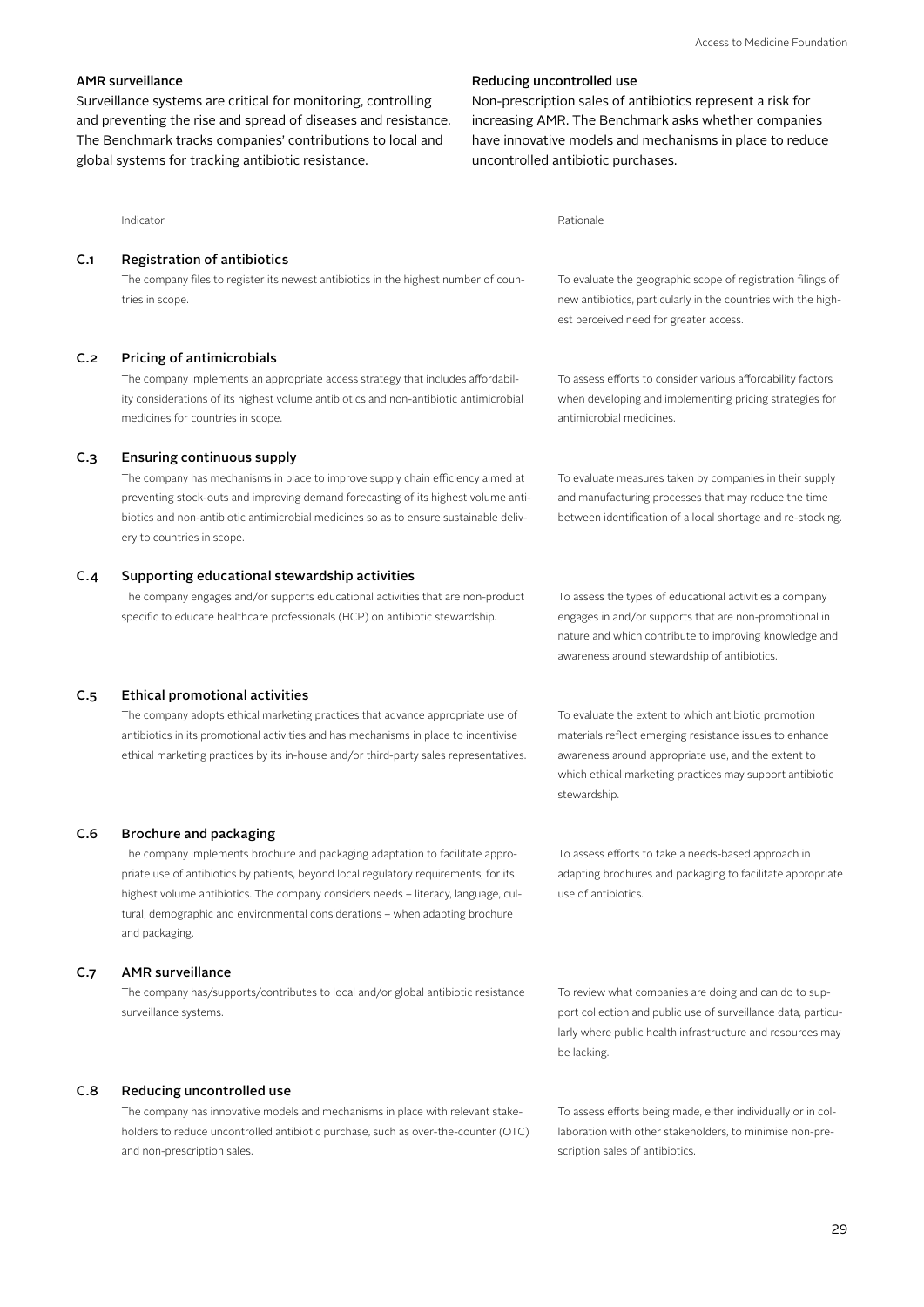Methodology for the 2018 Antimicrobial Resistance Benchmark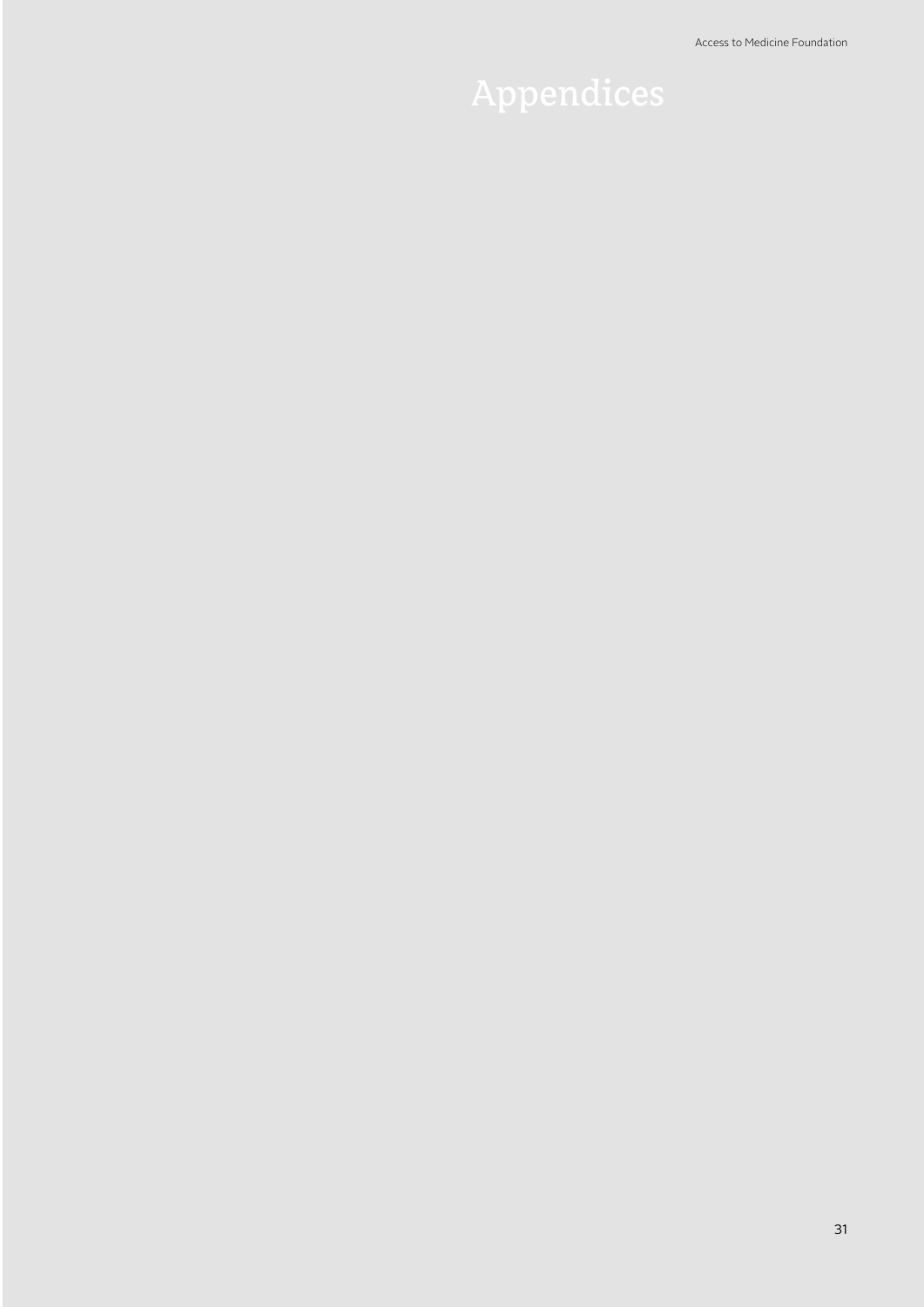# **APPENDIX I. PRIORITY PATHOGENS INCLUDED FOR ANALYSIS IN R&D**

In the Research & Development Research Area, the Benchmark will assess the size and public health value of a company's pipeline of investigational antimicrobial medicines and vaccines. Public health value is evaluated based on criteria such as: targeting a priority pathogen and/or new mode of action. The pathogens deemed priority by the Benchmark are listed here, and comprises (emerging) drug-resistant pathogens as defined by WHO's R&D Priority List and by the Centers for Disease Control's Biggest Threat List.

|                                                                                                            | Stakeholder prioritisation                |                                           |  |  |
|------------------------------------------------------------------------------------------------------------|-------------------------------------------|-------------------------------------------|--|--|
| Pathogen                                                                                                   | <b>WHO Priority</b><br>List <sup>20</sup> | <b>CDC Biggest</b><br>Threat <sup>4</sup> |  |  |
| <b>BACTERIA</b>                                                                                            |                                           |                                           |  |  |
| Clostridium difficile                                                                                      |                                           | Urgent                                    |  |  |
| Carbapenem-resistant Enterobacteriaceae (CRE)                                                              | Critical                                  | Urgent                                    |  |  |
| Extended-spectrum beta-lactamase Enterobacteriaceae (ESBL)                                                 | Critical                                  | Serious                                   |  |  |
| Neisseria gonorrhoeae                                                                                      | High                                      | Urgent                                    |  |  |
| Multidrug-resistant Acinetobacteria (including A. baumannii)                                               | Critical                                  | Serious                                   |  |  |
| Drug-resistant Campylobacteria                                                                             | High                                      | Serious                                   |  |  |
| Vancomycin-resistant Enterococcus (VRE)<br>(Enterobacteria, faecalis & Enterobacteria faecium)             | High                                      | Serious                                   |  |  |
| Multidrug-resistant Pseudomonas aeruginosa                                                                 | Critical                                  | Serious                                   |  |  |
| Drug-resistant salmonella<br>(including non-typhoidella Salmonella & Salmonella serotype typhi)            | High                                      | Serious                                   |  |  |
| Drug-resistant Shigella                                                                                    | Medium                                    | Serious                                   |  |  |
| Drug-resistant Staphylococcus aureus<br>(Methicillin-resistant S. aureus & Vancomycin-resistant S. aureus) | High                                      | Serious                                   |  |  |
| Drug-resistant Streptococcus pneumoniae                                                                    | Medium                                    | Serious                                   |  |  |
| Drug-resistant Mycobacterium tuberculosis                                                                  |                                           | Serious                                   |  |  |
| Erythromycin-resistant group A Streptococcus                                                               |                                           | Concerning                                |  |  |
| Clindamycin-resistant group B Streptococcus                                                                |                                           | Concerning                                |  |  |
| Clarithromycin-resistant Helicobacter pylori                                                               | High                                      |                                           |  |  |
| Ampicillin-resistant Haemophilus influenza (Hib)                                                           | Medium                                    |                                           |  |  |
|                                                                                                            |                                           |                                           |  |  |

### **PROTOZOA**

| Multi-drug resistant Plasmodium falciparum | Identified as WHO AMR<br>priority area |
|--------------------------------------------|----------------------------------------|
| <b>FUNGI</b>                               |                                        |
| Fluconazole-resistant Candida              | Serious                                |
|                                            |                                        |

# **VIRUSES**

| Human immunodeficiency virus (HIV) | Identified as WHO AMR |
|------------------------------------|-----------------------|
|                                    | priority area         |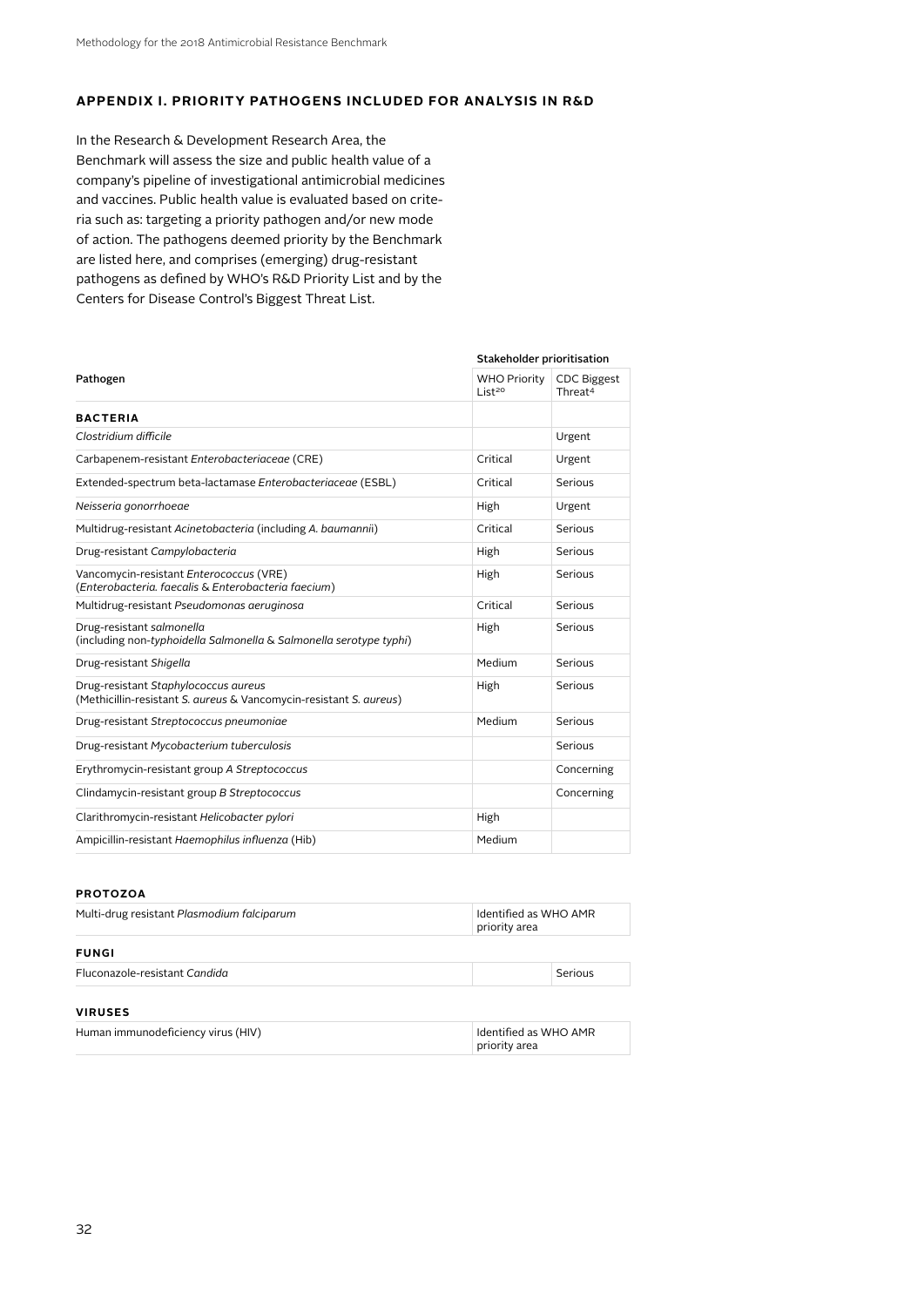# **APPENDIX II. COUNTRIES IN SCOPE FOR INDICATORS A.4, C.1, C.2, C.3**

The challenges of sufficient access and affordability are significantly higher in poorer countries. Access indicators (A.4, C.1, C.2, C.3) measure how companies address access in 106 low- and middle-income countries. The country scope was defined by following these four steps in sequence: (1) include countries defined as low-income countries or lower middle-income countries by the World Bank; (2) include countries

defined as having low or medium levels of human development by UNDP; (3) include countries with a value of less than 0.6 on the UNDP's Inequality-adjusted Human Development Index; and lastly (4) include countries defined as least developed countries by the Committee for Development Policy of ECOSOC.17,18,19 This is the same geographic scope as used by the 2018 Access to Medicine Index.

| <b>EAST ASIA &amp; PACIFIC</b>       |             | Nicaragua                             | LMIC        | Gambia, The                     | LIC                                        |
|--------------------------------------|-------------|---------------------------------------|-------------|---------------------------------|--------------------------------------------|
| Cambodia                             | <b>LMIC</b> | Paraguay                              | <b>MHDC</b> | Ghana                           | <b>LMIC</b>                                |
| China                                | HİHDI       | Peru                                  | HİHDI       | Guinea                          | LIC                                        |
| Indonesia                            | <b>LMIC</b> | Suriname                              | HiHDI       | Guinea-Bissau                   | LIC                                        |
| Kiribati                             | <b>LMIC</b> |                                       |             | Kenya                           | <b>LMIC</b>                                |
| Korea, Dem. Rep.                     | <b>LIC</b>  | <b>MIDDLE EAST &amp; NORTH AFRICA</b> |             | Lesotho                         | <b>LMIC</b>                                |
| Lao PDR                              | <b>LMIC</b> | Djibouti                              | LMIC        | Liberia                         | LIC                                        |
| Micronesia, Fed. Sts.                | <b>LMIC</b> | Egypt, Arab Rep.                      | LMIC        | Madagascar                      | LIC                                        |
| Mongolia                             | <b>LMIC</b> | Iran, Islamic Rep.                    | HİHDI       | Malawi                          | LIC                                        |
| Myanmar                              | <b>LMIC</b> | Iraq                                  | <b>MHDC</b> | Mali                            | LIC                                        |
| Papua New Guinea                     | <b>LMIC</b> | Morocco                               | LMIC        | Mauritania                      | <b>LMIC</b>                                |
| Philippines                          | <b>LMIC</b> | Palestine, State                      | <b>LMIC</b> | Mozambique                      | LIC                                        |
| Samoa                                | <b>LMIC</b> | Syrian Arab Rep.                      | <b>LMIC</b> | Namibia                         | <b>MHDC</b>                                |
| Solomon Islands                      | <b>LMIC</b> | Tunisia                               | LMIC        | Niger                           | LIC                                        |
| Thailand                             | HİHDI       | Yemen, Rep.                           | <b>LMIC</b> | Nigeria                         | <b>LMIC</b>                                |
| Timor-Leste                          | <b>LMIC</b> |                                       |             | Rwanda                          | LIC                                        |
| Tonga                                | <b>LMIC</b> | <b>SOUTH ASIA</b>                     |             | São Tomé and Principe           | <b>LMIC</b>                                |
| Tuvalu                               | <b>LDC</b>  | Afghanistan                           | LIC         | Senegal                         | LIC                                        |
| Vanuatu                              | <b>LMIC</b> | Bangladesh                            | LMIC        | Sierra Leone                    | LIC                                        |
| Vietnam                              | <b>LMIC</b> | Bhutan                                | <b>LMIC</b> | Somalia                         | LIC                                        |
|                                      |             | India                                 | LMIC        | South Africa                    | <b>MHDC</b>                                |
| <b>EUROPE &amp; CENTRAL ASIA</b>     |             | Maldives                              | HiHDI       | South Sudan                     | LIC                                        |
| Armenia                              | <b>LMIC</b> | Nepal                                 | LIC         | Sudan                           | <b>LMIC</b>                                |
| Kosovo                               | <b>LMIC</b> | Pakistan                              | <b>LMIC</b> | Swaziland                       | <b>LMIC</b>                                |
| Kyrgyz Rep.                          | <b>LMIC</b> | Sri Lanka                             | <b>LMIC</b> | Tanzania                        | LIC                                        |
| Moldova                              | <b>LMIC</b> |                                       |             | Togo                            | LIC                                        |
| Tajikistan                           | <b>LMIC</b> | <b>SUB-SAHARAN AFRICA</b>             |             | Uganda                          | LIC                                        |
| Turkmenistan                         | <b>MHDC</b> | Angola                                | <b>LHDC</b> | Zambia                          | <b>LMIC</b>                                |
| Ukraine                              | <b>LMIC</b> | Benin                                 | LIC         | Zimbabwe                        | LIC                                        |
| Uzbekistan                           | <b>LMIC</b> | Botswana                              | <b>MHDC</b> |                                 |                                            |
|                                      |             | Burkina Faso                          | LIC         | <b>Table legend</b>             |                                            |
| <b>LATIN AMERICA &amp; CARIBBEAN</b> |             | Burundi                               | LIC         | LIC:                            | Low-income country (World Bank             |
| <b>Belize</b>                        | HİHDI       | Cameroon                              | <b>LMIC</b> | <i>income classifications</i> ) |                                            |
| <b>Bolivia</b>                       | <b>LMIC</b> | Cape Verde                            | <b>LMIC</b> |                                 | LMIC: Lower middle-income Country (World   |
| Brazil                               | HiHDI       | Central African Rep.                  | LIC         |                                 | Bank income classifications)               |
| Colombia                             | HiHDI       | Chad                                  | LIC         | LDC:                            | Least Developed Country (UN Human          |
| Dominican Rep.                       | HiHDI       | Comoros                               | LIC         | Development Index)              |                                            |
| Ecuador                              | HiHDI       | Congo, Dem. Rep.                      | LIC         |                                 | LHDC: Low Human Development Country (UN    |
| El Salvador                          | LMIC        | Congo, Rep.                           | LMIC        |                                 | Human Development Index)                   |
| Guatemala                            | LMIC        | Côte d'Ivoire                         | LMIC        |                                 | MHDC: Medium Human Development (Country    |
| Guyana                               | <b>MHDC</b> | <b>Equatorial Guinea</b>              | <b>MHDC</b> |                                 | UN Human Development Index)                |
| Haiti                                | LIC         | Eritrea                               | LIC         |                                 | HiHDI: High Human Development Country with |
| Honduras                             | <b>LMIC</b> | Ethiopia                              | <b>LIC</b>  |                                 | high inequality (UN Inequality-adjusted    |
| Mexico                               | HiHDI       | Gabon                                 | <b>MHDC</b> |                                 | Human Development Index)                   |
|                                      |             |                                       |             |                                 |                                            |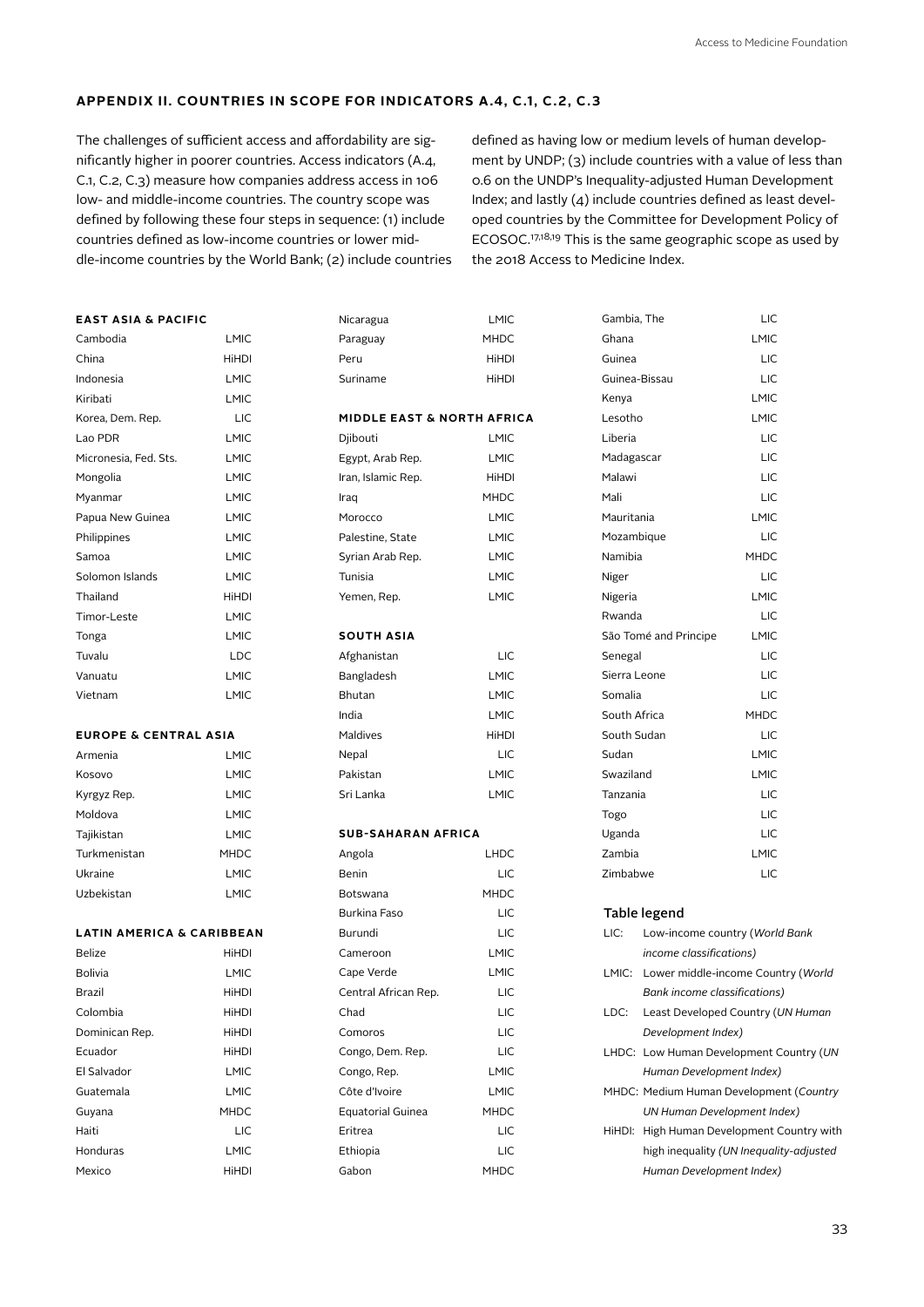# **APPENDIX III. PRODUCTS IN SCOPE FOR INDICATORS C.2, C.3**

Only anti-infective medicines on the WHO Model List of Essential Medicines 2017 (EML), Chapter 6, are in scope for indicators C.2 and C.3. They are deemed essential by WHO to the basic functioning of any health system. Access to these medicines, particularly in low- and middle-income countries, must be considered alongside efforts to curb AMR.

# WHO Model List of Essential Medicines (March 2017). Chapter 6. Anti-Infective Medicines.

#### 6.1 ANTHELMINTHICS

| albendazole        | Tablet: (chewable): 400 mg                                                                            |
|--------------------|-------------------------------------------------------------------------------------------------------|
| ivermectin         | Tablet: (scored): 3 mg                                                                                |
| levamisole         | Tablet: 50 mg; 150 mg (as hydrochloride)                                                              |
| mebendazole        | Tablet (chewable): 100 mg; 500 mg                                                                     |
| niclosamide        | Tablet (chewable): 500 mg                                                                             |
| praziquantel       | Tablet: 150 mg; 600 mg                                                                                |
| pyrantel           | Oral liquid: 50 mg (as embonate or pamoate)/ mL<br>Tablet (chewable): 250 mg (as embonate or pamoate) |
| diethylcarbamazine | Tablet: 50 mg; 100 mg (dihydrogen citrate)                                                            |
| triclabendazole    | Tablet: 250 mg                                                                                        |
| oxamniquine        | Capsule: 250 mg<br>Oral liquid: 250 mg/5 mL                                                           |
|                    |                                                                                                       |

# 6.2 ANTIBACTERIAL MEDICINES

| amikacin                      | Injection: 250 mg (as sulfate)/mL in 2- mL vial<br>Powder for injection: 100 mg; 500 mg; 1 g (as sulfate) in vial                                                                                                                                                                                                          |
|-------------------------------|----------------------------------------------------------------------------------------------------------------------------------------------------------------------------------------------------------------------------------------------------------------------------------------------------------------------------|
| amoxicillin                   | Powder for oral liquid: 125 mg (as trihydrate)/5 mL; 250 mg (as trihydrate)/5 mL<br>Solid oral dosage form: 250 mg; 500 mg (as trihydrate)<br>Powder for injection: 250 mg; 500 mg; 1 g (as sodium) in vial                                                                                                                |
| amoxicillin + clavulanic acid | Oral liquid: 125 mg amoxicillin + 31.25 mg clavulanic acid/5 mL; 250 mg amoxicillin +<br>62.5 mg clavulanic acid/5 mL<br>Tablet: 500 mg (as trihydrate) + 125 mg (as potassium salt)<br>Powder for injection: 500 mg (as sodium) + 100 mg (as potassium salt); 1000 mg (as<br>sodium) + 200 mg (as potassium salt) in vial |
| ampicillin                    | Powder for injection: 500 mg; 1 g (as sodium salt) in vial                                                                                                                                                                                                                                                                 |
| azithromycin                  | Capsule: 250 mg; 500 mg (anhydrous)<br>Oral liquid: 200 mg/5 mL                                                                                                                                                                                                                                                            |
| aztreonam                     | Powder for injection: 1 g; 2 g in vial                                                                                                                                                                                                                                                                                     |
| bedaquiline                   | Tablet: 100 mg                                                                                                                                                                                                                                                                                                             |
| benzathine benzylpenicillin   | Powder for injection: 900 mg benzylpenicillin (= 1.2 million IU) in 5- mL vial; 1.44 g ben-<br>zylpenicillin (= $2.4$ million IU) in $5-$ mL vial                                                                                                                                                                          |
| benzylpenicillin              | Powder for injection: 600 mg (= 1 million IU); 3 g (= 5 million IU) (sodium or potassium<br>salt) in vial                                                                                                                                                                                                                  |
| capreomycin                   | Powder for injection: 1 g (as sulfate) in vial                                                                                                                                                                                                                                                                             |
| cefazolin                     | Powder for injection: 1 g (as sodium salt) in vial                                                                                                                                                                                                                                                                         |
| cefixime                      | Capsule or tablet: 200 mg; 400 mg (as trihydrate)<br>Powder for oral liquid: 100 mg /5 mL                                                                                                                                                                                                                                  |
| cefotaxime                    | Powder for injection: 250 mg per vial (as sodium salt)                                                                                                                                                                                                                                                                     |
| ceftazidime                   | Powder for injection: 250 mg or 1 g (as pentahydrate) in vial                                                                                                                                                                                                                                                              |
| ceftriaxone                   | Powder for injection: 250 mg; 1 g (as sodium salt) in vial                                                                                                                                                                                                                                                                 |
| cefalexin                     | Powder for reconstitution with water: 125 mg/5 mL; 250 mg/5 mL (anhydrous)<br>Solid oral dosage form: 250 mg (as monohydrate)                                                                                                                                                                                              |
| chloramphenicol               | Capsule: 250 mg<br>Oily suspension for injection: $0.5$ g (as sodium succinate)/ mL in 2- mL ampoule<br>Oral liquid: 150 mg (as palmitate)/5 mL<br>Powder for injection: 1 g (sodium succinate) in vial                                                                                                                    |
| ciprofloxacin                 | Oral liquid: 250 mg/5 mL (anhydrous)<br>Solution for IV infusion: 2 mg/mL (as hyclate)<br>Tablet: 250 mg (as hydrochloride)                                                                                                                                                                                                |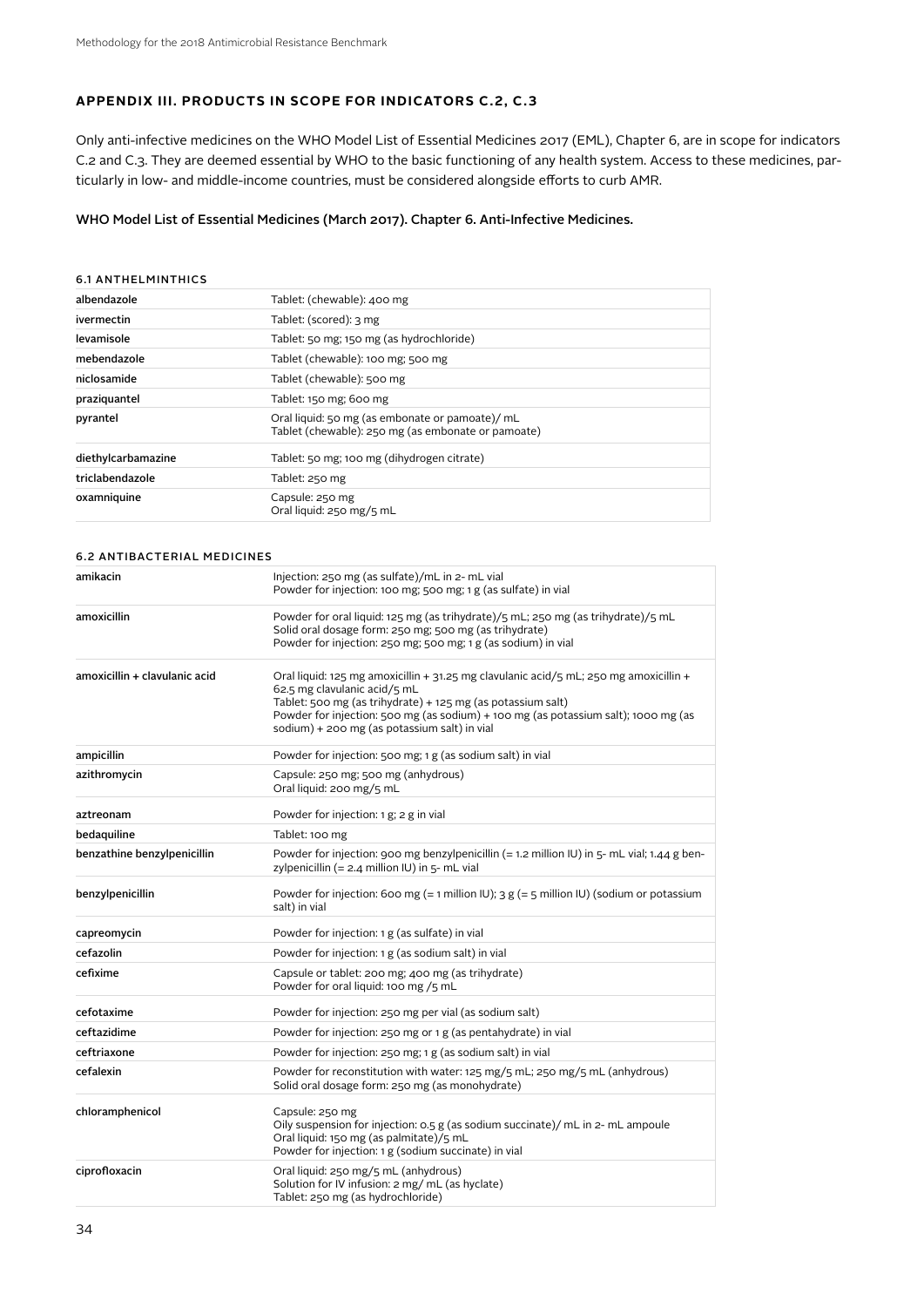| clarithromycin                                                                                        | Solid oral dosage form: 500 mg<br>Powder for oral liquid: 125 mg/5 mL; 250 mg/5 mL<br>Powder for injection: 500 mg in vial                                                                     |
|-------------------------------------------------------------------------------------------------------|------------------------------------------------------------------------------------------------------------------------------------------------------------------------------------------------|
| clindamycin                                                                                           | Capsule: 150 mg (as hydrochloride)<br>Injection: 150 mg (as phosphate)/ mL                                                                                                                     |
|                                                                                                       | Oral liquid: 75 mg/5 mL (as palmitate)                                                                                                                                                         |
| clofazimine                                                                                           | Capsule: 50 mg; 100 mg.                                                                                                                                                                        |
| cloxacillin □                                                                                         | Capsule: 500 mg; 1 g (as sodium salt)<br>Powder for injection: 500 mg (as sodium salt) in vial<br>Powder for oral liquid: 125 mg (as sodium salt)/5 mL                                         |
| cycloserine                                                                                           | Solid oral dosage form: 250 mg                                                                                                                                                                 |
| dapsone                                                                                               | Tablet: 25 mg; 50 mg; 100 mg                                                                                                                                                                   |
| daptomycin                                                                                            | Powder for injection: 350 mg; 500 mg in vial                                                                                                                                                   |
| delamanid                                                                                             | Tablet: 50 mg                                                                                                                                                                                  |
| doxycycline                                                                                           | Oral liquid: 25 mg/5 mL; 50 mg/5 mL (anhydrous)<br>Solid oral dosage form: 50 mg; 100 mg (as hyclate)<br>Powder for injection: 100 mg in vial<br>Tablet (dispersible): 100 mg (as monohydrate) |
| ethambutol                                                                                            | Oral liquid: 25 mg/ mL<br>Tablet: 100 mg to 400 mg (hydrochloride)                                                                                                                             |
| ethambutol + isoniazid                                                                                | Tablet: 400 mg + 150 mg                                                                                                                                                                        |
| ethambutol + isoniazid +<br>pyrazinamide + rifampicin                                                 | Tablet: 275 mg + 75 mg + 400 mg + 150 mg                                                                                                                                                       |
| ethambutol + isoniazid + rifampicin                                                                   | Tablet: $275$ mg + 75 mg + 150 mg                                                                                                                                                              |
| ethionamide                                                                                           | Tablet: 125 mg; 250 mg                                                                                                                                                                         |
| or without beta-lactamase inhibitor)<br>e.g., ceftaroline                                             | fifth generation cephalosporins (with Powder for injection: 400 mg; 600 mg (as fosamil) in vial                                                                                                |
| fosfomycin                                                                                            | Powder for injection: $2 g$ ; $4 g$ (as sodium) in vial                                                                                                                                        |
| fourth generation cephalospor-<br>ins (with or without beta-lactamase<br>inhibitor)<br>e.g., cefepime | Powder for injection: 500 mg; 1g; 2g (as hydrochloride) in vial                                                                                                                                |
| gentamicin                                                                                            | Injection: 10 mg; 40 mg (as sulfate)/ mL in 2- mL vial                                                                                                                                         |
| isoniazid                                                                                             | Oral liquid: 50 mg/5 mL<br>Tablet: 100 mg to 300 mg<br>Tablet (scored): 50 mg                                                                                                                  |
|                                                                                                       | isoniazid + pyrazinamide + rifampicin Tablet: 75 mg + 400 mg + 150 mg; 150 mg + 500 mg + 150 mg<br>Tablet (dispersible): 50 mg + 150 mg + 75 mg                                                |
| isoniazid + rifampicin                                                                                | Tablet: 75 mg + 150 mg; 150 mg + 300 mg; 60 mg + 60 mg; 150 mg + 150 mg<br>Tablet (dispersible): 50 mg + 75 mg                                                                                 |
| kanamycin                                                                                             | Powder for injection: 1 g (as sulfate) in vial                                                                                                                                                 |
| levofloxacin                                                                                          | Tablet: 250mg; 500 mg; 750 mg                                                                                                                                                                  |
| linezolid                                                                                             | Injection for intravenous administration: 2 mg/ mL in 300 mL bag<br>Powder for oral liquid: 100 mg/5 mL<br>Tablet: 400 mg; 600 mg                                                              |
| meropenem                                                                                             | Powder for injection: 500 mg (as trihydrate); 1 g (as trihydrate) in vial                                                                                                                      |
| metronidazole                                                                                         | Injection: 500 mg in 100- mL vial<br>Oral liquid: 200 mg (as benzoate)/5 mL<br>Suppository: 500 mg; 1 g<br>Tablet: 200 mg to 500 mg                                                            |
| moxifloxacin                                                                                          | Tablet: 400 mg                                                                                                                                                                                 |
| nitrofurantoin                                                                                        | Oral liquid: 25 mg/5 mL<br>Tablet: 100 mg                                                                                                                                                      |
| oxazolindinones<br>e.g., linezolid                                                                    | Injection for intravenous administration: 2 mg/ mL in 300 mL bag<br>Powder for oral liquid: 100 mg/5 mL<br>Tablet: 400 mg; 600 mg                                                              |
| p-aminosalicylic acid                                                                                 | Granules: 4 g in sachet<br>Tablet: 500 mg                                                                                                                                                      |

□ Primarily intended to indicate similar clinical performance within a pharmacological class.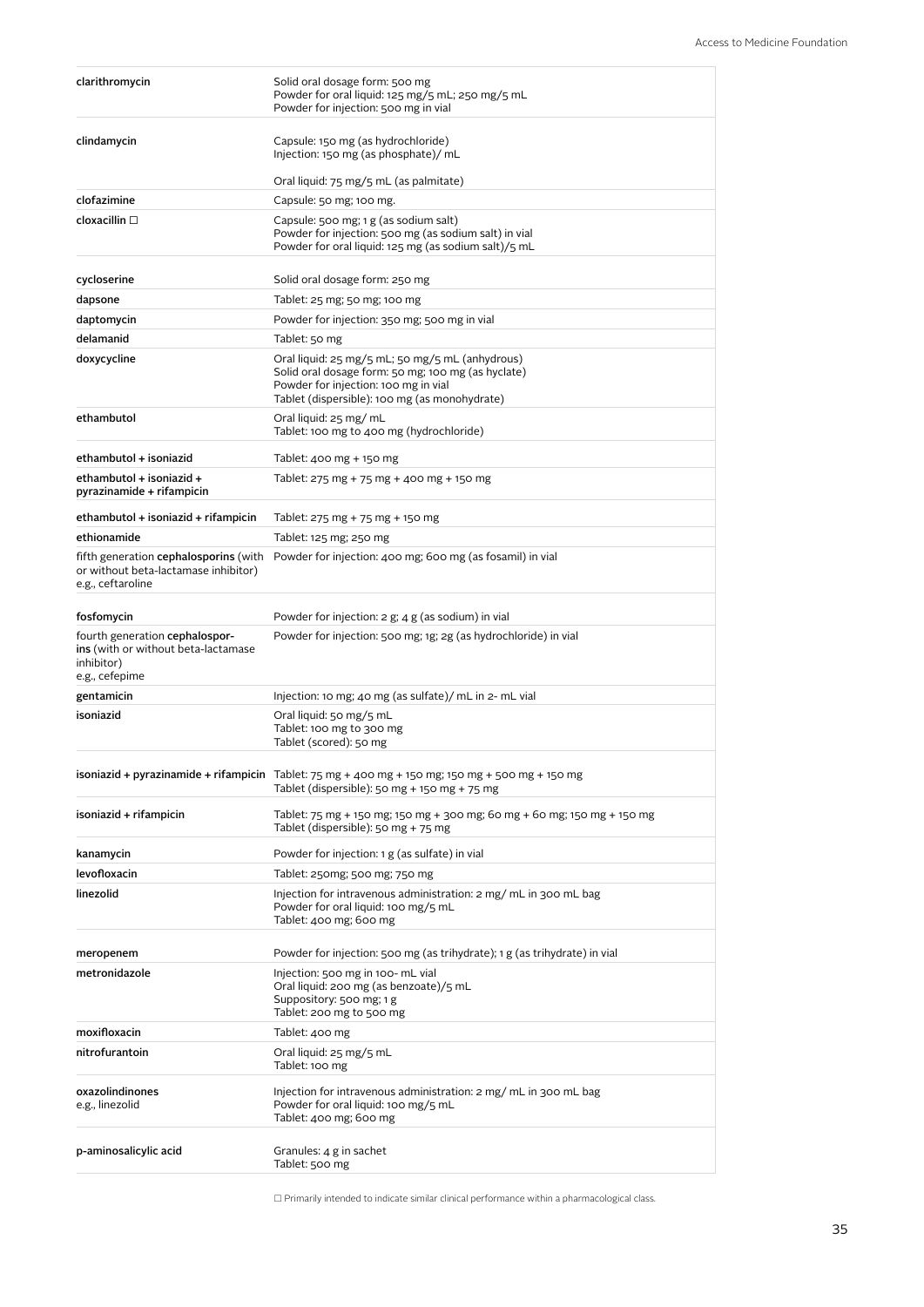Methodology for the 2018 Antimicrobial Resistance Benchmark

| phenoxymethylpenicillin         | Powder for oral liquid: 250 mg (as potassium salt)/5 mL<br>Tablet: 250 mg (as potassium salt)                                                                                      |
|---------------------------------|------------------------------------------------------------------------------------------------------------------------------------------------------------------------------------|
| piperacillin + tazobactam       | Powder for injection: $2 g$ (as sodium salt) + $250 mg$ (as sodium salt); $4 g$ (as sodium<br>$salt) + 500 mg (as sodium salt)$ in vial                                            |
| polymyxins<br>e.g., colistin    | Powder for injection: 1 million I.U. (as colistemethate sodium) in vial                                                                                                            |
| procaine benzylpenicillin       | Powder for injection: 1 g (=1 million IU); 3 g (=3 million IU) in vial                                                                                                             |
| pyrazinamide                    | Oral liquid: 30 mg/mL<br>Tablet: 400 mg<br>Tablet (dispersible): 150 mg<br>Tablet (scored): 150 mg                                                                                 |
| rifabutin                       | Capsule: 150 mg                                                                                                                                                                    |
| rifampicin                      | Solid oral dosage form: 150 mg; 300 mg<br>Oral liquid: 20 mg/mL                                                                                                                    |
| rifapentine                     | Tablet: 150 mg                                                                                                                                                                     |
| spectinomycin                   | Powder for injection: 2 g (as hydrochloride) in vial                                                                                                                               |
| streptomycin                    | Powder for injection: 1 g (as sulfate) in vial                                                                                                                                     |
| sulfamethoxazole + trimethoprim | Injection: 80 mg + 16 mg/mL in $5$ - mL ampoule; 80 mg + 16 mg/mL in 10- mL ampoule<br>Oral liquid: 200 mg + 40 mg/5 mL<br>Tablet: 100 mg + 20 mg; 400 mg + 80 mg; 800 mg + 160 mg |
| tigecycline                     | Powder for injection: 50 mg in vial                                                                                                                                                |
| vancomycin                      | Capsule: 125 mg; 250 mg (as hydrochloride)<br>Powder for injection: 250 mg (as hydrochloride) in vial                                                                              |

## 6.3 ANTIFUNGAL MEDICINES

| amphotericin B   | Powder for injection: 50 mg in vial (as sodium deoxycholate or liposomal complex)                                       |
|------------------|-------------------------------------------------------------------------------------------------------------------------|
| clotrimazole     | Vaginal cream: 1%; 10%<br>Vaginal tablet: 100 mg; 500 mg                                                                |
| fluconazole      | Capsule: 50 mg<br>Injection: 2 mg/ mL in vial<br>Oral liquid: 50 mg/5 mL                                                |
| flucytosine      | Capsule: 250 mg<br>Infusion: $2.5$ g in $250$ mL                                                                        |
| griseofulvin     | Oral liquid: 125 mg/5 mL<br>Solid oral dosage form: 125 mg; 250 mg                                                      |
| itraconazole     | Capsule: 100 mg<br>Oral liquid: 10 mg/mL                                                                                |
| nystatin         | Lozenge: 100,000 IU<br>Oral liquid: 50 mg/5 mL; 100,000 IU/ mL<br>Pessary: 100,000 IU<br>Tablet: 100,000 IU; 500,000 IU |
| potassium iodide | Saturated solution                                                                                                      |
| voriconazole     | Tablet: 50 mg; 200 mg<br>Powder for injection: 200 mg in vial<br>Powder for oral liquid: 40 mg/mL                       |

| <b>6.4 ANTIVIRAL MEDICINES</b> |                                                                                                                          |
|--------------------------------|--------------------------------------------------------------------------------------------------------------------------|
| abacavir                       | Tablet: 300 mg (as sulfate)<br>Tablet (dispersible, scored): 60 mg (as sulfate)                                          |
| abacavir + lamivudine          | Tablet (dispersible, scored): 600 mg (as sulfate) + 300 mg*; 60 mg (as sulfate) + 30<br>mg; 120 mg (as sulfate) $+60$ mg |
| aciclovir $\Box$               | Oral liquid: 200 mg/5 mL<br>Powder for injection: 250 mg (as sodium salt) in vial<br>Tablet: 200 mg                      |
| atazanavir                     | Solid oral dosage form: 100 mg; 300 mg (as sulfate)                                                                      |
| atazanavir + ritonavir         | Tablet (heat stable): 300 mg (as sulfate) + 100 mg                                                                       |
| daclatasvir                    | Tablet: 30 mg; 60 mg (as hydrochloride)                                                                                  |
|                                |                                                                                                                          |

□ Primarily intended to indicate similar clinical performance within a pharmacological class.

\* Corrected based on page 153 of 'Antiretroviral Therapy for HIV Infection

in Infants and Children: Towards Universal Access Recommendations for

a public health approach' 2010 revision and page 15 of 'The Selection and Use of Essential Medicines' Report of the WHO Expert Committee, 2013.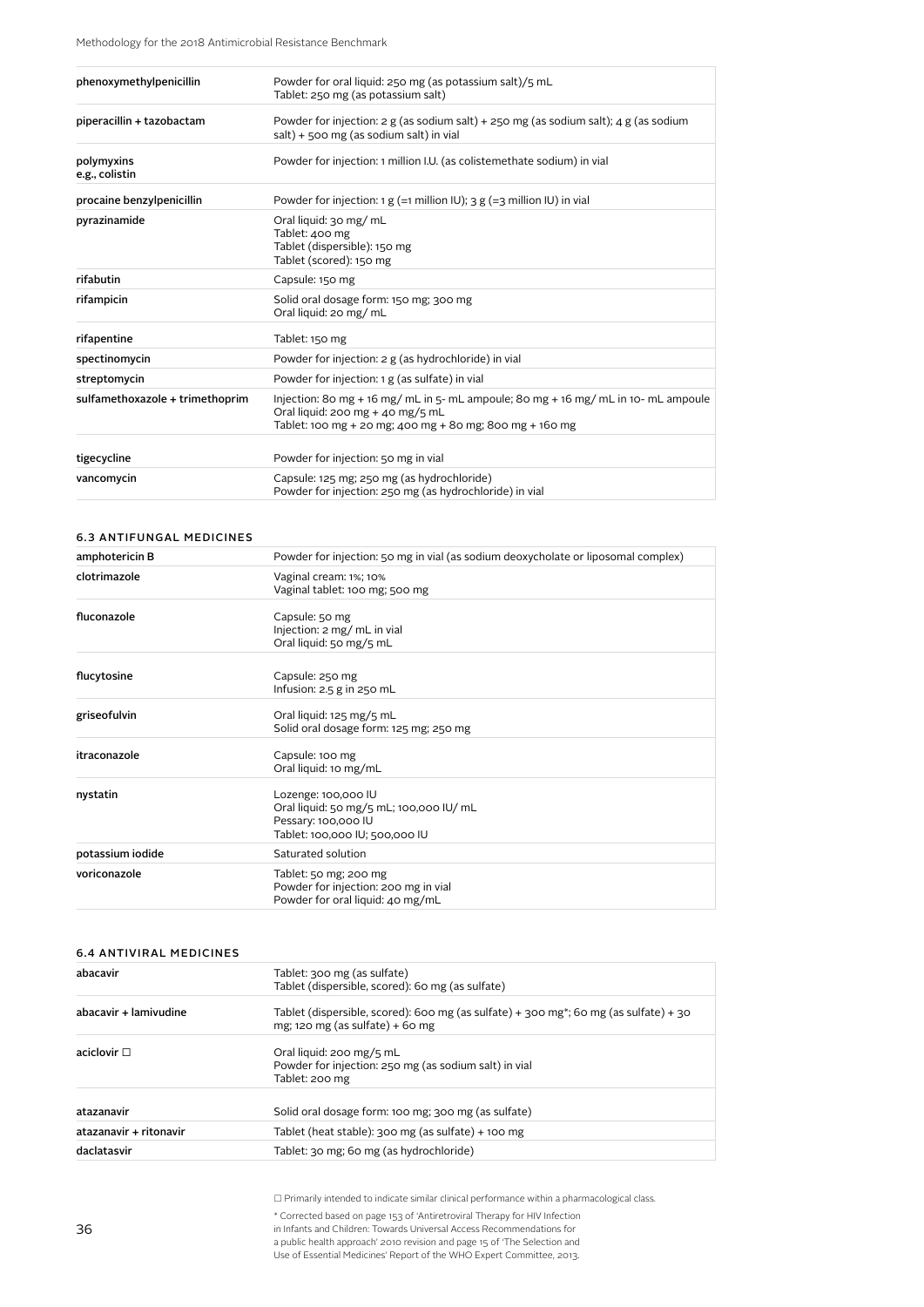| darunavir                             | Tablet: 75 mg; 400 mg; 600 mg; 800 mg                                                                                                                                          |
|---------------------------------------|--------------------------------------------------------------------------------------------------------------------------------------------------------------------------------|
| dasabuvir                             | Tablet: 250 mg                                                                                                                                                                 |
| dolutegravir                          | Tablet: 50 mg                                                                                                                                                                  |
| efavirenz                             | Tablet: 200 mg (scored); 600 mg                                                                                                                                                |
| efavirenz + emtricitabine + tenofovir | Tablet: 600 mg + 200 mg + 300 mg (disoproxil fumarate equivalent to 245 mg tenofo-<br>vir disoproxil)                                                                          |
| efavirenz + lamivudine + tenofovir    | Tablet: 400 mg + 300 mg + 300 mg (disoproxil fumarate equivalent to 245 mg tenofo-<br>vir disoproxil)                                                                          |
| emtricitabine + tenofovir             | Tablet: 200 mg + 300 mg (disoproxil fumarate equivalent to 245 mg tenofovir<br>disoproxil)                                                                                     |
| entecavir                             | Oral liquid: 0.05 mg/ mL<br>Tablet: 0.5 mg; 1 mg                                                                                                                               |
| azole + trimethoprim                  | isoniazid + pyridoxine + sulfamethox- Tablet (scored): 300 mg + 25 mg + 800 mg + 160 mg                                                                                        |
| lamivudine                            | Oral liquid: 50 mg/5 mL<br>Tablet: 150 mg                                                                                                                                      |
|                                       | lamivudine + nevirapine + zidovudine Tablet: 30 mg + 50 mg + 60 mg; 150 mg + 200 mg + 300 mg                                                                                   |
| lamivudine + zidovudine               | Tablet: 30 mg + 60 mg; 150 mg + 300 mg                                                                                                                                         |
| ledipasvir + sofosbuvir               | Tablet: 90 mg + 400 mg                                                                                                                                                         |
| lopinavir + ritonavir"                | Oral liquid: 400 mg + 100 mg/5 mL<br>Tablet (heat stable): 100 mg + 25 mg; 200 mg + 50 mg<br>Capsule containing oral pellets: $40$ mg + 10 mg                                  |
| nevirapine                            | Oral liquid: 50 mg/5 mL<br>Tablet: 50 mg (dispersible); 200 mg                                                                                                                 |
| ombitasvir + paritaprevir + ritonavir | Tablet: 12.5 mg + 75 mg + 50 mg                                                                                                                                                |
| oseltamivir                           | Capsule: 30 mg; 45 mg; 75 mg (as phosphate)<br>Oral powder: 12 mg/ mL                                                                                                          |
| pegylated interferon alfa (2a or 2b)  | Vial or prefilled syringe: 180 micrograms (peginterferon alfa-2a); 80 microgram, 100<br>microgram (peginterferon alfa-2b)                                                      |
| raltegravir                           | Tablet (chewable): 25 mg; 100 mg<br>Tablet: 400 mg                                                                                                                             |
| ribavirin                             | Injection for intravenous administration: 800 mg and 1 g in 10-mL phosphate buffer<br>solution<br>Solid oral dosage form: 200 mg; 400 mg; 600 mg                               |
| ritonavir                             | Oral liquid: 400 mg/5 mL<br>Tablet (heat stable): 25 mg; 100 mg                                                                                                                |
| simeprevir                            | Capsule: 150 mg                                                                                                                                                                |
| sofosbuvir                            | Tablet: 400 mg                                                                                                                                                                 |
| sofosbuvir + velpatasvir              | Tablet: 400 mg + 100 mg                                                                                                                                                        |
| tenofovir disoproxil fumarate         | Tablet: 300 mg (tenofovir disoproxil fumarate – equivalent to 245 mg tenofovir<br>disoproxil)                                                                                  |
| valganciclovir                        | Tablet: 450 mg<br>Powder for oral solution: 50 mg/mL                                                                                                                           |
| zidovudine                            | Capsule: 250 mg<br>Oral liquid: 50 mg/5 mL<br>Solution for IV infusion injection: 10 mg/mL in 20-mL vial<br>Tablet: 300 mg<br>Tablet (dispersible, scored): 60 mg (as sulfate) |

# 6.5 ANTIPROTOZOAL MEDICINES

| amodiaguine               | Tablet: 153 mg or 200 mg (as hydrochloride)                                       |
|---------------------------|-----------------------------------------------------------------------------------|
| amphotericin B            | Powder for injection: 50 mg in vial (as sodium deoxycholate or liposomal complex) |
| artemether                | Oily injection: 80 mg/ mL in 1- mL ampoule                                        |
| artemether + lumefantrine | Tablet: $20 \text{ mg} + 120 \text{ mg}$<br>Tablet (dispersible): 20 mg + 120 mg  |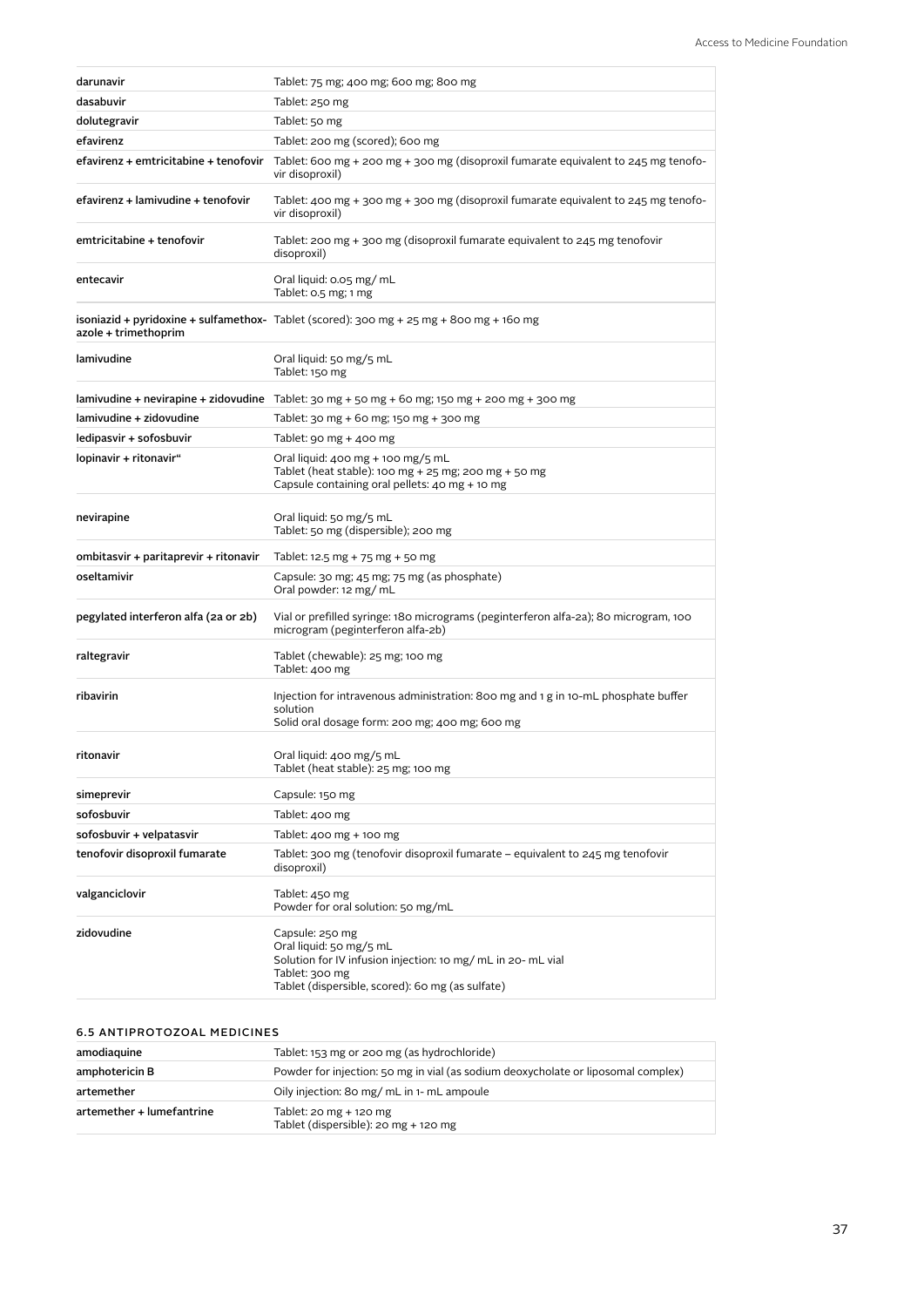| artesunate                                    | Injection: ampoules, containing 60 mg anhydrous artesunic acid with a separate<br>ampoule of 5% sodium bicarbonate solution. For use in the management of severe<br>malaria<br>Rectal dosage form: 50 mg; 100 mg; 200 mg capsules (for pre-referral treatment of<br>severe malaria only; patients should be taken to an appropriate health facility for fol-<br>low-up care)<br>Tablet: 50 mg |
|-----------------------------------------------|-----------------------------------------------------------------------------------------------------------------------------------------------------------------------------------------------------------------------------------------------------------------------------------------------------------------------------------------------------------------------------------------------|
| artesunate + amodiaquine                      | Tablet: 25 mg + 67.5 mg; 50 mg + 135 mg; 100 mg + 270 mg                                                                                                                                                                                                                                                                                                                                      |
| artesunate + mefloquine                       | Tablet: 25 mg + 55 mg; 100 mg + 220 mg                                                                                                                                                                                                                                                                                                                                                        |
| artesunate + pyronaridine<br>tetraphosphate   | Tablet: 60 mg + 180 mg<br>Granules: 20 mg + 60 mg                                                                                                                                                                                                                                                                                                                                             |
| benznidazole                                  | Tablet: 12.5 mg; 100 mg<br>Tablet (scored): 50 mg                                                                                                                                                                                                                                                                                                                                             |
| chloroquine                                   | Oral liquid: 50 mg (as phosphate or sulfate)/5 mL<br>Tablet: 100 mg; 150 mg (as phosphate or sulfate)                                                                                                                                                                                                                                                                                         |
| dihydroartemisinin + piperaquine<br>phosphate | Tablet: 20 mg + 160 mg; 40 mg + 320 mg                                                                                                                                                                                                                                                                                                                                                        |
| diloxanide                                    | Tablet: 500 mg (furoate)                                                                                                                                                                                                                                                                                                                                                                      |
| doxycycline                                   | Capsule: 100 mg (as hydrochloride or hyclate)<br>Tablet (dispersible): 100 mg (as monohydrate)                                                                                                                                                                                                                                                                                                |
| eflornithine                                  | Injection: 200 mg (hydrochloride)/ mL in 100- mL bottle                                                                                                                                                                                                                                                                                                                                       |
| mefloquine                                    | Tablet: 250 mg (as hydrochloride)                                                                                                                                                                                                                                                                                                                                                             |
| melarsoprol                                   | Injection: 3.6% solution, 5- mL ampoule (180 mg of active compound)                                                                                                                                                                                                                                                                                                                           |
| metronidazole $\square$                       | Injection: 500 mg in 100- mL vial<br>Oral liquid: 200 mg (as benzoate)/5 mL<br>Tablet: 200 mg to 500 mg                                                                                                                                                                                                                                                                                       |
| miltefosine                                   | Solid oral dosage form: 10 mg; 50 mg                                                                                                                                                                                                                                                                                                                                                          |
| nifurtimox                                    | Tablet: 30 mg; 120 mg; 250 mg                                                                                                                                                                                                                                                                                                                                                                 |
| paromomycin                                   | Solution for intramuscular injection: 750 mg of paromomycin base (as the sulfate)                                                                                                                                                                                                                                                                                                             |
| pentamidine                                   | Tablet: 200 mg; 300 mg (as isethionate)<br>Powder for injection: 200 mg (as isetionate) in vial                                                                                                                                                                                                                                                                                               |
| primaquine                                    | Tablet: 7.5 mg; 15 mg (as diphosphate)                                                                                                                                                                                                                                                                                                                                                        |
| proguanil                                     | Tablet: 100 mg (as hydrochloride)                                                                                                                                                                                                                                                                                                                                                             |
| pyrimethamine                                 | Tablet: 25 mg                                                                                                                                                                                                                                                                                                                                                                                 |
| quinine                                       | Injection: 300 mg quinine hydrochloride/ mL in 2- mL ampoule<br>Tablet: 300 mg (quinine sulfate) or 300 mg (quinine bisulfate)                                                                                                                                                                                                                                                                |
| antimoniate                                   | sodium stibogluconate or meglumine Injection: 100 mg/mL, 1 vial = 30 mL or 30%, equivalent to approximately 8.1% anti-<br>mony (pentavalent) in 5- mL ampoule                                                                                                                                                                                                                                 |
| sulfadiazine                                  | Tablet: 500 mg                                                                                                                                                                                                                                                                                                                                                                                |
| sulfadoxine + pyrimethamine                   | Tablet: 500 mg + 25 mg                                                                                                                                                                                                                                                                                                                                                                        |
| sulfamethoxazole + trimethoprim               | Injection: 80 mg + 16 mg/mL in $5-$ mL ampoule; 80 mg + 16 mg/mL in 10-mL ampoule<br>Oral liquid: 200 mg + 40 mg/5 mL<br>Tablet: 100 mg + 20 mg; 400 mg + 80 mg                                                                                                                                                                                                                               |
| suramin sodium                                | Powder for injection: 1 g in vial                                                                                                                                                                                                                                                                                                                                                             |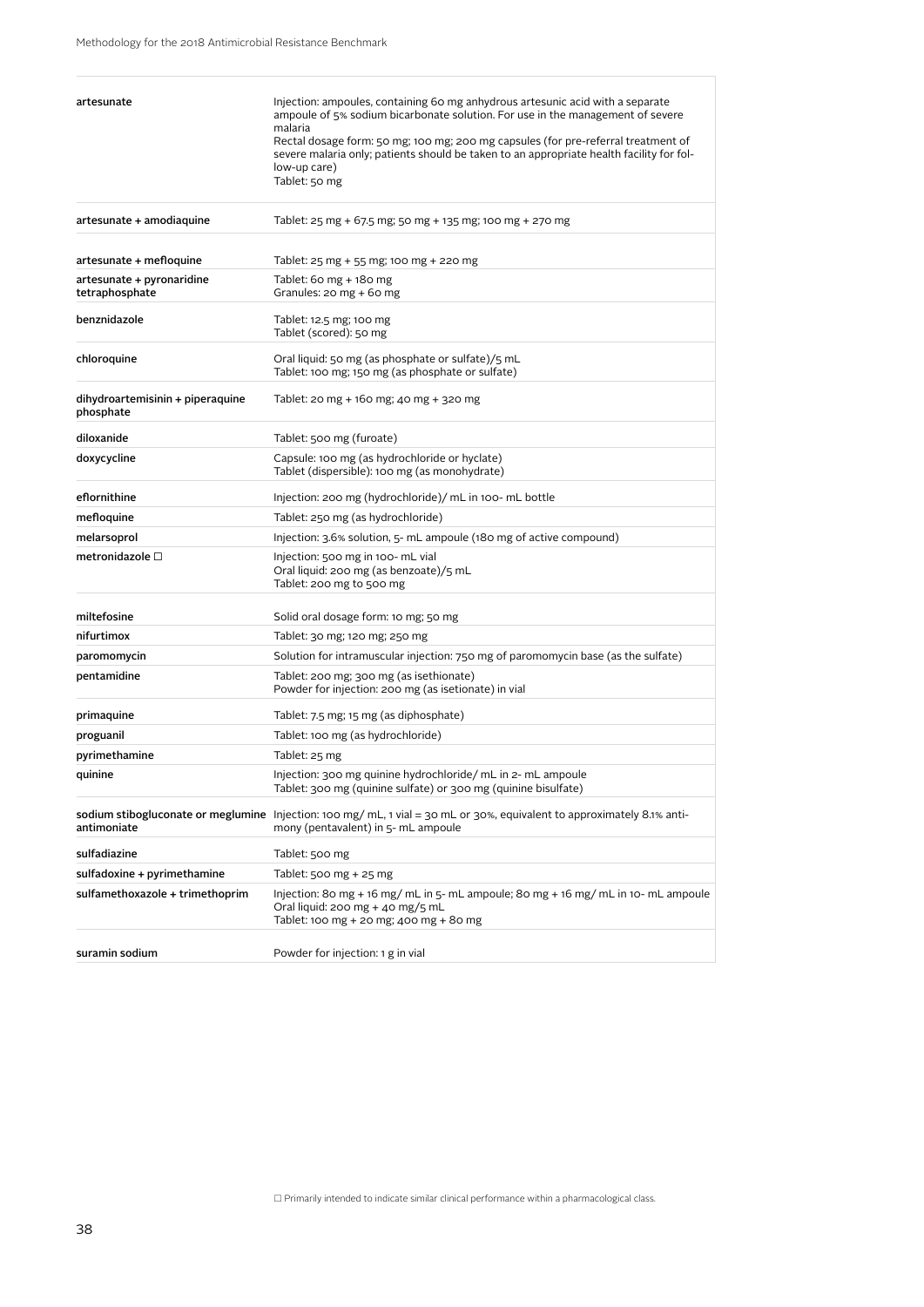# **MEDICINES IN SCOPE, IN ADDITION TO 2017 WHO MODEL LIST OF ESSENTIAL MEDICINES**21,22

i. The WHO Model List of Essential Medicines incorporates 'fourth generation cephalosporins (with or without beta-lactamase inhibitor)' and 'fifth generation cephalosporins (with or without beta-lactamase inhibitor)'. Based on the examples listed on the 2017 Model List of Essential Medicines, ceftaroline and cefepime, and using the Anatomical Therapeutic Chemical (ATC) Classification system by WHO the following cephalosporins will be evaluated as if on the WHO Model List of Essential Medicines:

ii. The WHO Model List of Essential Medicines incorporates square box symbols (□) to indicate similar clinical performance within a pharmacological class. The listed medicine should be the example of the class for which there is the best evidence for effectiveness and safety. Based on the examples listed on the Model List of Essential Medicines and using the Anatomical Therapeutic Chemical (ATC) Classification system by WHO, the following antimicrobial medicines, that are not specifically mentioned on the Model List of Essential Medicines, will be evaluated as if on the WHO Model List of Essential Medicines.

| Product                  | <b>ATC class</b>   |
|--------------------------|--------------------|
| ceftaroline              | Jo <sub>1</sub> DI |
| ceftobiprole             | Jo <sub>1</sub> DI |
| ceftolozane + tazobactam | Jo <sub>1</sub> DI |
| cefepime                 | Jo <sub>1</sub> DE |
| cefpirome                | Jo <sub>1</sub> DE |
| cefozopran               | Jo <sub>1</sub> DE |

| Product        | <b>ATC</b> class               | Corresponding          |
|----------------|--------------------------------|------------------------|
|                |                                | product with $\square$ |
| idoxuridine    | Jo5AB                          | aciclovir              |
| vidarabine     | <b>JosAB</b>                   | aciclovir              |
| ribavirin      | <b>JosAB</b>                   | aciclovir              |
| ganciclovir    | <b>JosAB</b>                   | aciclovir              |
| famciclovir    | <b>JosAB</b>                   | aciclovir              |
| valaciclovir   | <b>JosAB</b>                   | aciclovir              |
| cidofovir      | <b>JosAB</b>                   | aciclovir              |
| penciclovir    | <b>JosAB</b>                   | aciclovir              |
| valganciclovir | Jo5AB                          | aciclovir              |
| brivudine      | <b>JosAB</b>                   | aciclovir              |
| dicloxacillin  | Jo1CF                          | cloxacillin            |
| meticillin     | Jo1CF                          | cloxacillin            |
| oxacillin      | Jo1CF                          | cloxacillin            |
| flucloxacillin | Jo1CF                          | cloxacillin            |
| nafcillin      | Jo1CF                          | cloxacillin            |
| tinidazole     | Po <sub>1</sub> A <sub>B</sub> | metronidazole          |
| ornidazole     | Po <sub>1</sub> A <sub>B</sub> | metronidazole          |
| azanidazole    | Po <sub>1</sub> AB             | metronidazole          |
| propenidazole  | Po <sub>1</sub> AB             | metronidazole          |
| nimorazole     | Po <sub>1</sub> A <sub>B</sub> | metronidazole          |
| secnidazole    | Po <sub>1</sub> A <sub>B</sub> | metronidazole          |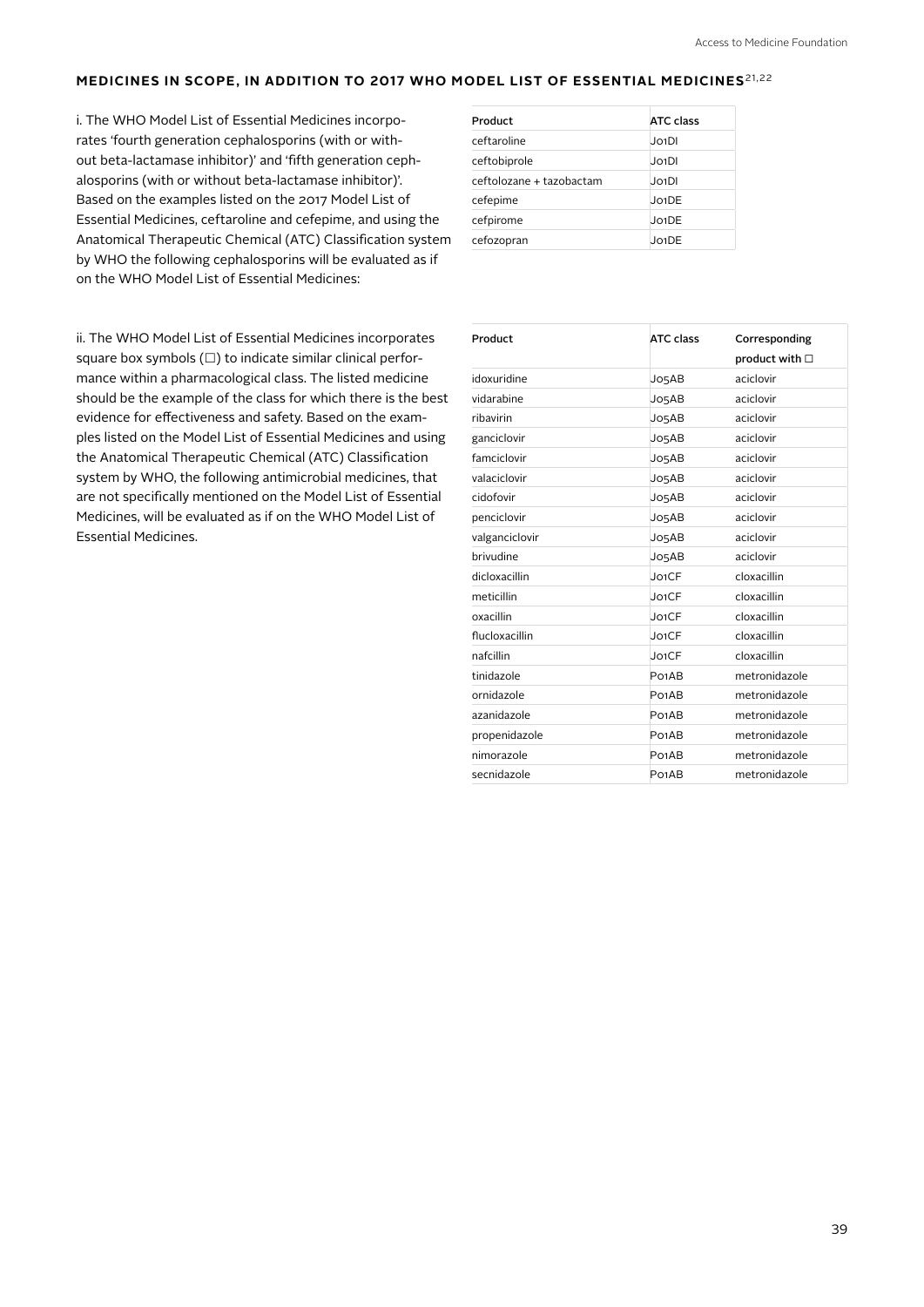## **DEFINITIONS**

#### Antimicrobial resistance

Resistance in different types of microorganisms; encompasses resistance to antibacterial, antiviral, antiparasitic and antifungal drugs.

#### Antibiotic resistance

Resistance that occurs when bacteria change in response to the use of antibiotics used to treat bacterial infections (such as urinary tract infections, pneumonia, bloodstream infections) making them ineffective.

## Pull incentives

Pull incentives reward a successful result or research and development of a new antimicrobial medicine and provides known return on investment. Examples of pull incentives are extended exclusivity periods, higher reimbursement or market entry rewards.

#### Push incentives

Push incentives lower the cost of and de-risks research and development of a new antimicrobial medicine. Examples of push incentives are grants, partnerships or tax credits.

#### Appropriate access strategy

A strategy to provide access to medicine in low- and middle-income countries that takes affordability into account.

### Affordability

A measure of the payer's ability to pay for a product (whether or not they are the end user). The Benchmark takes this into account when assessing pricing strategies for relevant products in scope.

#### Antibiotic stewardship

Antibiotic stewardship can be an individual, multidisciplinary, hospital or community-level commitment to ensuring appropriate antibiotic use for those patients or animals that have a bacterial infection that requires treatment, and ensuring that all aspects of the prescription (such as dose, duration) are as they should be.

#### Open collaborations

A multi-stakeholder partnership that focuses on pharmaceutical R&D, such as a Product Development Partnership (PDP), with an open approach to pooling and sharing resources such as data and expertise between partners.

# **ABBREVIATIONS**

A&S: Access and Stewardship AIDS: Acquired immune deficiency syndrome AMR: Antimicrobial resistance API: Active Pharmaceutical Ingredient ATC: Anatomical Therapeutic Chemical classification BARDA: Biomedical Advanced Research and Development Authority BIO: Biotechnology Innovation Organization CARB-X: Combating Antibiotic Resistant Bacteria Biopharmaceutical Accelerator CDC: US Centers for Disease Control and Prevention CDDEP: Center for Disease Dynamics, Economics and Policy DNA: Deoxyribonucleic acid DNDi: Drugs for Neglected Disease initiative DRIVE-AB: Driving reinvestment in research and development and responsible antibiotic use EC: Expert Committee ECOSOC: United Nations Economic and Social Council EFPIA: European Federation of Pharmaceutical Industrial Associations EML: WHO Model List of Essential Medicine, March 2017 FAIRR: Farm Animal Investment Risk and Return GARDP: Global Antibiotic Research and Development Partnership GUARD: Global Union for Antibiotics Research and Development HCP: Healthcare Professional HiHDI: High Human Development Country with High Inequality HIV: Human immunodeficiency virus IFPMA: International Federation of Pharmaceutical Manufacturers and Associations IMI: Innovative Medicines Initiative LDC: Least Developed Country LHDC: Low Human Development Country LIC: Low-Income Country LMIC: Lower-Middle Income Country M&P: Manufacturing and Production MHDC: Medium Human Development Country MSF: Médicins Sans Frontières NGO: Non-governmental organisation OECD: Organisation for Economic Co-operation and Development OTC: Over-the-counter PDP: Product Development Partnership R&D: Research and Development RNA: Ribonucleic acid SARS: Severe Acute Respiratory Syndrome UN: United Nations UNDP: United Nations Development Programme USD: United States Dollar

WHO: World Health Organization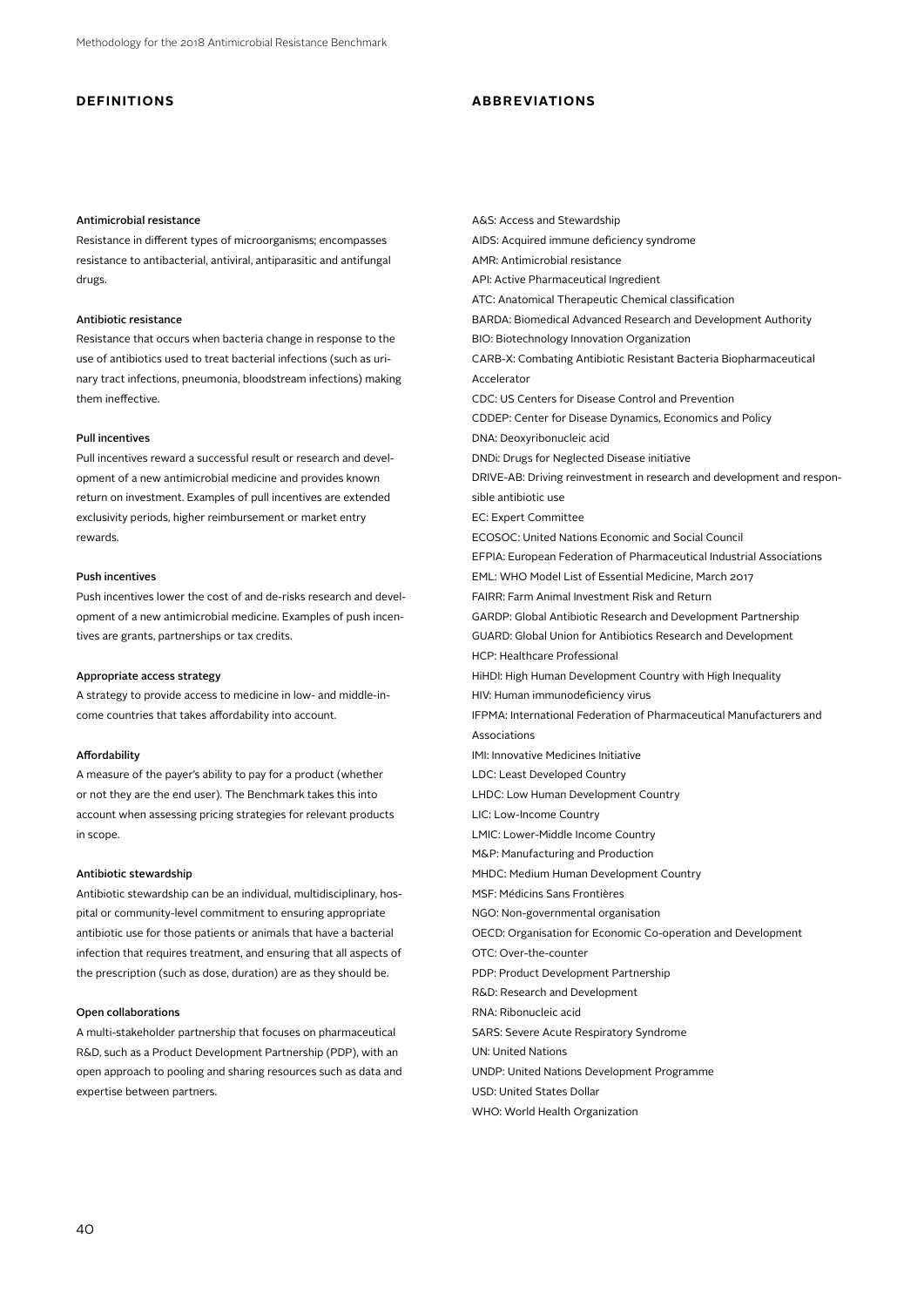#### **REFERENCES**

1. O'Neill, J. (December, 2014). Antimicrobial resistance: tackling a crisis for the health and wealth of nations. The Review on Antimicrobial Resistance.

2. Laxminarayan, R. et al. (2015). Access to effective antimicrobials: a worldwide challenge. The Lancet, 387(10014), 168-175.

3. ECDC & EMEA. (September, 2009). Technical Report. The bacterial challenge: time to react. DOI:10.2900/2518. Retrieved from http://www. ecdc.europa.eu/en/publications/Publications/0909\_TER\_The\_Bacterial\_ Challenge\_Time\_to\_React.pdf

4. U.S. Centers for Disease Control and Prevention (CDC). (April, 2013). Antibiotic resistance threats in the United States, 2013. Retrieved from http://www.cdc.gov/drugresistance/threat-report-2013/pdf/ ar-threats-2013-508.pdf

5. Liu, L., et al. (2014). Global, regional, and national causes of child mortality in 2000–13, with projections to inform post-2015 priorities: an updated systematic analysis. The Lancet, 385(9966), 430-40.

6. BCC Research. (January, 2016). Global Markets for Infectious Disease Treatments. Retrieved from https://www.bccresearch.com/market-research/pharmaceuticals/infectious-disease-treatments-markets-report-phm061c.html

7. Research and Markets. (January, 2017). Global Antibacterial Drugs Market to 2022 - Vaccines Retain Market Prominence While Pipeline Offers Innovative Approaches to Tackling Antimicrobial Resistance. Retrieved from https://www.researchandmarkets.com//research/pbw973/global

8. Grand View Research. (October, 2016). Antibiotics Market Analysis By Drug Class (Cephalosporins, Penicillins, Fluoroquinolones, Macrolides, Carbapenems, Aminoglycosides, Sulfonamides), By Mechanism Of Action (Cell Wall Synthesis Inhibitors, Protein Synthesis Inhibitors, DNA Synthesis Inhibitors, RNA Synthesis Inhibitors, Mycolic Acid Inhibitors, Folic Acid Synthesis Inhibitors), And Segment Forecasts To 2024. Retrieved from http://www.grandviewresearch.com/industry-analysis/antibiotic-market

9. McKenna, M. (May, 2015). We Need Antibiotics. They're Not Profitable To Make. Who Pays? [Blog post]. Retrieved from http://phenomena.nationalgeographic.com/2015/05/23/oneill-amr-3/

10. Theuretzbacher, U., Årdal, C., & Harbarth, S. (2017). Linking Sustainable Use Policies to Novel Economic Incentives to Stimulate Antibiotic Research and Development. Infectious Disease Reports, 9(1), 6836. DOI:10.4081/ idr.2017.6836

11. Declaration by the Pharmaceutical, Biotechnology and Diagnostics Industries on Combating Antimicrobial Resistance. Signatories as at April 29, 2016. Retrieved from https://www.ifpma.org/wp-content/ uploads/2016/01/Industry\_Declaration\_on\_Combating\_Antimicrobial\_ Resistance\_UPDATED-SIGNATORIES\_MAY\_2016.pdf

12. Industry Roadmap for Progress on Combating Antimicrobial Resistance – September 2016. Retrieved from https://www.ifpma.org/wp-content/ uploads/2016/09/Roadmap-for-Progress-on-AMR-FINAL.pdf

13. Mordor Intelligence. (2016). Global Antibiotics Market Leaders – Top 10 by value, volume and company profiles. Bangalore, India.

14. Mordor Intelligence. (2016). Top 10 Generic Antibiotic Manufacturers by Volume – Custom Study. Bangalore, India.

15. The PEW Charitable Trusts. (May, 2017). Antibiotics Currently in Clinical Development [Online]. Retrieved 3 June 2017 from http:// www.pewtrusts.org/en/multimedia/data-visualizations/2014/ antibiotics-currently-in-clinical-development

16. UNICEF. (June, 2012). Pneumonia and diarrhoea: Tackling the deadliest diseases for the world's poorest. Retrieved from https://www.unicef.org/ media/files/UNICEF\_P\_D\_complete\_0604.pdf

17. World Bank Country and Lending Groups [Online]. Retrieved 15 June 2017 from https://datahelpdesk.worldbank.org/knowledgebase/ articles/906519

18. United Nations Development Program. (2016). Global Human Development Report 2016. New York, NY.

19. United Nations Committee for Development Policy. (June, 2017). List of Least Developed Countries (as of June 2017). Retrieved from https:// www.un.org/development/desa/dpad/wp-content/uploads/sites/45/publication/ldc\_list.pdf

## Appendix I:

#### Reference 4

20. WHO. (2017). Global priority list of antibiotic-resistant bacteria to guide research, discovery, and development of new antibiotics. Retrieved from http://www.who.int/medicines/publications/WHO-PPL-Short\_ Summary\_25Feb-ET\_NM\_WHO.pdf

#### Appendix II:

References 17, 18, 19

#### Appendix III:

21. WHO. (March, 2017). WHO Model List of Essential Medicines, 20th List. Retrieved from http://www.who.int/medicines/publications/ essentialmedicines/en/

22. WHO. (March, 2017). WHO Model List of Essential Medicines for Children, 6th List. Retrieved from http://www.who.int/medicines/ publications/essentialmedicines/en/